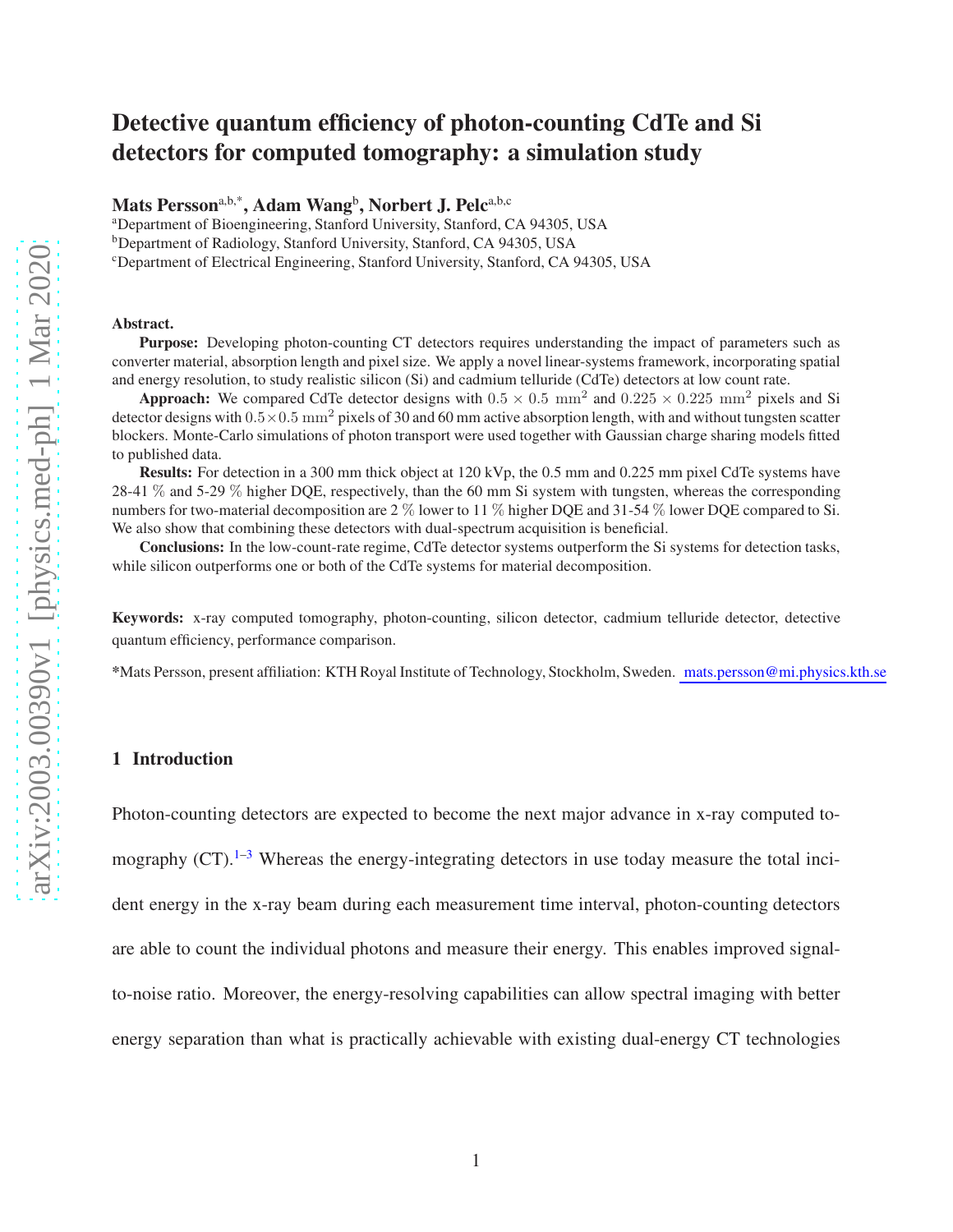such as dual source,<sup>[4](#page-46-0)</sup> kVp-switching,<sup>[5](#page-46-1)</sup> split filtration<sup>[6](#page-46-2)</sup> and dual layer<sup>[7](#page-46-3)</sup> detectors. Photon-counting detectors can also provide higher spatial resolution.

The most frequently considered detector materials for photon-counting CT are cadmium telluride (CdTe), cadmium zinc telluride (CZT) and silicon (Si). A large amount of research focused on CdTe/CZT[8–](#page-46-4)[10](#page-46-5) since these materials have high attenuation in the diagnostic x-ray energy range (30-150 keV) and a high fraction of photoelectric absorption. However, a drawback of these materials is the high probability of K-fluorescence, which can cause part of the energy deposited in an interaction to be emitted as a fluorescence photon and reabsorbed in another detector pixel or to escape. Silicon, $11, 12$  $11, 12$  $11, 12$  on the other hand, has low attenuation meaning that a large absorption length (on the order of 30-60 mm) is needed to get a high detection efficiency. Another drawback of silicon is the high fraction of Compton scatter, a process in which an incident photon deposits a fraction of its energy at the original site of incidence and subsequently either leaves the sensor or causes one or more additional interactions in other parts of the sensor material. However, compared to CdTe, silicon suffers less from K-fluorescence and has shorter charge collection time and therefore better capability to measure high x-ray fluence rates. Silicon detectors can also easily be made with several depth segments, further improving their count rate capability. Additionally, both silicon and CdTe and CZT suffer from charge sharing, which occurs when a photon interacts close to a pixel border and the deposited energy is divided between two or more detector pixels.<sup>[13,](#page-47-1) [14](#page-47-2)</sup> Kfluorescence, Compton scatter and charge sharing all lead to spatial blurring, lower signal-to-noise ratio and degraded energy resolution.

The effort to develop improved photon-counting CT detectors raises an important question: how should a photon-counting detector be designed in order to maximize its performance? X-ray detector performance is frequently measured by the detective quantum efficiency (DOE).<sup>[15,](#page-47-3) [16](#page-47-4)</sup> This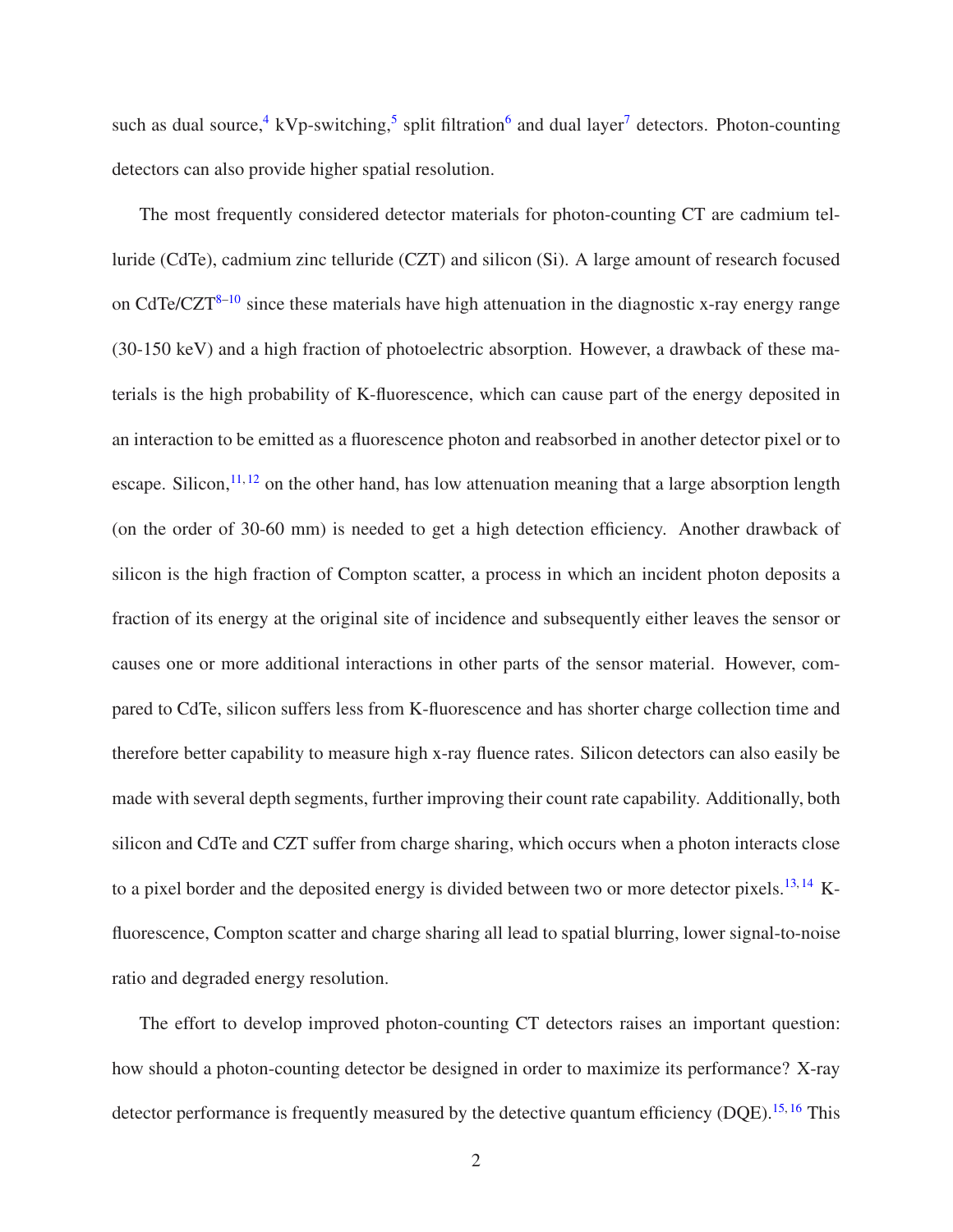is a number between zero and one, usually reported as a function of spatial frequency, which measures the dose efficiency of the studied detector relative to an ideal detector with perfect absorption efficiency and spatial resolution.

Previous authors have used the frequency-dependent DQE to study non-energy-resolving photon-counting detectors,<sup>[17–](#page-47-5)[20](#page-47-6)</sup> and investigated the zero-frequency (large-area) spectral imaging perfor-mance.<sup>[14,](#page-47-2) [21](#page-48-0)[–27](#page-48-1)</sup> For a more complete characterization of spectral x-ray detectors, however, the spatial-frequency dependence and the impact of energy resolution must be studied together. Steps in this direction have been taken for dual-energy x-ray systems<sup>[28](#page-48-2)</sup> and for photon-counting detectors.[29–](#page-49-0)[31](#page-49-1)

The conventional DQE measure only applies to non-energy-resolving detectors and thus does not take into account that improved performance can be attained through optimal weighting of different x-ray energies.<sup>[32,](#page-49-2) [33](#page-49-3)</sup> In a previous publication, we described a theoretical framework for addressing such questions, based on linear-systems theory, and showed how a generalized DQE measure can be defined for characterizing performance for both feature detection and material quantification tasks. $34$  In a feature detection task, the objective is to determine whether a feature of specified frequency content and material composition is present or absent in an image. A quantification task, on the other hand, is based on the observation that the x-ray attenuation of any substance in the human body can be well approximated by a linear combination of two basis materials, or three if a K-edge contrast agent such as iodine is present.<sup>[35,](#page-49-5) [36](#page-49-6)</sup> The objective for a quantification task is then to measure the amount of a given basis material located between source and detector. This measure can be viewed as a spatial-frequency-dependent version of the Cramér-Rao lower bound that is commonly used to assess material decomposition performance.<sup>[37](#page-49-7)</sup> An equivalent description of quantification performance, but in the spatial domain rather than the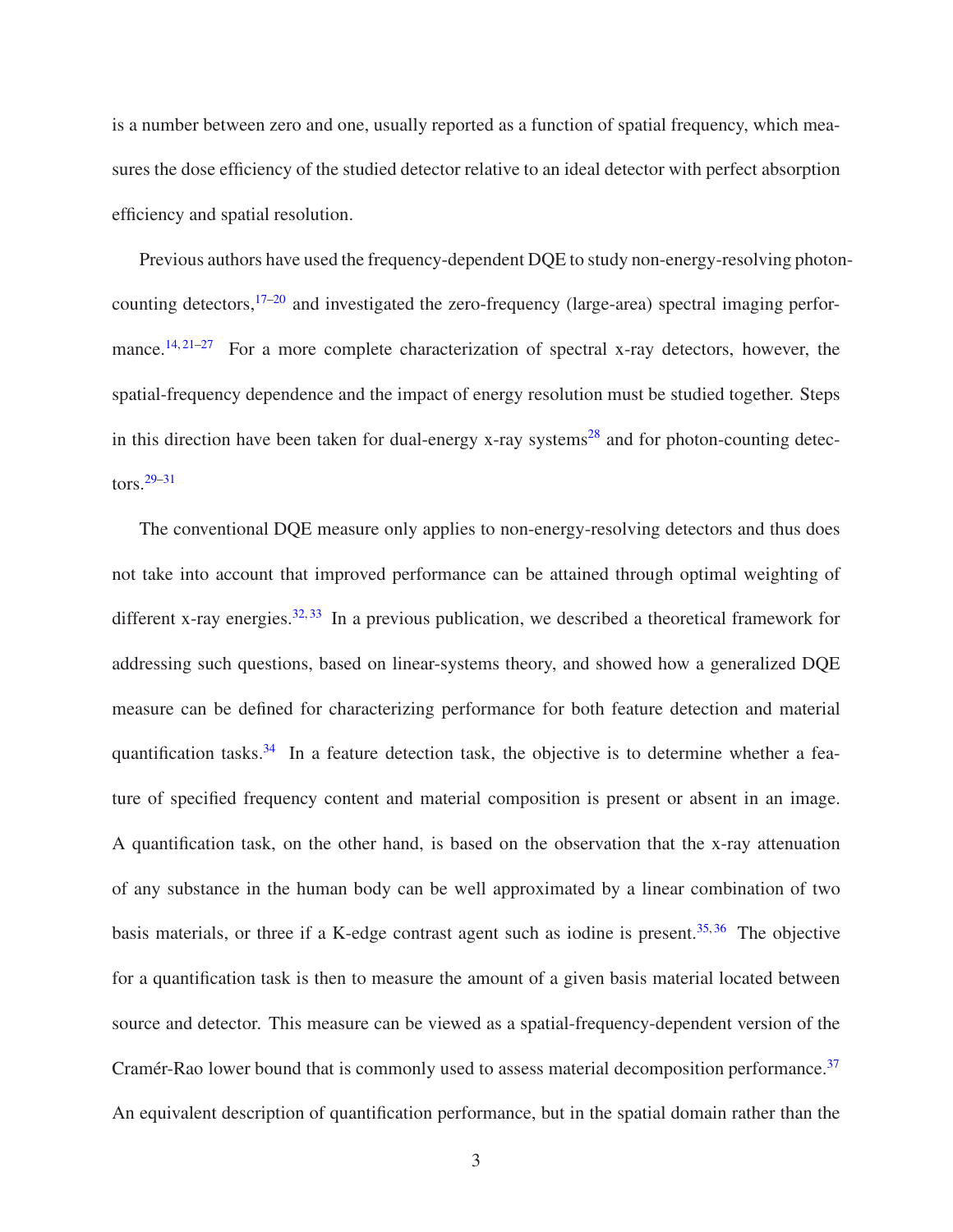

<span id="page-3-0"></span>Fig 1 Detector simulation geometries. (a) Silicon detector with tungsten foils. (b) CdTe detector. (c) Silicon detector with 1D anti-scatter grid. (d) Silicon detector with 2D anti-scatter grid. Similar anti-scatter grids are used with the CdTe detector.

frequency domain, has been published in Ref. [38.](#page-49-8)

The purpose of the present investigation is to use this novel framework to compare typical proposed designs for Si and CdTe photon-counting detectors in a simulation study. To this end, we simulate photon transport with Monte-Carlo methods and charge sharing with a charge cloud model fitted to published data. From these simulations, we calculate the task-specific detective quantum efficiencies (DQEs) for several detection and quantification tasks. Preliminary versions of some of our results were presented in Ref. [39.](#page-50-0)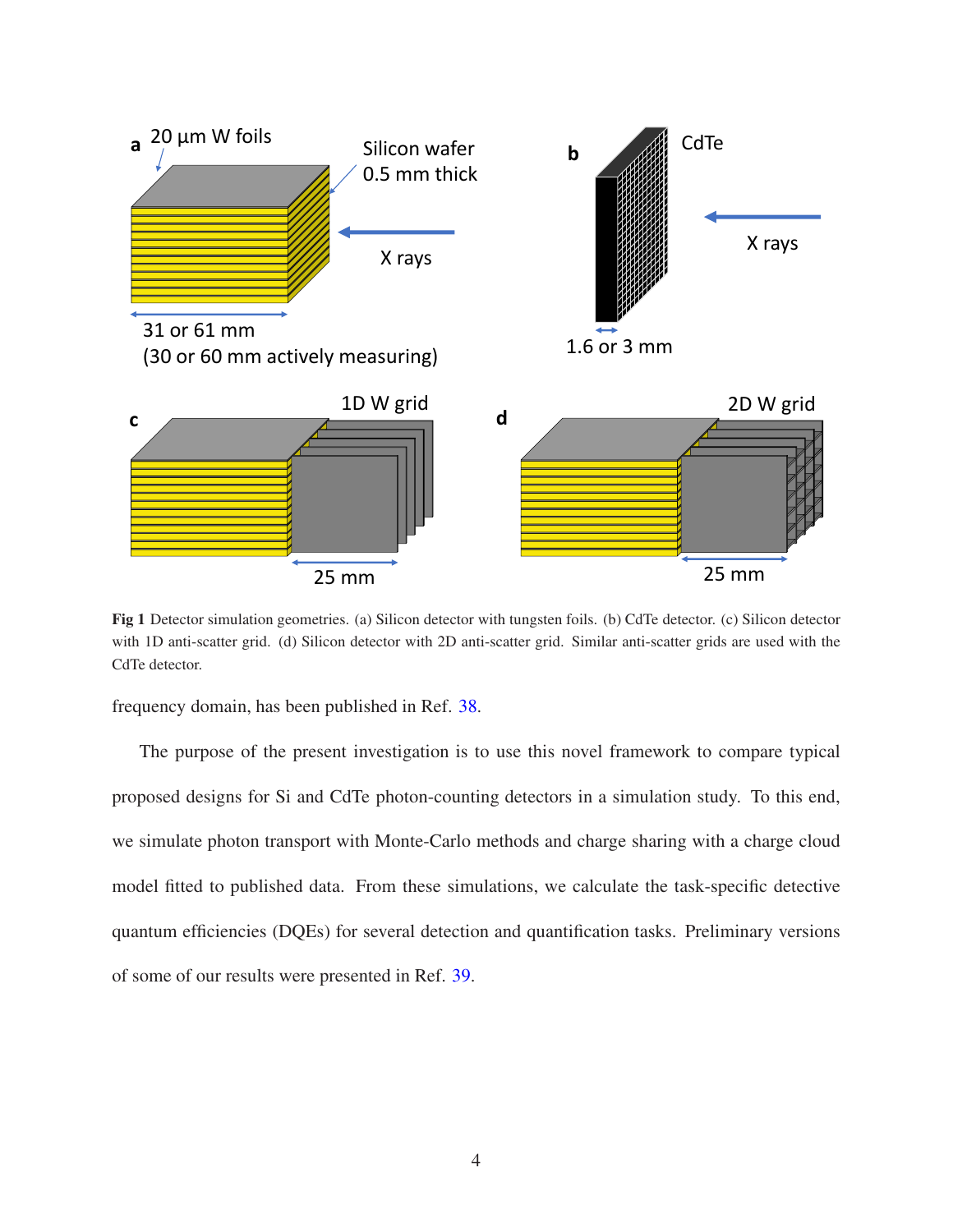### 2 Materials and methods

#### *2.1 Detector geometries*

Our model of a silicon strip detector mimics the detector described in Refs. [11](#page-46-6) and [40.](#page-50-1) This detector consists of wafers (0.5  $\times$  31  $\times$  100 mm<sup>3</sup>), divided into 0.5  $\times$  0.5 mm<sup>2</sup> detector pixels oriented with their edge facing the x-ray source (edge-on), and stacked together to form a volumetric de-tector with 100% area coverage (Fig. [1\(](#page-3-0)a)). To explore the effect of absorption length, a design with 61 mm Si length was also simulated. Dead silicon volume, 0.5 mm in the front and 0.5 mm in the back, that does not count photons modeled the guard ring used to prevent current leakage in the silicon wafer. This gives active counting absorption lengths of 30 and 60 mm, respectively. In contrast to the referenced real-world detector design, the simulated detector is not segmented along the depth direction, i.e. along the direction of the x-ray beam (although depth segmentation was implemented for the simulations used to fit the charge cloud model, see Sec. [2.3.1\)](#page-6-0). For each of the two designs (30 and 60 mm), we studied two variants: one with and one without 20  $\mu$ m tungsten foils interspersed between the silicon wafers, oriented orthogonally to the y axis in our coordinate system. These foils are intended to stop scattered x-ray photons, to decrease the probability that an incident photon is counted more than once.<sup>[11](#page-46-6)</sup> When tungsten foils are introduced, the pixel size decreases from  $0.5 \times 0.5$  mm<sup>2</sup> to  $0.5 \times 0.48$  mm<sup>2</sup> to leave space for the tungsten foils, and the active detector area fraction is decreased from 100% to 96%.

Two different CdTe detector designs were studied (Fig. [1\(](#page-3-0)b)). The first has a converter thickness of 3 mm and a pixel size of  $0.5 \times 0.5$  mm<sup>2</sup>. The second design has a converter thickness of 1.6 mm and a pixel size of  $0.225 \times 0.225$  mm<sup>2</sup>, similar to the detector described in Ref. [9.](#page-46-7) Designs with even smaller pixels have also been developed<sup>[10](#page-46-5)</sup> but these require charge summing logic which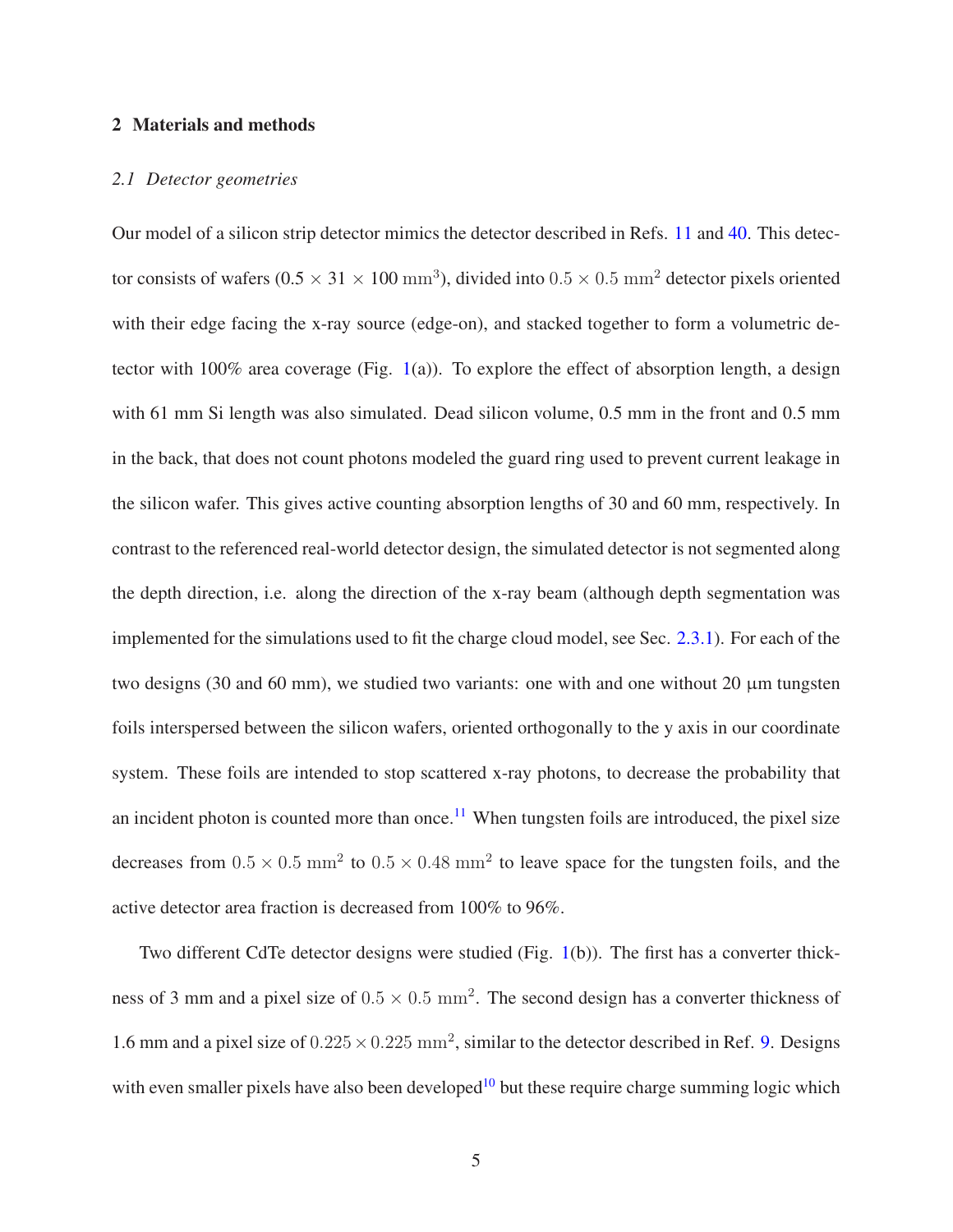<span id="page-5-0"></span>is challenging at the high count rates in clinical CT, and were therefore not included in the present study.

## *2.2 Photon transport simulation*

We used Geant4-based GATE<sup>[41](#page-50-2)</sup> to simulate photon transport. For each energy (20 to 150 keV in steps of 1 keV), a monoenergetic beam of  $4 \cdot 10^4$  photons impinging on the detector was simulated. To ensure that no boundary effects affected the simulation, the simulated detector area was  $100 \times$ 100 mm<sup>2</sup> for CdTe and Si, i.e. the Si detector consisted of 201 stacked Si wafers, 100 mm long, with interspersed tungsten foils. Two types of simulations were made, one with the full pixel unit cell illuminated for calculating autocovariance and one with only a sub-rectangle of the pixel illuminated (see Sec. [2.3.2-](#page-8-0)[2.3.3\)](#page-9-0). The GATE simulation was run with the Penelope physics list, and the minimum range for photons and electrons, determining the low-energy cutoff, was set to  $10 \mu m$  in Si and CdTe and  $1 \mu m$  in the tungsten foils.

## *2.3 Charge sharing simulation*

The list of interactions from the Monte-Carlo simulation was used as input to a charge sharing simulation implemented in MATLAB (The MathWorks, Inc. Natick, MA, USA). Instead of simulating the physics of charge transport in the material, which would be computationally demanding, we used an approximative simulation model where each interaction gives rise to a spherically symmetric charge cloud. The registered pulse height in each detector pixel is then assumed to be proportional to the amount of charge in the projection of this charge cloud on the surface of the semiconductor volume belonging to one pixel. The projection is in the direction of the electric field, i.e. parallel to the beam for CdTe and parallel to the wafer normal for Si. The pulse height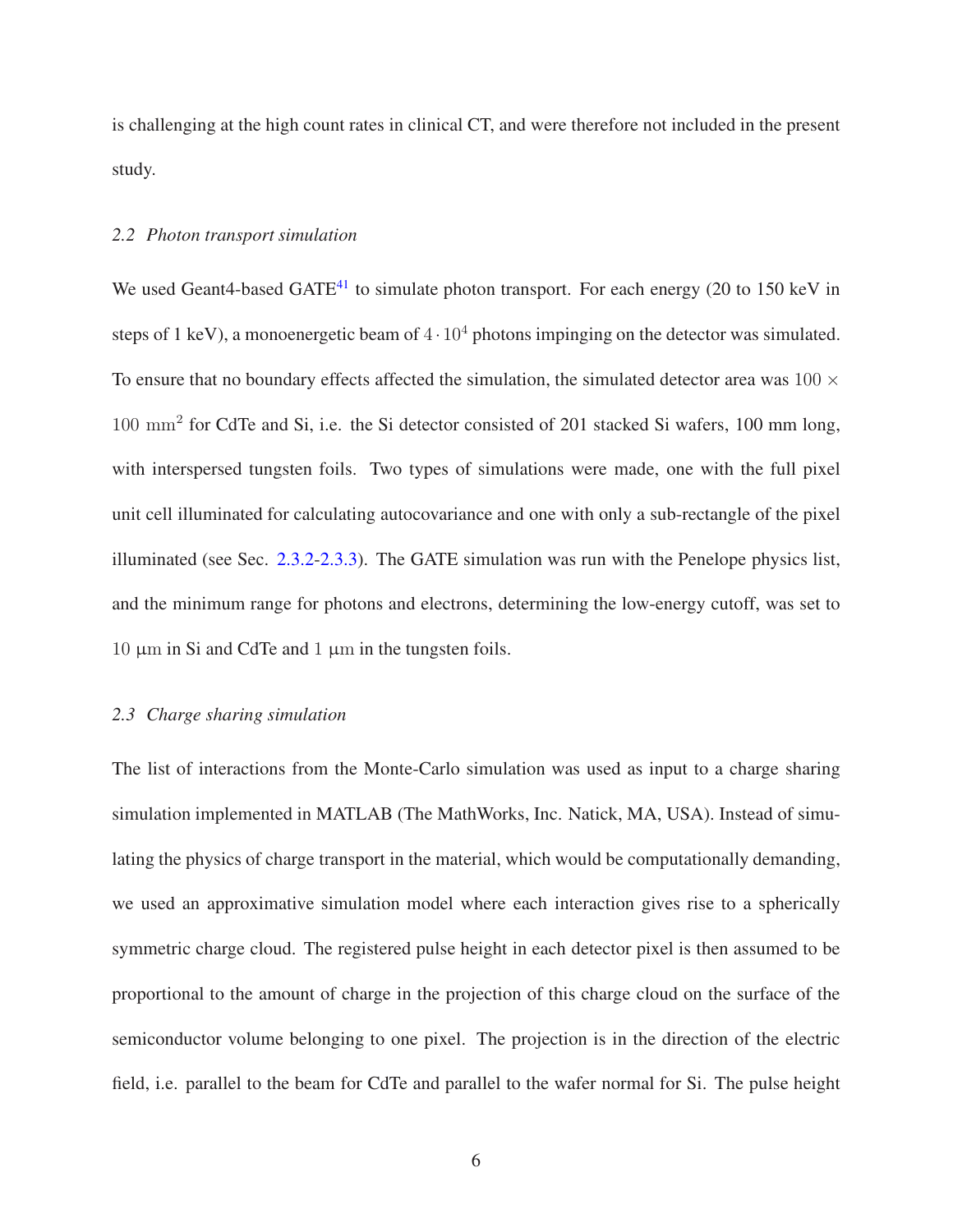was also assumed to be independent of the distance between the point of interaction in the direction orthogonal to the pixel electrode. This is a simplified model, but it is computationally inexpensive and can be fitted to measured or simulated data by adapting the charge cloud as a function of the interaction energy.

In a real detector, the spectrum that is actually registered may be different than the spectrum of pulse heights corresponding to the collected charge due to pulse pileup. In this work, however, we make the simplifying assumption that the photon fluence rate is low enough that pileup does not occur.

#### <span id="page-6-0"></span>*2.3.1 Charge sharing model fitting*

The model described above was used to perform charge sharing simulations for monochromatic incident beams with different choices of charge cloud sizes (which were taken to be independent of energy in this simulation) and for both Gaussian (standard deviation  $\sigma = 0 - 40 \mu m$  for CdTe and  $\sigma = 0 - 35$  µm for Si, in steps of 1 µm) and uniform spherical charge clouds (0 – 80 µm radius for CdTe and  $0 - 60 \mu$ m for Si, in steps of 1  $\mu$ m). Spectra of registered energies were recorded in steps of 1 keV.

The simulations were fitted to previously published spectral data. For silicon, we used reference spectra from Ref. [42](#page-50-3) where monochromatic synchrotron measurements at 40, 60, 80, 100 and 120 keV are detailed (cumulative spectra that were made available to us by the authors of Ref. [42\)](#page-50-3). To imitate the published measurement, we simulated a rectangular beam covering five pixels in a simulation of a single Si wafer with  $0.5 \times 0.4$  mm<sup>2</sup> pixels in a linear array and 29.7 mm active absorption length, divided into 16 depth segments. Note that this geometry is slightly different from the configurations whose performance we assess below, and was used only to estimate the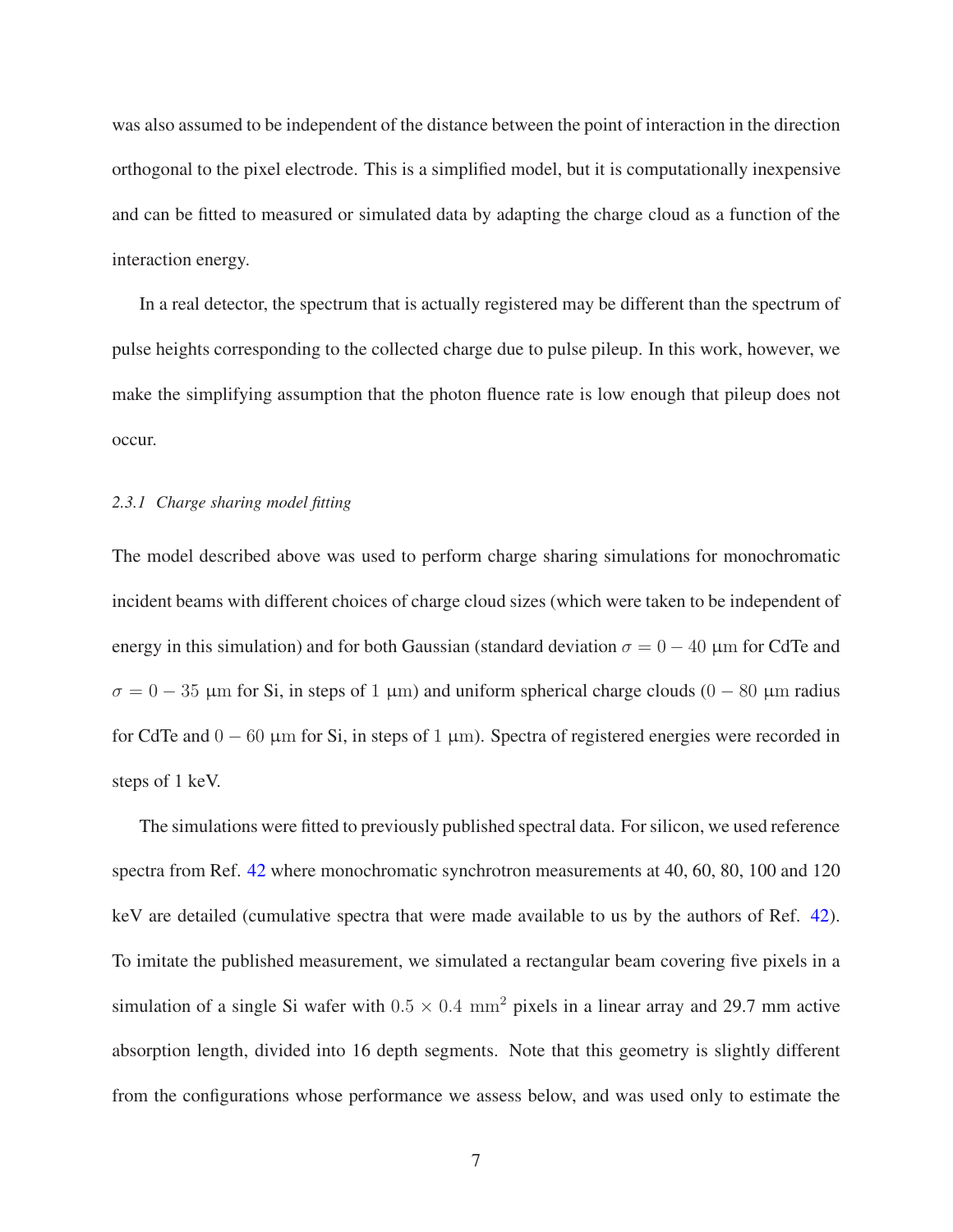parameters in the charge sharing model. For each energy, the measurements for three illuminated strips were summed and the resulting cumulative spectrum of registered energies was fitted, with electronic noise as a free parameter, to the experimentally measured data processed in the same way. Measurements with low photon statistics were excluded from the fitting, so that the total number of used depth segments varied between 2 and 16.

For CdTe, we fitted our model to the simulated spectra published in Ref. [13,](#page-47-1) where a more detailed simulation including charge transport in the semiconductor material is described. The cited publication includes spectra for three pixel sizes:  $0.3 \times 0.2$ ,  $0.5 \times 0.4$  and  $1 \times 1$  mm<sup>2</sup>, for monoenergetic 60 and 100 keV x-ray beams. These were mimicked by simulating a rectangular beam covering one pixel of a two-dimensional 3 mm thick CdTe detector and registering events taking place in any pixel. The resulting cumulative spectrum of registered energies was fitted to the cumulative spectrum obtained from the published data. Since the fitting was made to a noiseless simulated spectrum, electronic noise was not modeled in the fit for CdTe.

After fitting a charge cloud size to each energy data point (and for CdTe, each pixel size), we fit all these charge cloud sizes to a functional relationship between charge cloud size and photon energy. This was done for both the uniform and the Gaussian models, but since previous studies demonstrated that Gaussian models generate realistic spectra, $^{27}$  $^{27}$  $^{27}$  only the Gaussian charge cloud model was used in subsequent simulations.

Since we did not have access to spectra for a 1.6 mm thick CdTe sensor to which a charge sharing model could be fitted, we simulated the 1.6 mm thick CdTe detector using two different charge cloud models: the one for the 3 mm thick CdTe, and one where the charge cloud was rescaled linearly with thickness, by a factor of 1.6/3. The true charge cloud size for this detector design can be expected to lie somewhere between these two.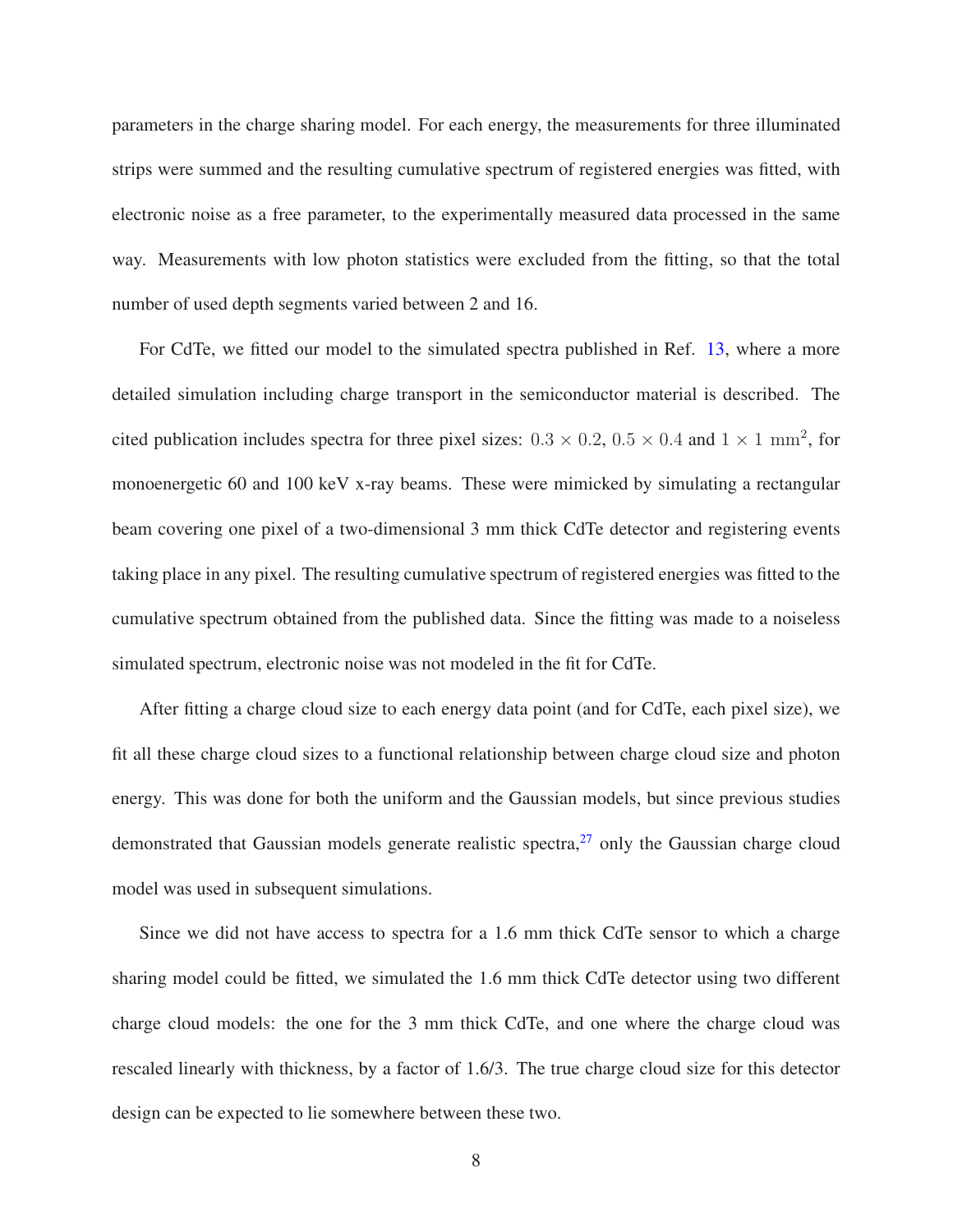#### <span id="page-8-0"></span>*2.3.2 Point-spread function simulation*

Using the list of interactions from Sec. [2.2](#page-5-0) and the charge sharing from Sec. [2.3.1,](#page-6-0) a spectrum of detected energies was simulated for each pixel and for each incident energy, in steps of 1 keV. This simulation was performed on a  $41 \times 41$  pixel grid ( $20.5 \times 20.5$  mm<sup>2</sup>) for Si in order to capture Compton scattered photons, and a  $5 \times 5 (2.5 \times 2.5 \text{ mm}^2)$  or  $11 \times 11$  pixel grid (2.48  $\times 2.48 \text{ mm}^2$ ) pixel grids for the CdTe detector with 0.5 or 0.225 pixels, respectively, to obtain the point-spread function  $h(r, E)$  giving the expected number of counts registered in each pixel as a function of position  $\mathbf{r} = (x, y)$  and incident x-ray energy E. In order to study the point-spread function with higher resolution than that given by the pixel size, nine sub-beams were simulated, each with an area of  $\frac{1}{3} \times \frac{1}{3}$  $\frac{1}{3}$  pixels, which together cover the entire pixel. This gives the point-spread function of the system convolved with a two-dimensional rect function with a side of  $1/3$  pixel; and this was corrected through deconvolution (see Sec. [2.4\)](#page-9-1). The benefit of using a nonzero beam width is that the position dependence of the detector response within the pixel can be taken into account fully without having to use a large number of beams. For the CdTe detector, which is translation invariant in two dimensions, all sub-beams were obtained by translating one single sub-beam photon transport simulation relative to the pixel grid and carrying out the charge-sharing simulation for each translated position. For the Si detector, whose layered structure makes it translation invariant in only one dimension, two different photon transport simulations were made: one in the pixel center and one at the wafer edge. The other sub-beam locations were then obtained by translating these two, before the charge sharing simulation. Finally, the point-spread function was forced to be symmetric by averaging it with its mirror image in each of the  $x$  and  $y$  dimensions.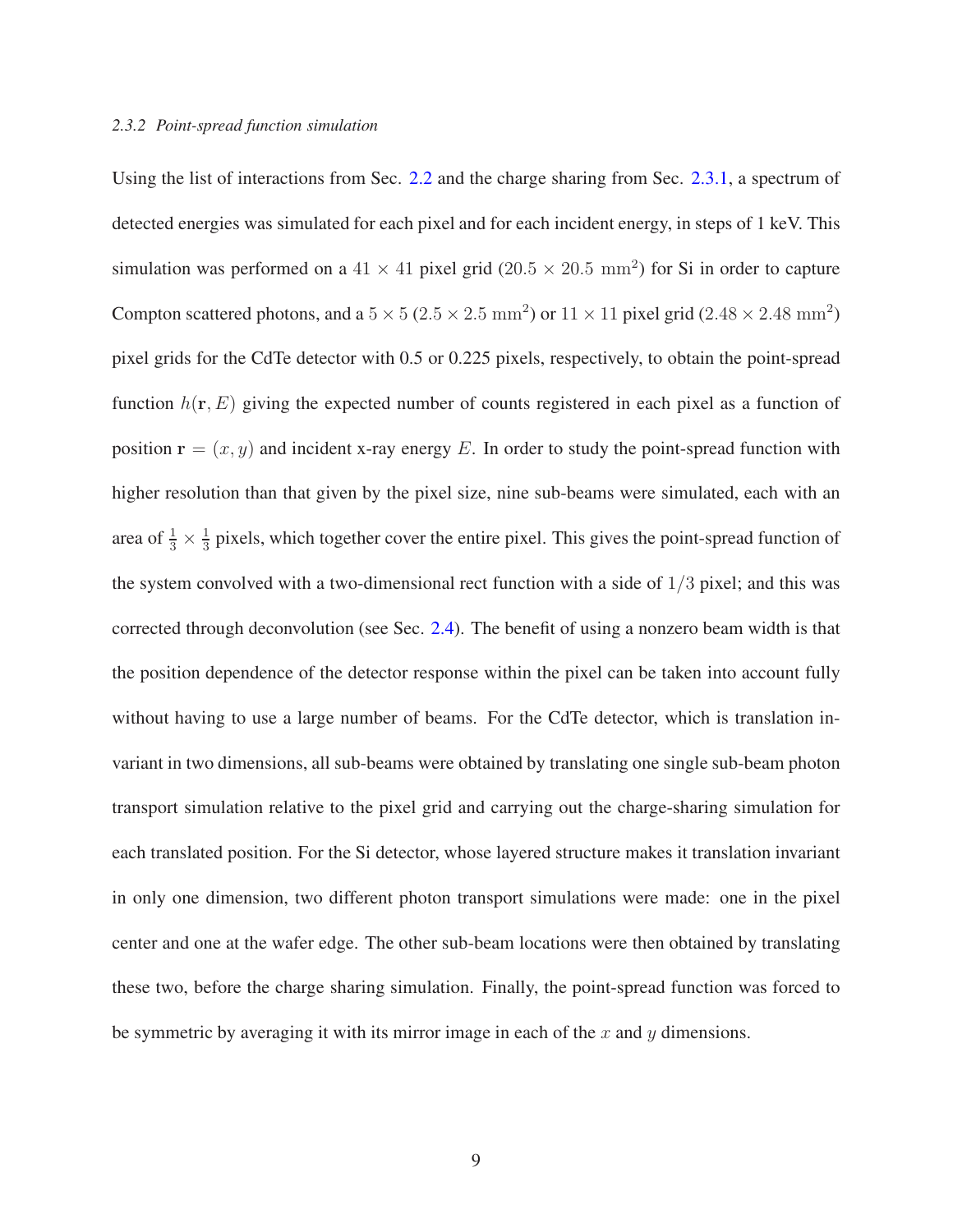#### <span id="page-9-0"></span>*2.3.3 Autocovariance simulation*

The autocovariance of the noise was simulated through a similar procedure as in Sec. [2.3.2](#page-8-0) but with a square beam covering the entire pixel unit cell. For each *pair* of pixels and deposited energies (discretized in 1 keV steps), the number of photons  $N_{n,m,n',m'}$  registered in both were counted. Here,  $\mathbf{n} = (n_x, n_y)$  is a 2D pixel index and m and m' are deposited energy indices. By summing over pairs of pixels with the same relative offset to each other, we obtained the autocovariance  $K_{\Delta \mathbf{n},m,m'}^{\text{s,ub}} = \sum_{\mathbf{n}} N_{\mathbf{n},m,\mathbf{n}+\Delta \mathbf{n},m'}$  of the sampled detector signal for a detector under homogeneous full-field illumination. Here, ub denotes unbinned, i.e. this is the autocovariance before the counts are put into energy bins. This formula is based on the observation that the covariance between two Poisson distributed photon count values is equal to the expected value of the number of counts registered in both. If only pixel n had been illuminated, the covariance would therefore have been given by  $N_{\mathbf{n},m,\mathbf{n}+\Delta\mathbf{n},m'}$ , and the covariance for full-field illumination is obtained by summing this single-pixel illumination formula over different beam locations. As with the point-spread function, the autocovariance was forced to be symmetric in each of the  $x$  and  $y$  dimensions.

#### <span id="page-9-1"></span>*2.4 DQE calculation*

Our method of calculating detector performance metrics builds on the theoretical framework presented in Ref. [34,](#page-49-4) which derives formulas presented here without proof. The simulated pointspread function  $h(\mathbf{r}, E)$ , was used to calculate the unbinned transfer function that relates  $A_l$ , the line integral of basis coefficent  $l$ , to the number of counts at energy discretization point  $m$ :

<span id="page-9-2"></span>
$$
H_{m,l}^{\mathcal{B},\text{ub}}(\mathbf{u}) = \int_{E=0}^{E_{\text{max}}} \overline{q}^{\text{tot}} \left( \frac{\partial \overline{q}(E)}{\partial A_l} / \frac{\partial \overline{q}_{\text{tot}}}{\partial A_l} \right) H_m(\mathbf{u}, E) \text{d}E \tag{1}
$$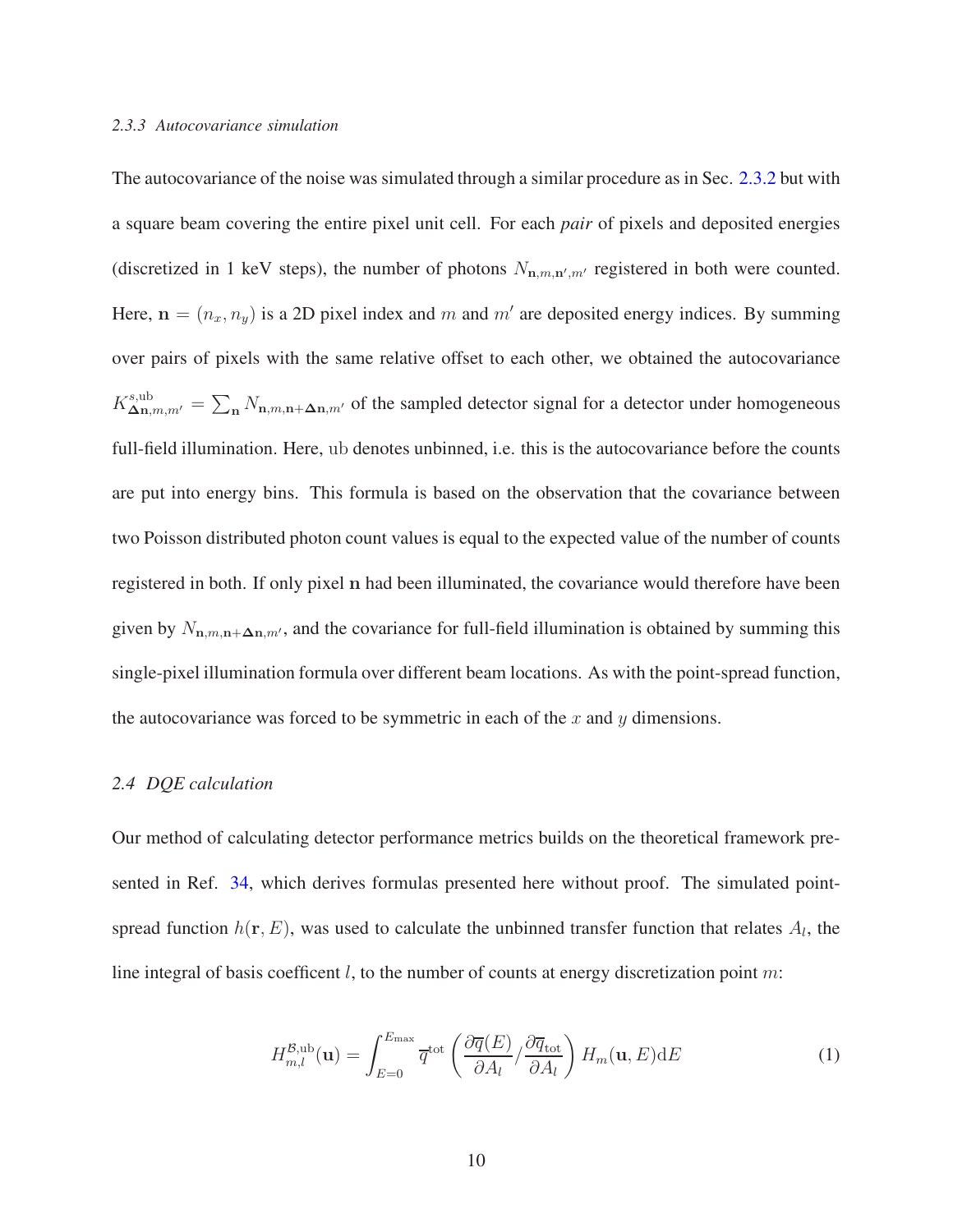where u is spatial frequency,  $H_m(\mathbf{u}, E) = \int_{\mathbb{R}^2} h_m(\mathbf{r}, E) e^{-2\pi i \mathbf{u} \cdot \mathbf{r}} d\mathbf{r}$  is the Fourier transform of the point-spread function at discretized deposited energy  $m, \overline{q}(E)$  is the transmitted x-ray spectrum (photons per area and energy), and  $\overline{q}^{tot} = \int_0^{E_{\text{max}}} q(E) dE$  is the total number of photons per area impinging on the detector.

For the set  $\beta$  of basis materials, we used subsets of {water, cortical bone, iodine (10 mg/ml) and gadolinium (1 mg/ml) $3^{43}$  $3^{43}$  $3^{43}$  but never all four at the same time.  $\overline{q}(E)$  were tungsten anode xray spectra at 80, 120 and 140 kVp with 12 $^{\circ}$  anode angle (calculated with the TASMICS<sup>[44](#page-50-5)</sup> model implemented using Spektr 3.0) filtered with 3 mm Al and 0.9 mm Ti (giving a half-value layer of 8.26 mm Al at 120 keV) plus varying thicknesses of water representing the patient. The 140 kVp spectrum was additionally filtered with 0.4 mm Sn to simulate the Sn140 kVp beam quality commonly used in DECT.[45](#page-50-6)

The number of energy bins was 8 for the Si detector,  $11, 12$  $11, 12$  $11, 12$  5 for the CdTe detector with 0.5 mm pixels and 2 for the CdTe detector with 0.225 mm pixels.<sup>[9](#page-46-7)</sup>

The transfer function from basis materials to counts in energy bins was calculated as a weighted sum of the original transfer function over energies:  $H_{k,l}^B(\mathbf{u}) = \sum_m B_{k,m} H_{m,l}^{B,\text{ub}}(\mathbf{u})$ . The bin response functions  $B_{m,k}$  were rectangular functions equal to one for energy points m located with energy bin  $k$  and 0 otherwise, smoothed by convolution with a Gaussian kernel to model electronic readout noise. The kernel RMS was  $1.6 \text{ keV}^{42}$  $1.6 \text{ keV}^{42}$  $1.6 \text{ keV}^{42}$  (3.8 keV FWHM) for Si and 3.0 keV (7.0 keV FWHM) for CdTe. $46,47$  $46,47$ 

The unbinned autocovariance  $K^s_{\Delta n,m,m'}$  can similarly be summed over energy bins to obtain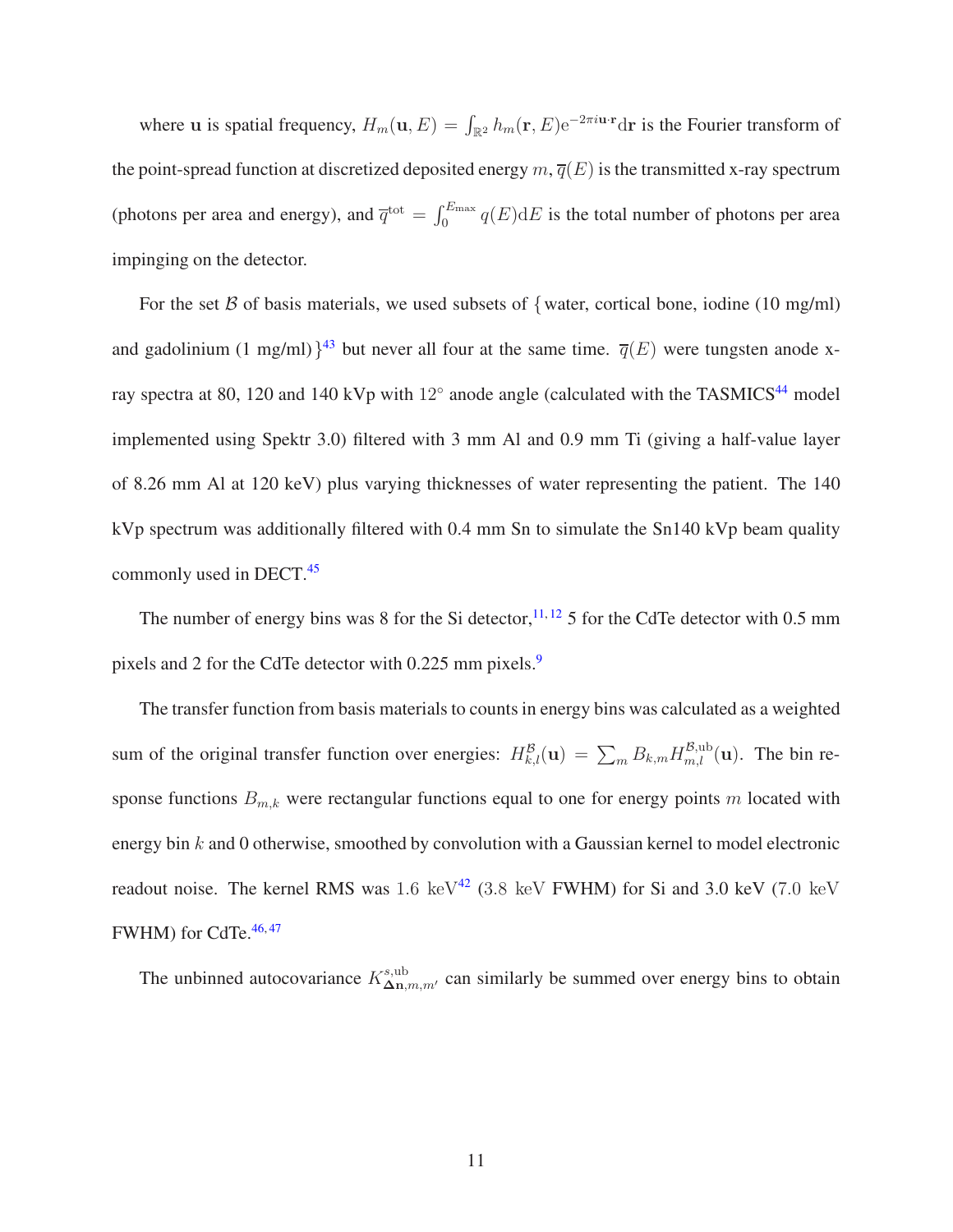the autocovariance for energy bin counts:

$$
K_{\mathbf{\Delta n},k,k'}^{s} = \sum_{m} \sum_{m'} B_{k,m} B_{k',m'} K_{\mathbf{\Delta n},m,m'}^{s,\text{ub}}, \quad \mathbf{\Delta n} \neq 0. \tag{2}
$$

Since each interaction is counted only once, electronic noise can never lead to correlation between different energy bins in the same detector channel, i.e. its only effect on the autocovariance matrix for  $\Delta n = 0$  is to blur the energy spectrum on its diagonal. Therefore, the  $\Delta n = 0$  entries must be treated in a different way from the other entries:

$$
K_{0,k,k'}^{s} = \begin{cases} \sum_{m} B_{k,m} K_{0,m,m}^{s,\text{ub}}, & k = k' \\ 0 & k \neq k' \end{cases}
$$
 (3)

where we have made the assumption that  $K_{0,m,m}^{s,\text{ub}}$  is diagonal, i.e. the detector never counts the same photon twice in the same readout channel.

<span id="page-11-0"></span>The cross-spectral density can then be obtained from the autocovariance as

$$
[W_{d+}(\mathbf{u})]_{k,k'} = \frac{1}{\Delta_x \Delta_y} \sum_{\Delta \mathbf{n} = -\infty}^{\infty} K_{\Delta \mathbf{n},k,k'}^s e^{-2\pi i (\mathbf{u} \cdot \Delta \mathbf{r}_\mathbf{n})},\tag{4}
$$

In our implementation, however, we performed the Fourier transformation before summing over energy bins to speed up the evaluation of different energy bin configurations, taking the special treatment of the diagonal into account.

The 0.225 mm pixel CdTe system has substantially higher spatial resolution than the other systems (both with 0.5 mm pixels). We therefore also studied the effect of aggregating the pixels in  $2 \times 2$  blocks for the 0.225 mm pixel CdTe system to compare the performance of systems with similar spatial resolution. This aggregation is equivalent to multiplying the transfer function  $H_{k,l}^{\beta}(\mathbf{u})$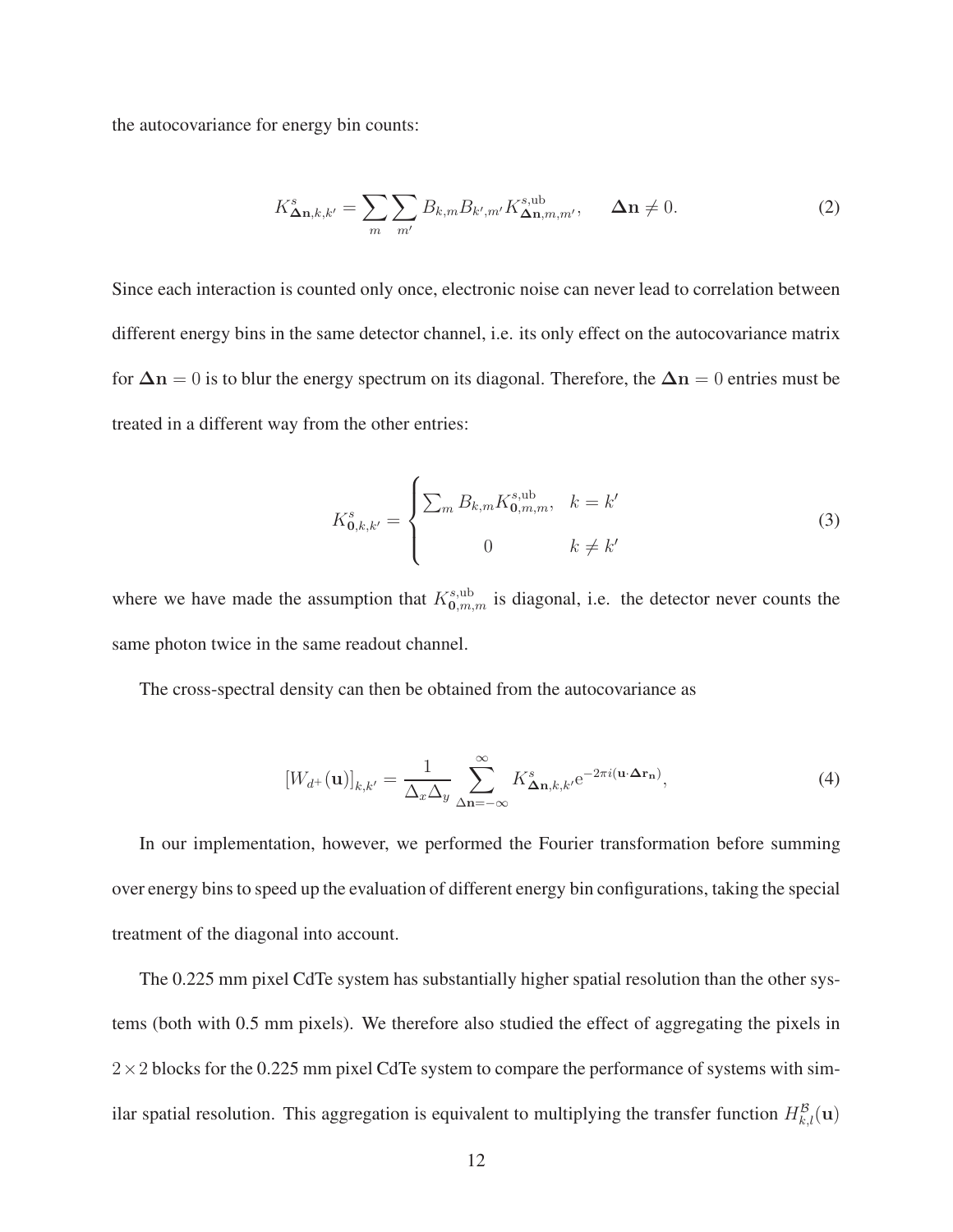with  $H_{\text{aggr}}(\mathbf{u}) = \cos(\pi u_x \Delta_x) \cos(\pi u_y \Delta_y)$ , where  $\Delta_x$  and  $\Delta_y$  are the native pixel dimensions, before aggregation. Furthermore, the cross-spectral density is transformed as (cf. Ref. [16,](#page-47-4) Eq. 2.193)

$$
\left[W_{d^{+}}^{\text{aggr}}(\mathbf{u})\right]_{k,k'} = \sum_{i=0}^{1} \sum_{i'=0}^{1} \left(H_{\text{aggr}}\left(\mathbf{u}-\mathbf{u}_{i,i'}\right)\right)^2 \left[W_{d^{+}}\left(\mathbf{u}-\mathbf{u}_{i,i'}\right)\right]_{k,k'}
$$
(5)

where  $\mathbf{u}_{i,i'} = \left(\frac{i}{2\Delta}\right)$  $\frac{i}{2\Delta_x}, \frac{i'}{2\Delta}$  $\frac{i'}{2\Delta_y}$  and where the sum over i and i' only needs to be taken from 0 to 1 due to the periodicity of  $W_{d+}$ .

From the transfer function and cross-spectral density we can now calculate the noise-equivalent quanta (NEQ) matrix:

<span id="page-12-0"></span>
$$
NEQ_{l,l'}^{\mathcal{B}}(\mathbf{u}) = \sum_{k} \sum_{k'} H_{k,l}^{\mathcal{B}}(\mathbf{u})^* \left[W_{d+}(\mathbf{u})^{-1}\right]_{k,k'}^* H_{k',l'}^{\mathcal{B}}(\mathbf{u}). \tag{6}
$$

The finite size of the beam used for the point-spread function calculation has the effect of multiplying the transfer function  $H_{k,l}^B(\mathbf{u})$  with an additional factor  $H_{\text{beam}}(\mathbf{u}) = \text{sinc}(u_x b_x) \text{sinc}(u_y b_y)$ where  $\text{sinc}(x) = \sin(\pi x)/(\pi x)$ . To obtain the true detector NEQ, the calculated NEQ was therefore corrected for this through multiplication with  $H_{\text{beam}}(\mathbf{u})^{-2}$ .

We studied system performance both for detection tasks and quantification tasks, as defined in Sec. [1.](#page-0-0) As our figure of merit for detector performance for *detection* tasks, we use the "task-specific DQE" which is the frequency-dependent squared detectability, divided by the squared detectability of an ideal detector with unity detection efficiency and perfect energy and spatial resolution:

<span id="page-12-1"></span>
$$
DQE^{Task}(\mathbf{u}) = \frac{d'(\mathbf{u})^2}{d'_{ideal}(\mathbf{u})^2} = \frac{\Delta \mathbf{S}^{\mathcal{B}}(\mathbf{u})^\dagger N EQ^{\mathcal{B}}(\mathbf{u}) \Delta \mathbf{S}^{\mathcal{B}}(\mathbf{u})}{\Delta \mathbf{S}^{\mathcal{B}}(\mathbf{u})^\dagger N EQ^{\mathcal{B},ideal}(\mathbf{u}) \Delta \mathbf{S}^{\mathcal{B}}(\mathbf{u})}.
$$
(7)

Here, the relative signal difference  $\Delta S^B(u)$  is  $\Delta S_l^B(u) = \frac{1}{\overline{q}^{tot}} \frac{\partial \overline{q}^{tot}}{\partial A_l}$  $\frac{\partial \overline{q}^{\text{tot}}}{\partial A_l} \Delta \tilde{A}_l(\mathbf{u})$ , with the Fourier trans-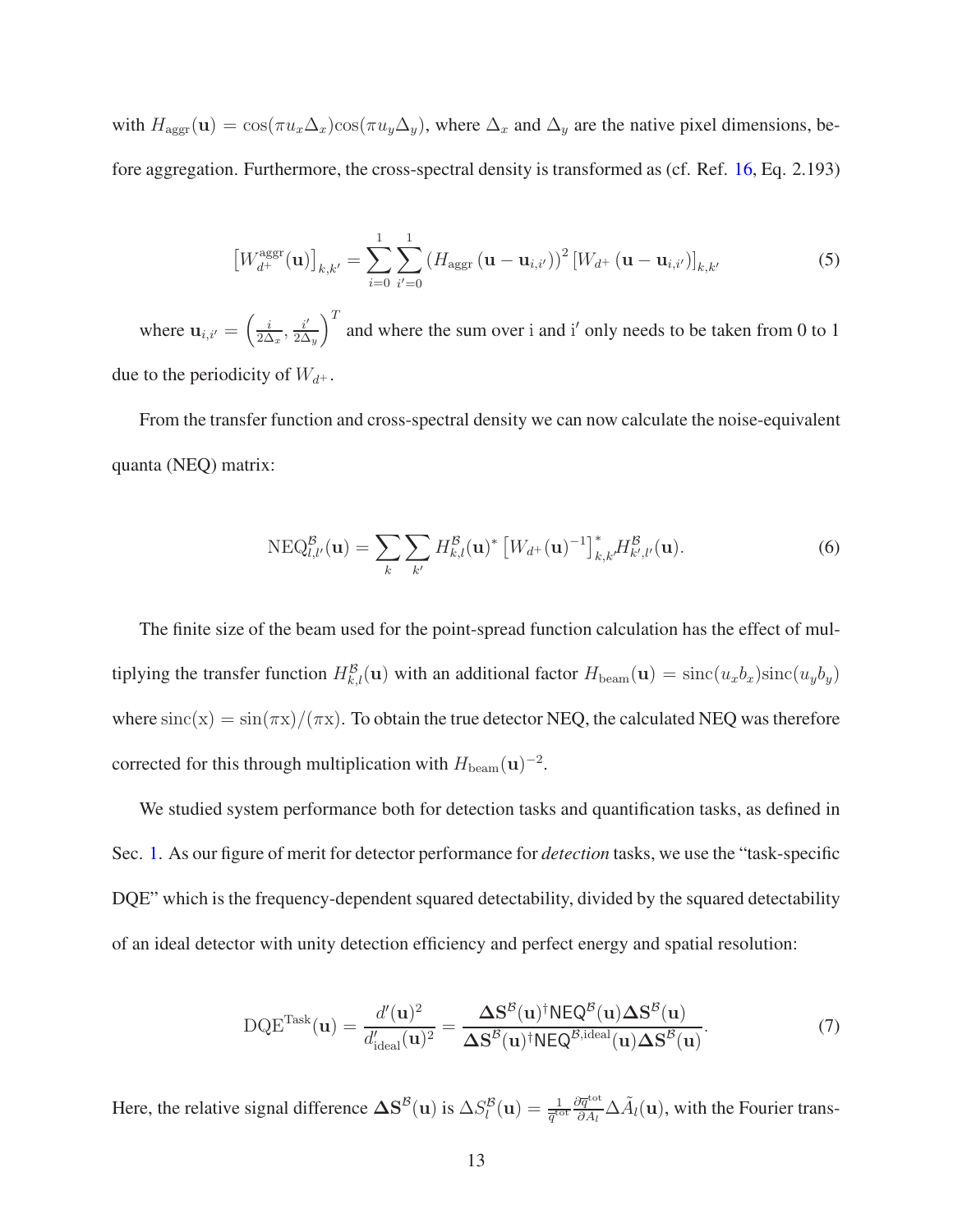formed path length difference  $\Delta \tilde{A}_l$  equal to a constant value of 1 mm<sup>-3</sup> for one of the basis materials and zero for the others. The ideal-detector NEQ,  $NEQ^{\beta, ideal}(u)$ , is calculated from Eqs. [1,](#page-9-2) [4](#page-11-0) and [6,](#page-12-0) with  $H_m^{\text{ideal}}(\mathbf{u}) = 1$  and  $K_{\Delta \mathbf{n},k,k'}^{s,\text{ideal}} = \overline{q}_k \delta_{k,k'}$  where  $\overline{q}_k$  is the number of counts in energy bin k. The energy bins of the ideal detector are assumed to have perfectly sharp borders and contain one energy discretization point each, i.e.,  $\Delta E = 1$  keV.

As our figure of merit for detector performance for *quantification* tasks, we use the inverse frequency-dependent CRLB for the noise level in a decomposed basis image  $\hat{\tilde{A}}$ , normalized by the CRLB obtained from an ideal detector:

<span id="page-13-1"></span><span id="page-13-0"></span>
$$
DQE^{Task}(\mathbf{u}) = \frac{\text{Var}(\hat{\tilde{A}}_l^{\text{ideal}})}{\text{Var}(\hat{\tilde{A}}_l(\mathbf{u}))},
$$
(8)

where the variances are proportional to the diagonal elements of the inverse Fisher matrix at frequency **u** (Ref. [34,](#page-49-4) eq. 25):  $\text{Var}\left(\hat{A}_{l}(\mathbf{u})\right) \propto \left[\mathcal{F}(\mathbf{u})^{-1}\right]_{l,l}$  with

$$
[\mathcal{F}(\mathbf{u})]_{l,l'} = \frac{1}{\overline{q}^{\text{tot}^2}} \frac{\partial \overline{q}^{\text{tot}}}{\partial A_l} \frac{\partial \overline{q}^{\text{tot}}}{\partial A_{l'}} \text{NEQ}_{l,l'}^{\mathcal{B}}(\mathbf{u}),\tag{9}
$$

and correspondingly for  $\text{Var}(\hat{\tilde{A}}_l^{\text{ideal}})$ .

The energy bins were optimized separately for each imaging task using the MATLAB function fmincon, with Eqs. [7](#page-12-1) and [8](#page-13-0) as target functions for detection and quantification tasks, respectively. In both cases, the bins were optimized for  $u = 0$  mm<sup>-1</sup>, i.e. for large-area tasks. To avoid converging to a local optimum, 20 randomly drawn threshold configurations were used as starting points. The thresholds were constrained to lie between a minimum threshold  $T_{\text{min}}$  (5 keV for Si, to capture Compton interactions,  $^{11}$  $^{11}$  $^{11}$  and 20 keV for CdTe<sup>[9](#page-46-7)</sup>) and the kVp.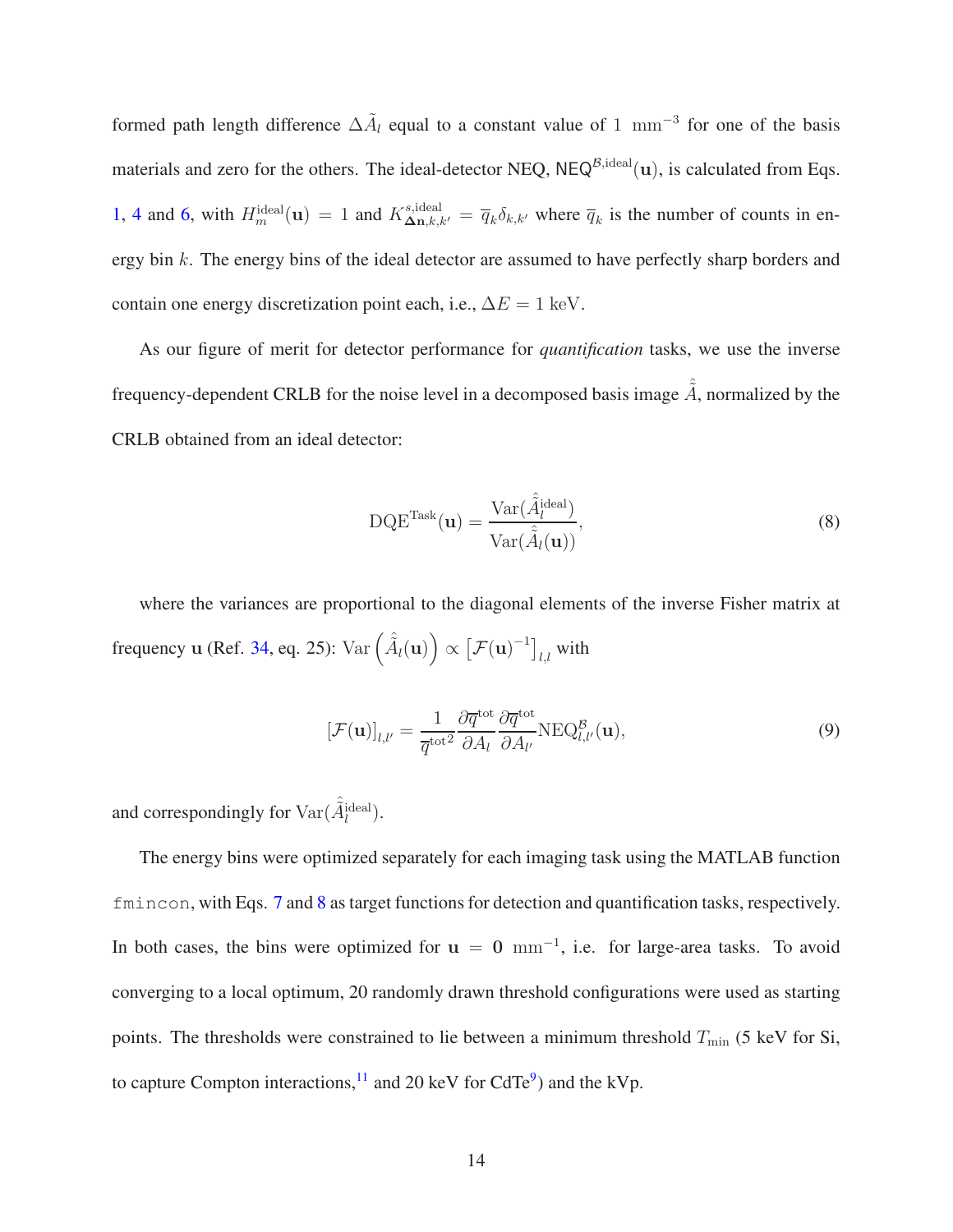### <span id="page-14-0"></span>*2.5 Breakdown of DQE*

To better understand the detector properties that determine the task-specific DQE for detection, we can express it as a product of factors:

$$
DQE^{Task}(\mathbf{u}) = QDE \cdot f_s \cdot MTF_{pc}^2(\mathbf{u}) \cdot f_{mc}(\mathbf{u}) \cdot DQE_{ideal\,pc}^{Task} \cdot f_{ew}(\mathbf{u})
$$
(10)

The quantities in this expression are defined as follows:  $QDE = \overline{q}^{\text{reg}}/\overline{q}^{\text{tot}}$  is the quantum detection efficiency, i.e. the ratio of  $\overline{q}^{\text{reg}}$ , the number of unique photons per area registered at least once above the lowest threshold anywhere in the detector, to  $\overline{q}^{\text{tot}}$ , the total incident on the detector.  $f_s = \left(\frac{\partial \overline{q}^{\text{reg}}}{\partial A_l}\right)$  $\partial A_l$  $\int^2 \overline{q}^{\rm tot2} / \left( \frac{\partial \overline{q}^{\rm tot}}{\partial A_{\rm L}} \right)$  $\partial A_l$  $\Big)^2 \overline{q}^{\text{reg }2}$ , where  $l$  is the material index to detect, is a spectrum factor that corrects QDE for the fact that the relative difference in transmitted photons is dependent on the material composition of the feature. In our implementation, we have made the simplifying assumption that the lowest threshold is a sharp cutoff (not blurred by electronic noise) when calculating  $\bar{q}^{\text{reg}}$  and its derivative. MTF<sub>p.c.</sub> is the modulation transfer function in pure photoncounting mode, computed from all interactions including multiple-counted events:  $MTF_{p.c.}$  =  $\sum_k H_{k,l}^{\mathcal{B}}(\mathbf{u}) / \left( \sum_k H_{k,l}^{\mathcal{B}}(\mathbf{0}) \right)$ .  $f_{\text{mc}}(\mathbf{u}) = \text{DQE}_{\text{pc}}^{\text{Task}}(\mathbf{u}) / (\text{DQE}_{\text{ideal pc}}^{\text{Task}} \cdot \text{QDE} \cdot f_s \cdot \text{MTF}_{\text{pc}}^2(\mathbf{u}))$  is the factor describing the impact of multiple counting of photons on the  $DQE^{Task}$  in pure photon-counting mode.  $\text{DQE}_{\text{pc}}^{\text{Task}}(u)$  in the latter equation is the task-specific DQE in pure photon-counting mode, calculated with the same lowest threshold as for the energy weighting case but only one energy bin, and  $\text{DQE}_{\text{ideal pc}}^{\text{Task}}$  is the  $\text{DQE}^{\text{Task}}$  of an ideal detector in pure photon-counting mode, i.e. a detector which counts all photons in the same energy bin but is ideal in all other respects. Finally,  $f_{ew}(\mathbf{u}) = \text{DQE}^{\text{Task}}(\mathbf{u}) / \text{DQE}^{\text{Task}}$  is the DQE improvement caused by energy weighting.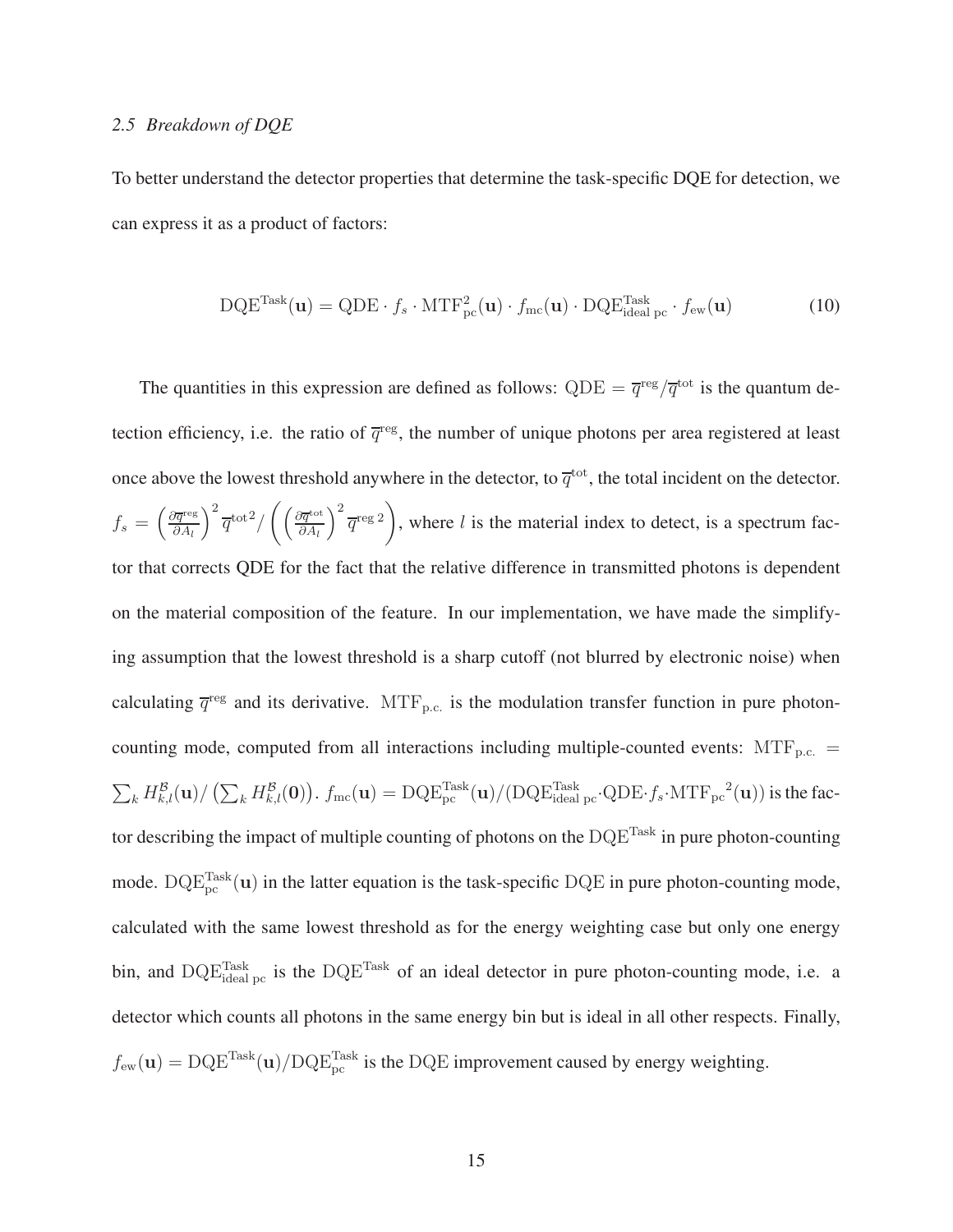#### *2.6 Simulation of object scatter*

In the simulations described so far, only the primary beam was considered, i.e. scatter from the patient was ignored. To understand the impact of object scatter on the results, we simulated a full CT detector array with an anti-scatter grid in a geometry with a beam diverging from a point source and penetrating a water cylinder, 30 cm in diameter and 30 cm high, at isocenter. The source-toisocenter and source-to-detector distances were 595 and 1086 mm, respectively. A bowtie filter was included, and had the attenuation profile of the large GE VCT filter in the CatSim simulation suite. $48$ 

The detector was taken as a segment of a sphere centered at the x-ray focal spot. The illuminated area was 79 mm  $\times$  500 mm measured at the isocenter plane, corresponding to the extent of the detector (144  $\times$  864 mm along the detector arc). To measure the scatter behind the central part of the phantom, however, only interactions taking place in the central 200 mm (measured at the detector) of the detector array were recorded.

As before, 1.6 mm and 3 mm thick CdTe detectors and 61 mm thick Si detectors with and without internal W foils were simulated. In contrast to the previous simulation, however, all components were taken to be wedge-shaped, enabling the detector to point back to the source without gaps. This geometry leads to a slow variation in pixel pitch across the detector array, expected to have negligible effect on the result. The anti-scatter grid consisted of 25 mm high W lamellae of 100 or 200  $\mu$ m thickness, parallel to the longitudinal axis of the scanner with 1, 2 or 4 mm spacing. A simulation without anti-scatter grid was also made. For the 1.6 mm CdTe design, the dimensions were adjusted to be integer or half-integer multiples of the pixel pitch, i.e. 112.5 or 225 µm thickness with 1.125, 2.250 or 4.50 mm spacing. For the Si design with internal W foils,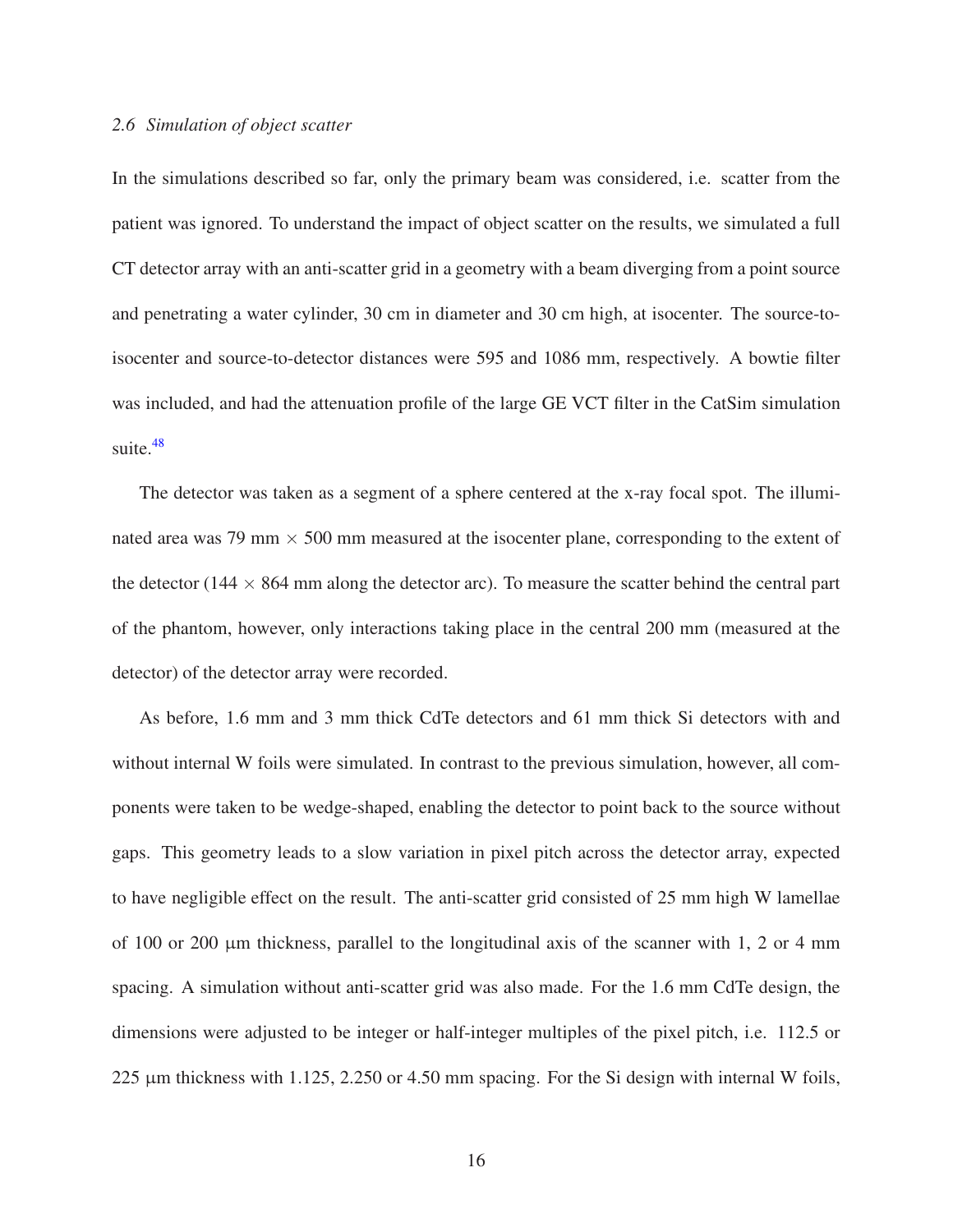these foils were orthogonal to the longitudinal scanner axis, thereby together with the external antiscatter lamellae resembling a two-dimensional grid (although the two grids are located at different distances from the source) (Fig.  $1(c)$  $1(c)$ ). We also simulated two-dimensional anti-scatter grids using two orthogonal one-dimensional grids, both at the same distance in front of the detector. The new lamellae were orthogonal to the longitudinal scanner axis,  $25 \text{ mm}$  high, and  $100 \mu \text{m}$  thick with 1 mm spacing (112.5  $\mu$ m and 1.125 mm for the 1.6 mm CdTe design) (Fig. [1\(](#page-3-0)d)). This grid design is comparable to one reported in the literature.<sup>[49](#page-51-2)</sup>

For each energy between 20 and 150 keV in steps of 2.5 keV,  $3 \cdot 10^6$  primary photons were simulated, prior to the bowtie filter. All interactions depositing more energy than the lowest threshold (20 keV for CdTe and 5 keV for Si) were registered, and a photon was classified as primary (unscattered) if its direction of incidence pointed at the source and it had the same energy as the primary beam. The total primary and scattered photons for a broad spectrum 120 kVp beam were calculated by weighting the number of primary and scattered photons at each energy with the spectral density of the pre-patient x-ray spectrum described in Sec. [2.4,](#page-9-1) and the total scatter-to-primary ratio, SPR, was obtained by dividing these quantities.

A DQE modification factor was calculated as  $GDE/(1 + SPR)$  (Ref. [50,](#page-51-3) ch. 7) where GDE is the geometric detection efficiency. Note that this approximation ignores the fact that the energy spectrum of the primary and scattered photons are slightly different, which could lead to scatter having different impact on tasks with different spectral dependence. Also, calculating SPR as the ratio of incident unique photons ignores the fact that there could be a slight difference in the probability of double-counting photons for scattered and primary events.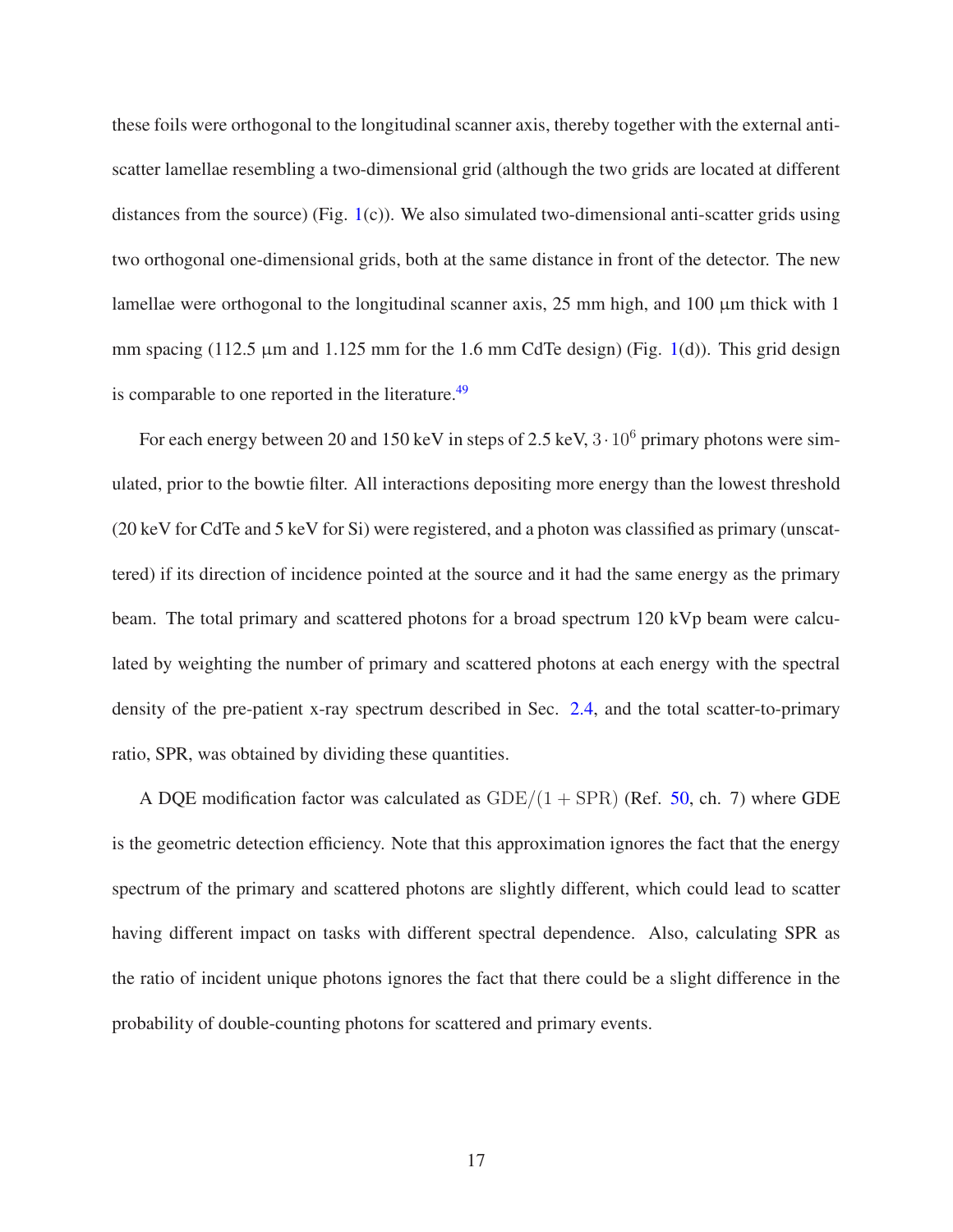### *2.7 Dual-spectrum simulation*

Dual-spectrum imaging with photon-counting detectors was simulated by separately measuring with a 80 kVp spectrum and a 140 kVp spectrum filtered with 0.4 mm Sn. Energy bin thresholds were optimized as described in Sec. [2.3.3,](#page-9-0) but with twice the number of degrees of freedom since the thresholds for both spectra were optimized jointly. The zero-frequency detectability obtainable by combining the two measurements was used as the target function for the optimization. To isolate the effect of the combined spectrum shape from the additional energy information from the dual spectra, we also simulated a system that measures the combined 80 and Sn140 kVp spectral densities. This system was simulated with two different energy bin configurations: the configuration found to be optimal for the case with different spectra, and one optimized specifically for the sum-spectrum system, with the thresholds constrained to lie between  $T_{\min}$  and 140 keV.

In order to compare 80/Sn140 kVp imaging with single-energy imaging at 120 kVp at equal dose, we modeled the  $\text{CTDI}_{w}$  of a commercial dual energy system (Siemens Somatom Flash, Siemens Healthineers, Erlangen, Germany), for a 32 cm CTDI phantom with wide shaped filter and 38.4 mm collimation: 0.011, 0.036 and 0.016 mGy/mAs for 80, 120 and Sn140 kVp, respectively, according to the scanner documentation. Assuming a high kV/low kV mAs ratio of  $0.7<sup>45</sup>$  $0.7<sup>45</sup>$  $0.7<sup>45</sup>$  this gives equal  $\text{CTDI}_{w}$  for the combination 80/Sn140 kVp as for 120 kVp for the tube current-time product (mAs) of  $(I \cdot t)_{80 \text{ kVp}} = 1.6 (I \cdot t)_{120 \text{ kVp}}$  and  $(I \cdot t)_{\text{Sn140 kVp}} = 1.1 (I \cdot t)_{120 \text{ kVp}}$ . Using the air kerma per photon for each of the three beam qualities, and approximating the air kerma as the CTDI<sub>100,air</sub> of the scanner (0.030, 0.090, and 0.039 mGy/mAs for 80, 120 and Sn140 kVp according to the scanner documentation, for the filter and collimation given above), we obtain the relative photon fluences (photons/mm<sup>2</sup>)  $\Phi_{80 \text{ kVp}}/\Phi_{120 \text{ kVp}} = 0.51$  and  $\Phi_{\text{Sn140 kVp}}/\Phi_{120 \text{ kVp}} = 0.48$ .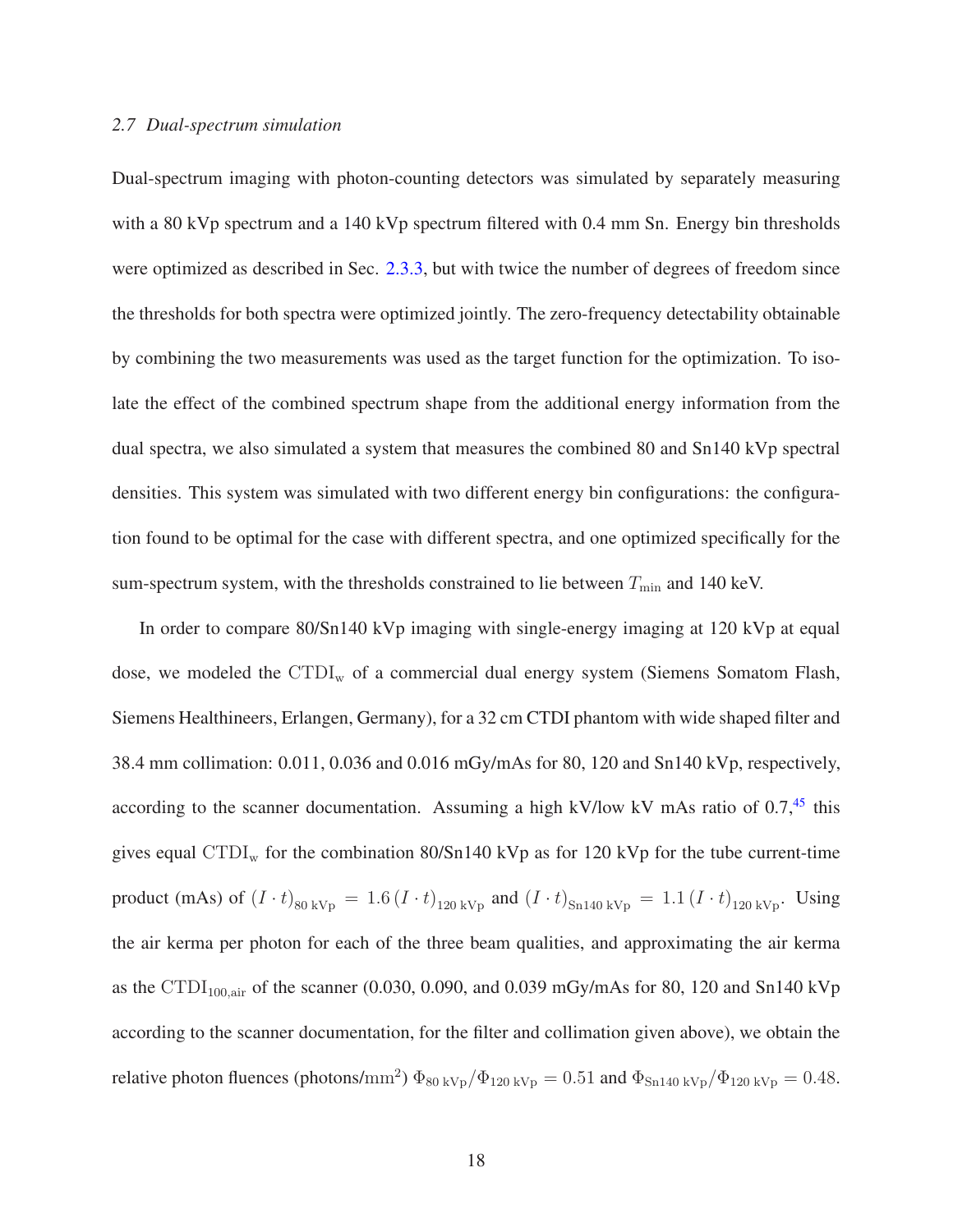The total number of photons is therefore nearly the same in both the dual energy and single energy cases.

For each spectrum and system, we measured detection performance relative to an ideal, energyresolving detector with a 120 kVp spectrum. Since the two energy measurements are independent, the relative dose efficiency in the dual-spectrum case is  $\frac{d'(u)^2}{dx''(u)}$  $\frac{d'(\mathbf{u})^2}{d_{\text{ideal}}(\mathbf{u})'^2} = \frac{d'_L(\mathbf{u})^2 + d'_H(\mathbf{u})^2}{d'_{\text{ideal}} + 20 \text{ kV}_{\text{D}}(\mathbf{u})}$  $\frac{d'_{L}(\mathbf{u})^2 + d'_{H}(\mathbf{u})^2}{d'_{\text{ideal, 120 kVp}}(\mathbf{u})^2}$  where  $d'_{L}(\mathbf{u})$ and  $d'_{H}(u)$  are the detectabilities for the low and high kVp measurements, respectively, because the squared detectability (Eq. 6 in Ref. [34\)](#page-49-4) for the joint measurement is a sum over the squared detectabilities of the two energy measurements. Here,  $d'_{L}(\mathbf{u})$  and  $d'_{H}(\mathbf{u})$  are given by

$$
d'_{L,H}(\mathbf{u})^2 = \Delta \mathbf{S}_{L,H}^{\mathcal{B}}(\mathbf{u})^\dagger \mathsf{NEQ}_{L,H}^{\mathcal{B}}(\mathbf{u}) \Delta \mathbf{S}_{L,H}^{\mathcal{B}}(\mathbf{u}) \tag{11}
$$

We assume that the two energy measurements are perfectly registered so that  $\Delta \tilde{A}$  is the same for both tube voltages. Note, however, that  $\left[\Delta S_{H,L}^B\right]_l(\mathbf{u}) = \frac{1}{\overline{q}_{H,L}^{\text{tot}}}$  $\frac{\partial \overline{q}_{H,L}^{\text{tot}}}{\partial A_l} \Delta \tilde{A}_l(\mathbf{u})$  is different for the low and high kVp, so the NEQ matrices cannot simply be added. Also note that the relative dose efficiency  $\frac{d'(\mathbf{u})^2}{d'(\mathbf{u})}$  $\frac{d(\mathbf{u})^2}{d'_{\text{ideal}}(\mathbf{u})^2}$  is analogous to the the task-specific DQE, but more general since it captures the effect of the spectrum shape difference as well as the detector performance.

The relative dose efficiency for quantification tasks was calculated as  $\frac{\text{Var}(\hat{A}_l^{\text{ideal, 120 kVp}})}{\text{Var}(\hat{A}_l^{\text{ideal, 120 kVp}})}$  $\frac{A_l}{\text{Var}(\hat{A}_l(\mathbf{u}))}$  with  $\text{Var}\left(\hat{A}_{l}(\mathbf{u})\right) = \left[\left(\mathcal{F}_{L}(\mathbf{u}) + \mathcal{F}_{H}(\mathbf{u})\right)^{-1}\right]_{l,l}$  since Fisher matrices are additive for independent sets of measurements as can be shown from Eq. 24 of Ref. [34.](#page-49-4) Here,  $\mathcal{F}_L(\mathbf{u})$  and  $\mathcal{F}_H(\mathbf{u})$  are Fisher matrices for the low and high energy measurements given by Eq. [9.](#page-13-1)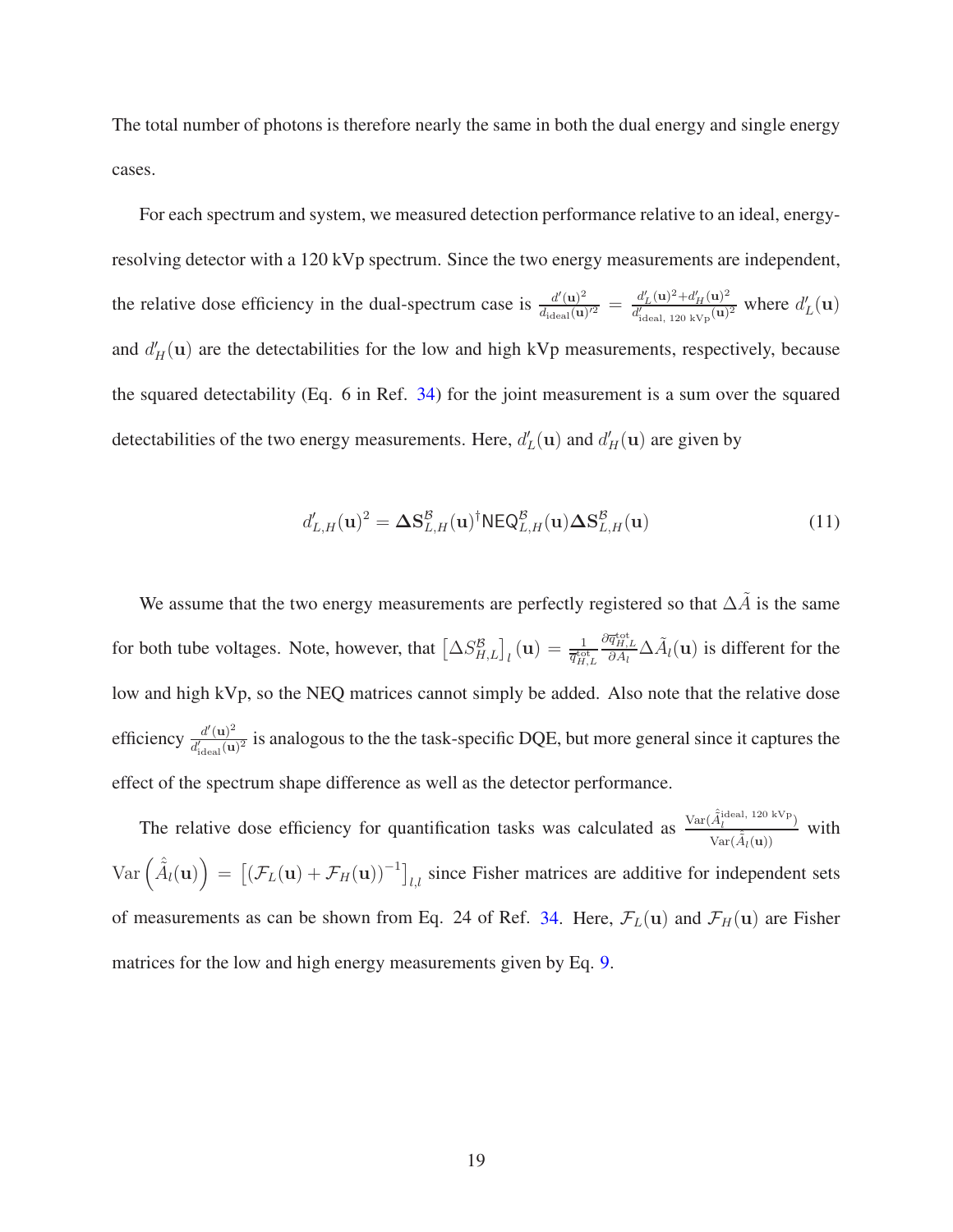

<span id="page-19-0"></span>Fig 2 Charge cloud model fitting to silicon energy response. (a) Gaussian charge cloud. (b) Uniform charge cloud. Each data point is fitted to a deposited spectrum at a given incident energy, and the power law was fitted to the set of fitted values at different incident energies.

## 3 Results

The Gaussian and uniform charge cloud models fitted to the measured data are shown in Figs. [2](#page-19-0) (for Si) and [3](#page-20-0) (for CdTe). For Si, power laws fitted to the charge cloud radii as functions of energy yielded  $\sigma = 2.0 \cdot (E/\text{keV})^{0.53}$  µm for the Gaussian cloud and  $r = 1.3 \cdot (E/\text{keV})^{0.79}$  µm for the uniform cloud. This gives charge cloud radii of  $\sigma = 17.4 \mu m$  and  $r = 33.4 \mu m$  at 60 keV. For CdTe, no strong energy dependence was observed, so the fitted model was taken to be the average charge cloud size, independent of energy. This average is  $\sigma = 22.7 \mu m$  for the Gaussian model and  $r = 47.9$  µm for the uniform model.

Fig. [4](#page-21-0) shows the deposited energy spectra and point-spread functions weighted with the transmitted spectrum  $\overline{q}(E)$ :

psf<sup>weighted</sup>(**r**) = 
$$
\Delta_x \Delta_y
$$
  $\sum_{m: E_m > T_{\text{min}}} \int_E h_m(\mathbf{r}, E) \frac{\overline{q}(E)}{\overline{q}^{\text{tot}}} dE.$  (12)

The sum over  $m$  is taken over all deposited energy discretization points greater or equal than the lowest threshold  $T_{\text{min}}$  (20 keV for CdTe and 5 keV for Si). Note that the plotted point-spread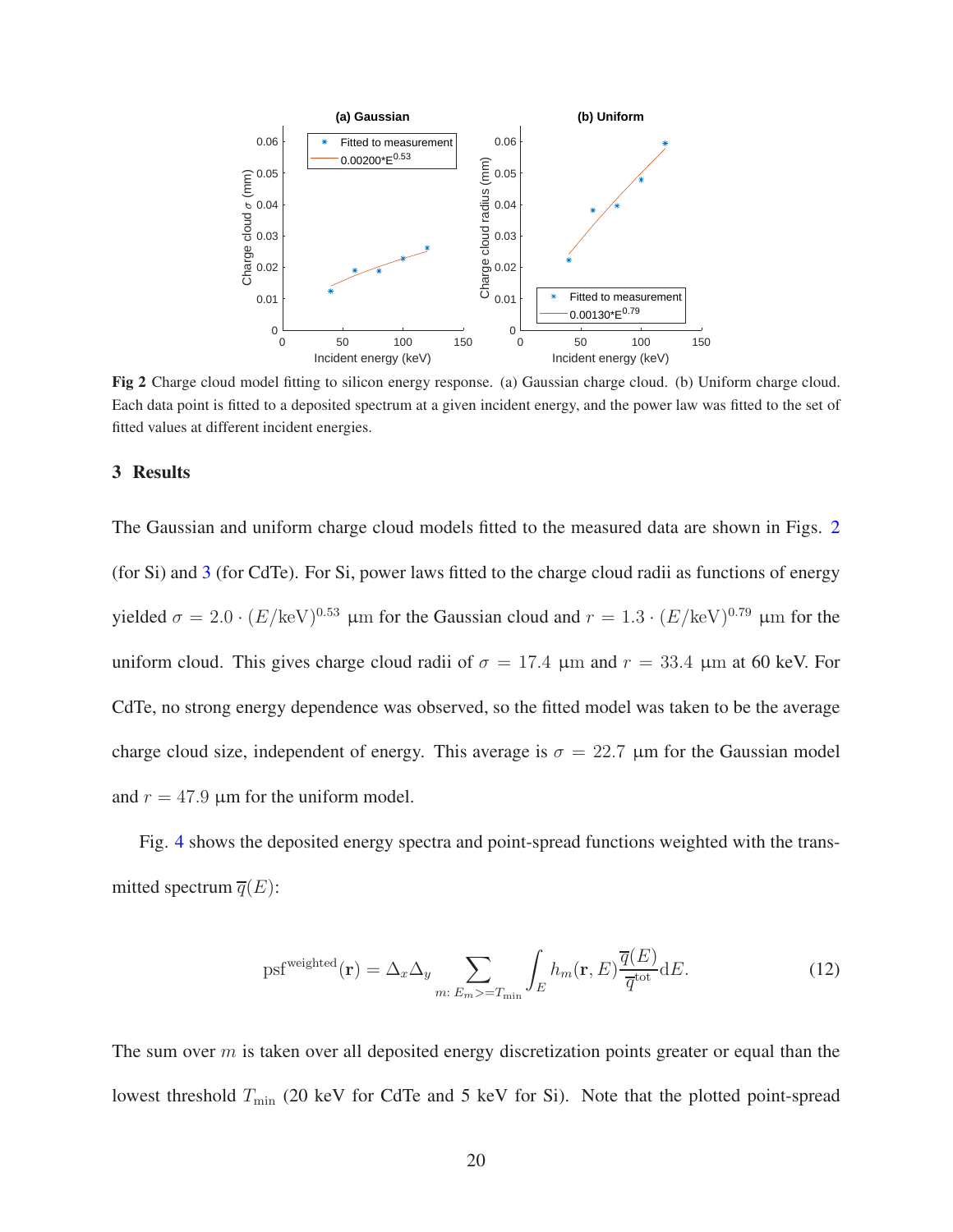

<span id="page-20-0"></span>Fig 3 Charge cloud model fitting to CdTe energy response. (a) Gaussian charge cloud. (b) Uniform charge cloud. Uniform charge cloud. Each data point is fitted to a deposited spectrum for one detector pixel size, and one incident energy (60 or 100 keV). The power law was fitted to the set of fitted values at different incident energies.

functions are the intrinsic detector point-spread functions convolved with a square function of side  $\frac{1}{3}$  pixel width, representing the aperture of the sub-beam that was used for the Monte-Carlo simulation. Due to the symmetry of the CdTe detector, we only show its point-spread function along the x direction.

Fig. [5](#page-22-0) shows the task-specific DQE for the CdTe detectors, for a 120 kVp spectrum and a 300 mm water object. For the water and iodine detection tasks, the energy bins were optimized for these respective tasks, at zero frequency. Since water and iodine are quantified jointly in a twomaterial decomposition, the plots for the water and iodine quantification tasks are based on the same energy bins, optimized for the zero-frequency DQE for iodine quantification. Figs. [6](#page-23-0) and [7](#page-24-0) show the task-specific DQE for a 120 kVp spectrum and a 300 mm water object for the Si detector designs, with and without tungsten foils, respectively. As with the CdTe detector, the energy bins for detection were optimized for their respective tasks at zero frequency, while the energy bins for quantification are optimized for iodine.

Table [1](#page-23-1) summarizes the zero-frequency DQE for the different detector designs. Also listed in this table is the geometric detection efficiency, which is reduced for the Si design if tungsten (W)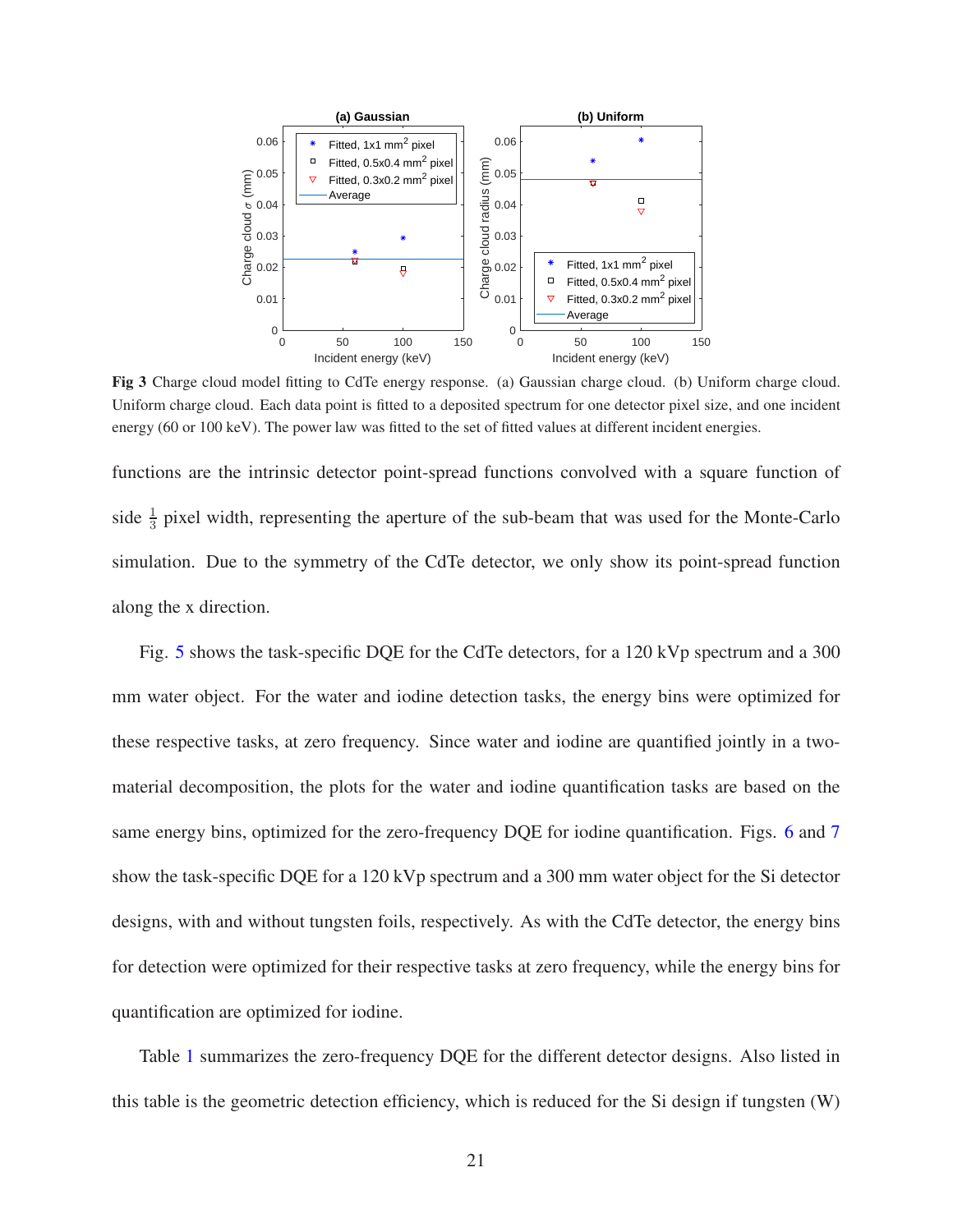

<span id="page-21-0"></span>Fig 4 (a) Deposited energy spectra for a 120 kVp spectrum attenuated by 300 mm water. (b) Point-spread functions, slices along the x and y axes. (c) Same as (b) with zoomed-in y scale. These quantities are plotted for the CdTe detector designs with  $0.5 \times 0.5$  mm<sup>2</sup> and  $0.225 \times 0.225$  mm<sup>2</sup> pixels with the large charge cloud model, and for the Si detector design with 60 mm active Si and tungsten foils orthogonal to the y axis.

foils are included. These numbers build on the idealized assumption of a parallel incident x-ray beam.

Fig. [8\(](#page-25-0)a-d) show the task-specific DQE for the two CdTe and the Si (60 mm active Si, with tungsten foils) detector designs, for 120 kVp and attenuation by a range of water thicknesses. DQEs are plotted for iodine detection, for quantifying iodine in two-and three-material decomposition and for quantifying gadolinium in three-material decomposition. To give an indication about the spatial frequency dependence, the DQE is shown both at zero frequency and at  $0.8 \text{ mm}^{-1}$ , i.e. 80% of the Nyquist frequency for detectors with  $0.5 \times 0.5$  mm<sup>2</sup> pixels. The energy bins were optimized for the zero-frequency DQE for each of these tasks. To facilitate the interpretation of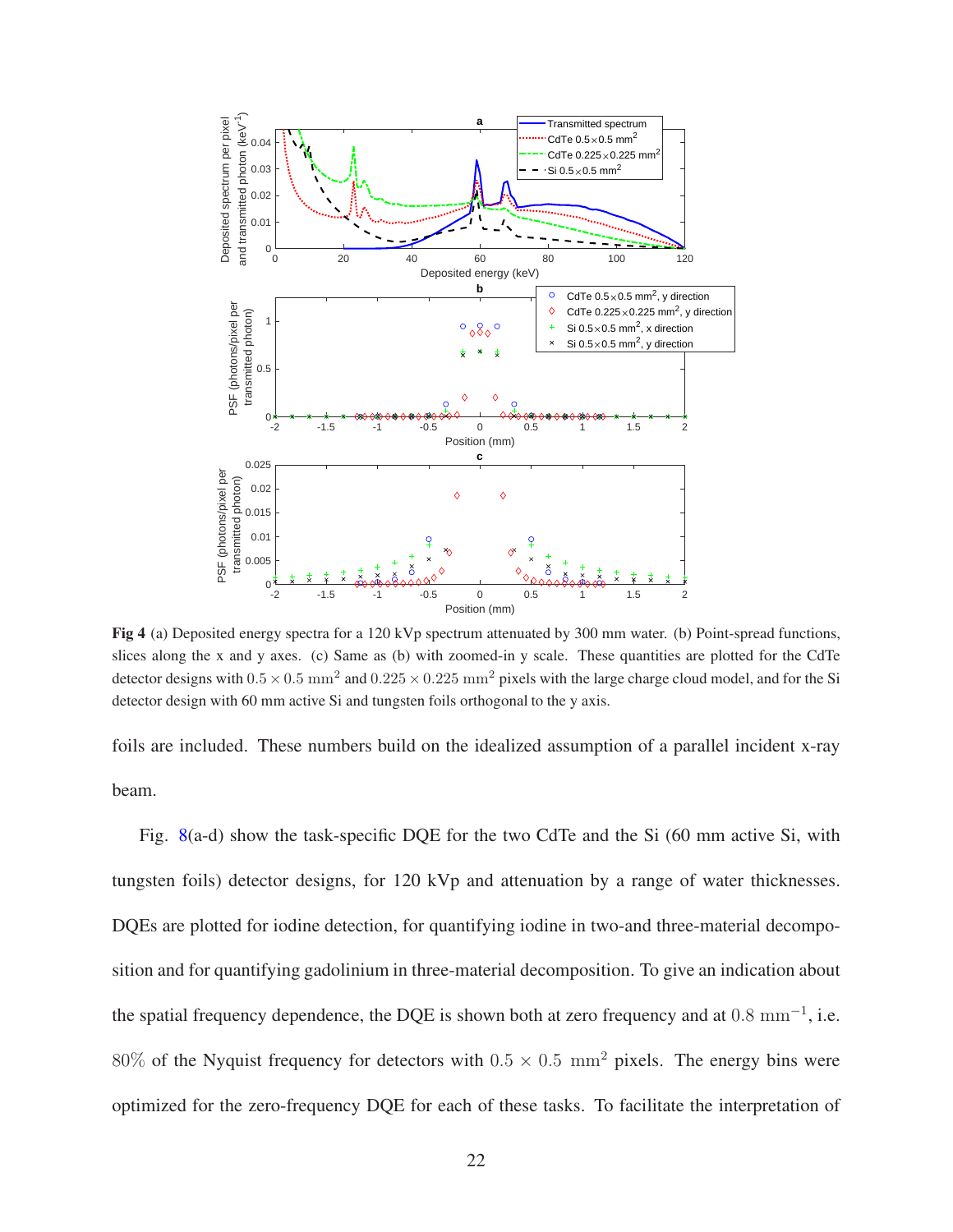

<span id="page-22-0"></span>Fig 5 DQE<sup>Task</sup> along the  $u_y$  axis for CdTe detector designs, of 3 and 1.6 mm absorption length. The detector pixel sizes are  $0.5 \times 0.5$  mm<sup>2</sup> and  $0.225 \times 0.225$  mm<sup>2</sup>, both native and aggregated  $2 \times 2$  to  $0.45 \times 0.45$  mm<sup>2</sup>.  $\sigma$  is the radius of the charge cloud.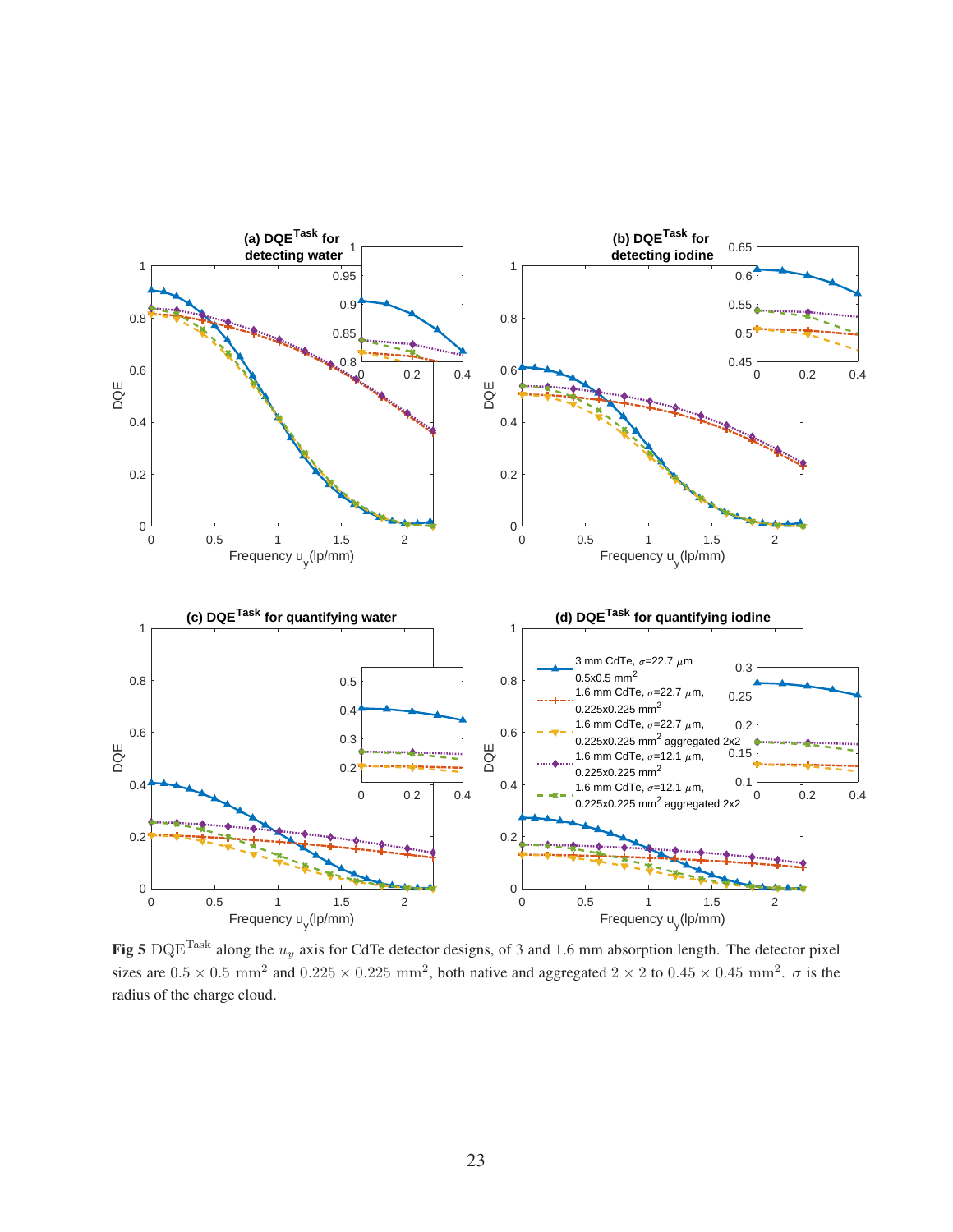

<span id="page-23-0"></span>Fig 6 DQE<sup>Task</sup> along the  $u_x$  and  $u_y$  axes for Si detector designs with tungsten foils between the Si wafers. Two active Si absorption lengths, 30 and 60 mm, are included. The Si wafers and W foils are orthogonal to the y axis.

| Detector<br>design                                         | GDE  | Water<br>detection | Iodine<br>detection | Water<br>quantification | Iodine<br>quantification |
|------------------------------------------------------------|------|--------------------|---------------------|-------------------------|--------------------------|
| 30 mm Si with W                                            | 0.96 | 0.53               | 0.43                | 0.30                    | 0.25                     |
| $30 \text{ mm }$ Si, no W                                  |      | 0.58               | 0.53                | 0.42                    | 0.38                     |
| $60$ mm Si, W                                              | 0.96 | 0.61               | 0.46                | 0.35                    | 0.27                     |
| $60$ mm Si, no W                                           |      | 0.70               | 0.57                | 0.50                    | 0.41                     |
| 3 mm CdTe,                                                 |      |                    |                     |                         |                          |
| $500 \mu m$ pixels                                         | 1    | 0.91               | 0.61                | 0.41                    | 0.27                     |
| 1.6 mm CdTe,                                               |      |                    |                     |                         |                          |
| $225 \mu m$ pixels,                                        |      |                    |                     |                         |                          |
| $\sigma = 22.7 \text{ }\mu\text{m}$                        | 1    | 0.82               | 0.51                | 0.21                    | 0.13                     |
| 1.6 mm CdTe,                                               |      |                    |                     |                         |                          |
| $225 \mu m$ pixels,<br>$\sigma = 12.1 \text{ }\mu\text{m}$ |      | 0.84               | 0.54                | 0.25                    | 0.17                     |
|                                                            |      |                    |                     |                         |                          |

<span id="page-23-1"></span>Table 1 Zero-frequency DQE for a 120 kVp spectrum and 300 mm water attenuation, for Si and CdTe detector designs. Anti-scatter grid and object scatter were not included. σ: standard deviation of Gaussian charge cloud. GDE: geometric detection efficiency.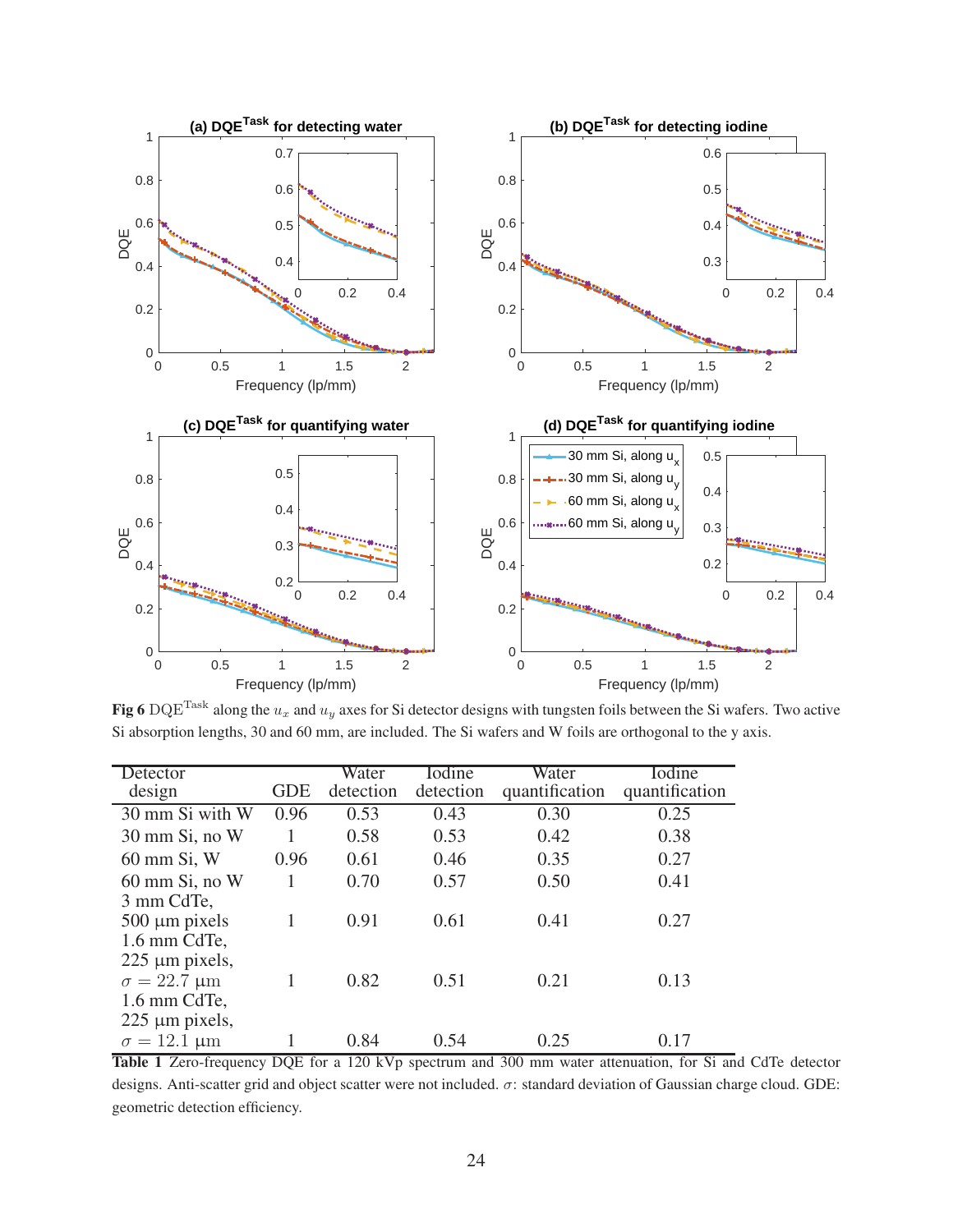

<span id="page-24-0"></span>Fig 7 DQE<sup>Task</sup> along the  $u_x$  and  $u_y$  axes for Si detector designs without tungsten foils. Two active Si absorption lengths, 30 and 60 mm, are included. The Si wafers are orthogonal to the y axis.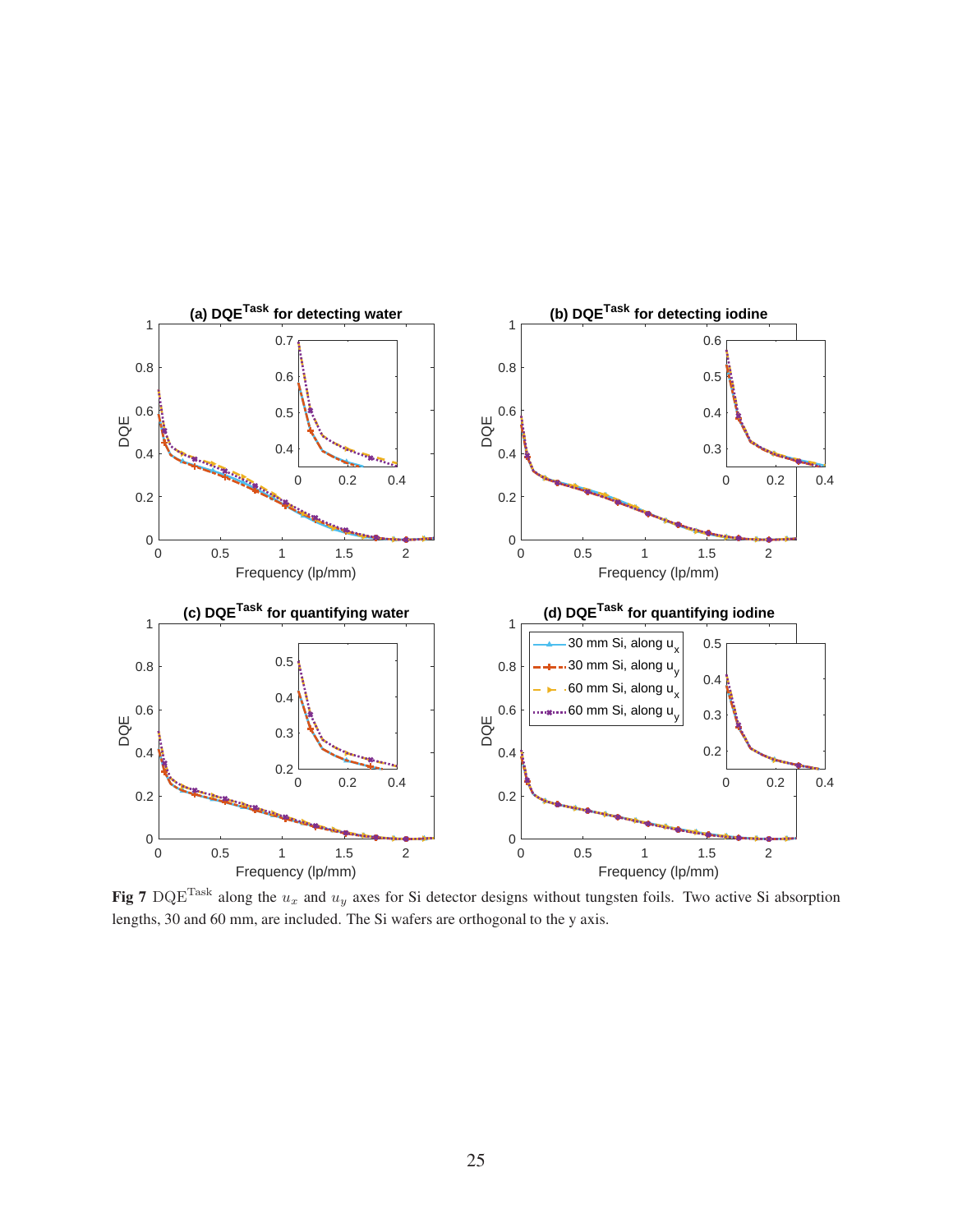

<span id="page-25-0"></span>Fig 8 DQE, NEQ and basis image variance vs. attenuating thickness of water. The upper panels (a-d) show the DQE at two spatial frequencies: zero frequency and 0.8 mm<sup>-1</sup>. The lower panels (e-h) show the NEQ for iodine detection (e) and the I or Gd basis image variance (times measured area) (f-h) at zero frequency, for the studied detectors and the ideal detector. (a, e) Iodine detection. (b, f) Iodine quantification in a two-basis decomposition. (c, g) Iodine quantification in a three-basis decomposition. (d, h) Gadolinium decomposition in a three-basis decomposition. Parentheses denote the materials used in each material decomposition apart from the plotted material. The studied CdTe detectors are the  $0.5 \times 0.5$  mm<sup>2</sup> pixel design and the  $0.225 \times 0.225$  mm<sup>2</sup> pixel design with the large charge cloud model and  $2 \times 2$  pixel aggregation. The Si detector has tungsten foils and 60 mm active absorption length. Three-material decomposition results are not shown for the  $0.225 \times 0.225$  mm<sup>2</sup> design since it has only two energy bins.

these plots, Fig. [8\(](#page-25-0)e-h) show the NEQ and variance for the realistic and ideal detector designs, for a pre-patient fluence of  $10^6$  photons/mm<sup>2</sup>. The variance is inversely proportional to the total measured area with the plotted proportionality coefficient in  $mm<sup>4</sup>$ . The DQE (Figs. [8\(](#page-25-0)a-d)) is thus the ratio between the curves for realistic and ideal detectors, realistic/ideal in Fig. [8\(](#page-25-0)e) and ideal/realistic in Fig. [8\(](#page-25-0)f-h).

Fig. [9](#page-27-0) shows the breakdown of the DQE for detection of water and iodine (Figs. [5](#page-22-0) and [6\)](#page-23-0) into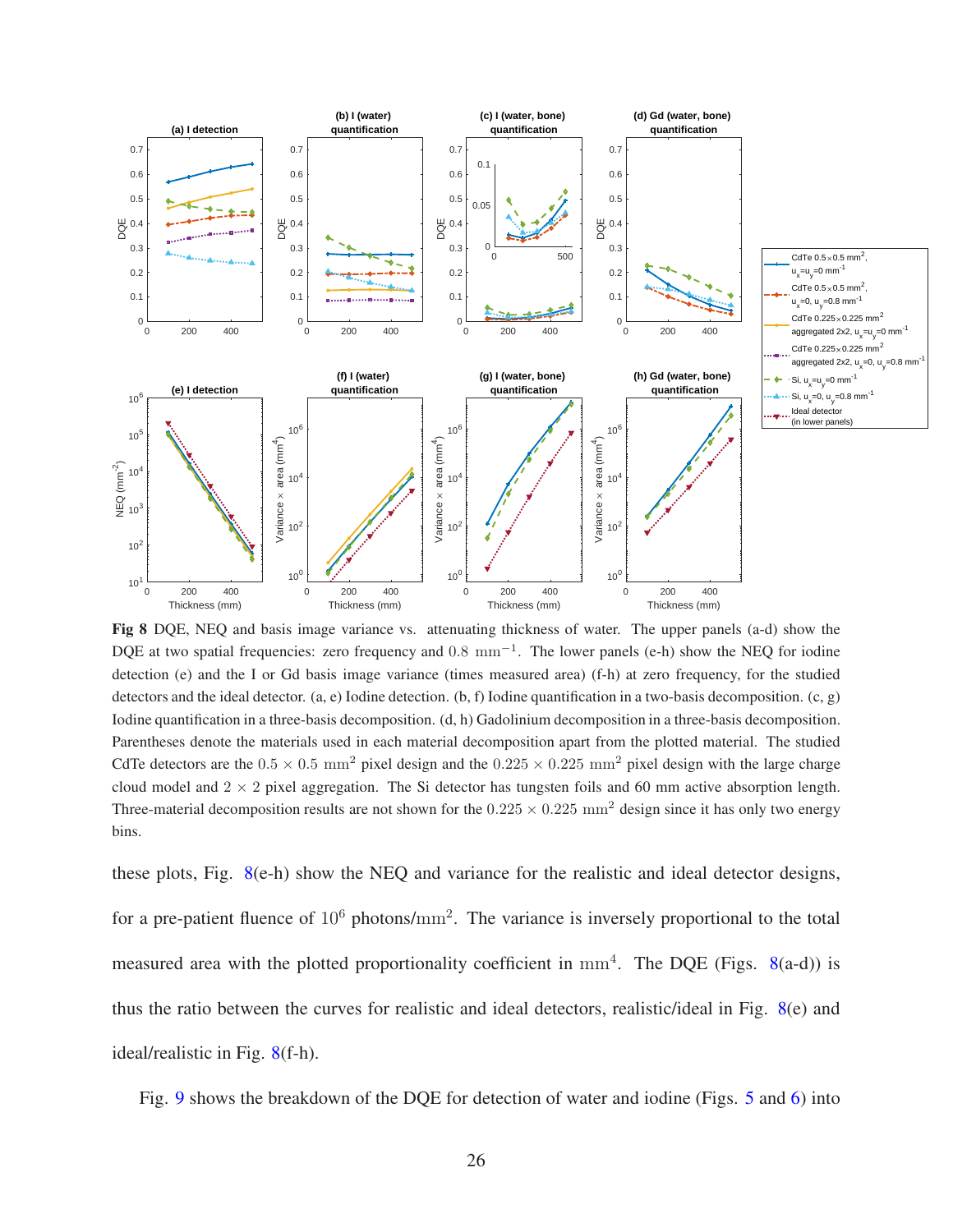a product of factors, as outlined in Sec. [2.5.](#page-14-0) The spectrum used here was a 120 kVp spectrum filtered through 300 mm water. Energy bins were optimized for the zero-frequency detection task DQE for water and iodine, respectively.

To understand the potential of each converter material for future improved detectors if the electronic noise could be lowered, the zero-frequency  $DQE^{Task}$  was also calculated for a range of minimum allowed thresholds from 1 keV to the default minimum threshold of 20 keV (CdTe) and 5 keV (Si) (Figure [10\)](#page-28-0). In order for such low thresholds to be realistic without resulting in excessive electronic noise counts, a hypothetical electronic noise level of 0.3 keV RMS was assumed, i.e. substantially lower than the noise in present-day detectors. Also shown is the  $DQE^{Task}$  for the default values of minimum threshold and electronic noise level (i.e. the value shown in Table [1\)](#page-23-1), and the corresponding values for CdTe with eight energy bins. Note that the parameter plotted on the x axis is the minimum value that the lowest threshold is allowed to assume in the bin optimization algorithm, not the actual lowest threshold. In some cases the actual lowest threshold resulting from the threshold optimization is higher than this, such as for iodine quantification with the Si detector where the lowest threshold is 8.4 keV independent of the threshold constraint.

The scatter-to-primary ratio resulting from the object scatter simulations is shown in Table [2.](#page-27-1) The corresponding scatter DQE factor  $GDE/(1 + SPR)$  is shown in table [3.](#page-29-0) The geometric efficiency (GDE) is the product of two factors: the GDE of the grid itself and the intrinsic GDE of the detector. Both factors are included in Table [3.](#page-29-0) Note that the value for the Si design with internal W foils and two-dimensional anti-scatter grid was obtained under the assumption that the external grid obscures every second internal foil, giving an intrinsic detector GDE of 0.98. The DQE values resulting from combining the intrinsic zero-frequency DQE of Table [1](#page-23-1) with this scatter DQE factor are shown in Table [4.](#page-29-1)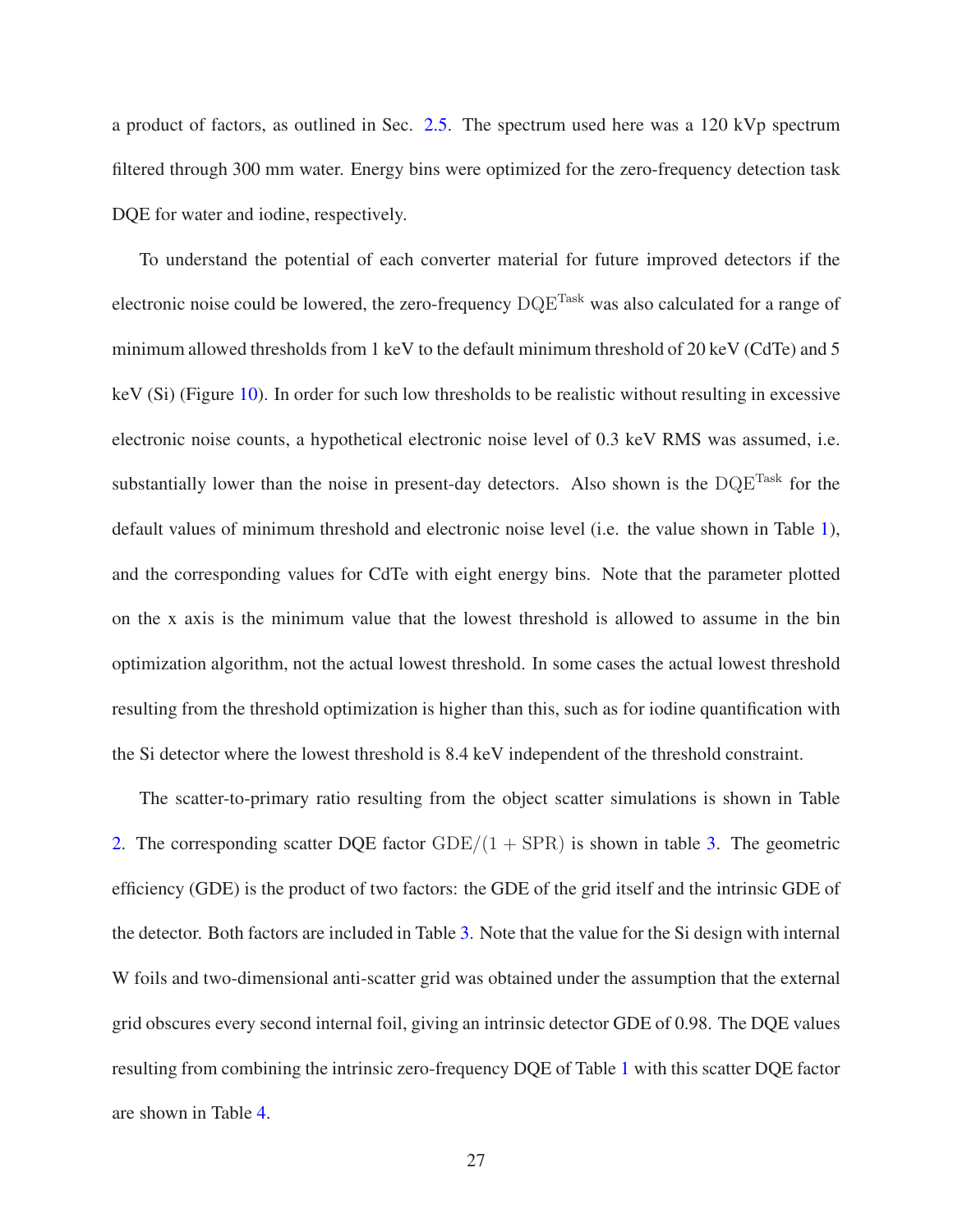

<span id="page-27-0"></span>Fig 9 Breakdown of DQE for detection of water and iodine into the factors defined in Sec. [2.5,](#page-14-0) plotted along the  $u_y$ axis. (a, c): CdTe design with 3 mm absorption depth and  $0.5 \times 0.5$  mm<sup>2</sup> pixels. (b, d): Si design with 60 mm active absorption depth and tungsten foils. The total DQE is the product of the other factors.

|                                    |         | ID.                      | LD.                      | ID.                      | ID.                      | 2D.                      |
|------------------------------------|---------|--------------------------|--------------------------|--------------------------|--------------------------|--------------------------|
| Detector<br>design                 | No grid | $0.1$ mm W<br>every 4 mm | $0.1$ mm W<br>every 2 mm | $0.1$ mm W<br>every 1 mm | $0.2$ mm W<br>every 1 mm | $0.1$ mm W<br>every 1 mm |
| 60 mm Si, W                        | 0.57    | 0.21                     | 0.13                     | 0.07                     | 0.06                     | 0.03                     |
| $60$ mm Si, no W<br>3 mm CdTe,     | 1.17    | 0.43                     | 0.24                     | 0.14                     | 0.13                     | 0.06                     |
| $500 \mu m$ pixels<br>1.6 mm CdTe, | 1.15    | 0.40                     | 0.22                     | 0.11                     | 0.10                     | 0.03                     |
| 225 $\mu$ m pixels*                | 1.20    | 0.46                     | 0.25                     | 0.13                     | 0.12                     | 0.04                     |
| GDE of anti-<br>scatter grid       |         | 0.975                    | 0.95                     | 0.9                      | 0.8                      | 0.81                     |

<span id="page-27-1"></span>Table 2 Monte-Carlo simulated scatter-to-primary ratio (SPR) for different detector and anti-scatter grid designs. \*For the CdTe detector with 225 µm pixels, lamellae thicknesses and spacings were 12.5% larger, to match the pixel pitch.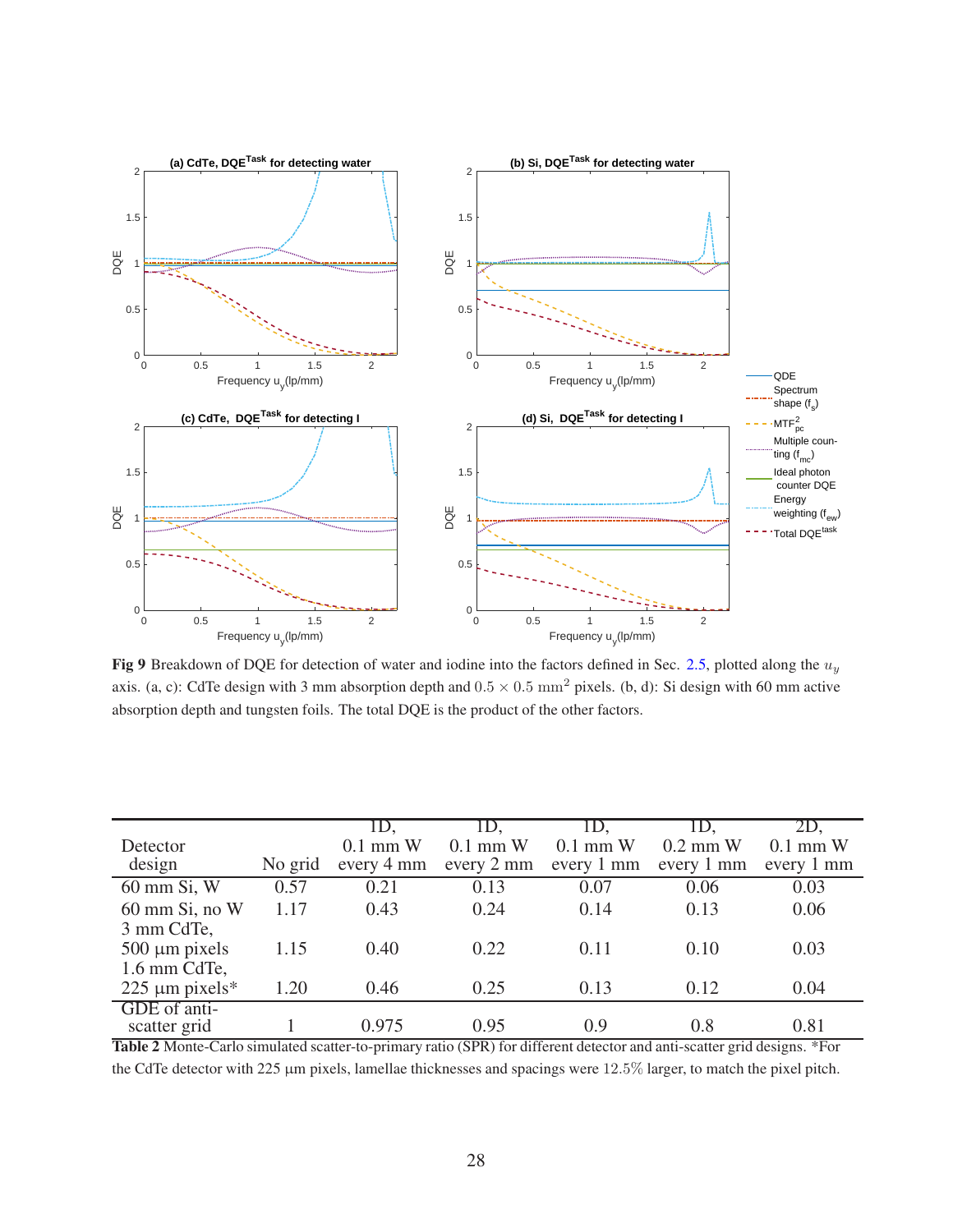

<span id="page-28-0"></span>Fig 10 Zero-frequency  $DQE^{Task}$  for the two CdTe designs (a,c,e) and the 60 mm Si detector design with tungsten foils (b,d,f). For the 1.6 mm thick CdTe detector with  $0.225 \times 0.225$  mm<sup>2</sup> pixels, the large charge cloud model  $(\sigma = 22.7 \text{ }\mu\text{m})$  was used. The DQE<sup>Task</sup> is plotted against the minimum lower threshold permitted in the threshold optimization. Also plotted is the baseline  $DQE^{Task}$  with the standard electronic noise level (also listed in Table [1\)](#page-23-1), and for CdTe, the corresponding value with eight energy bins.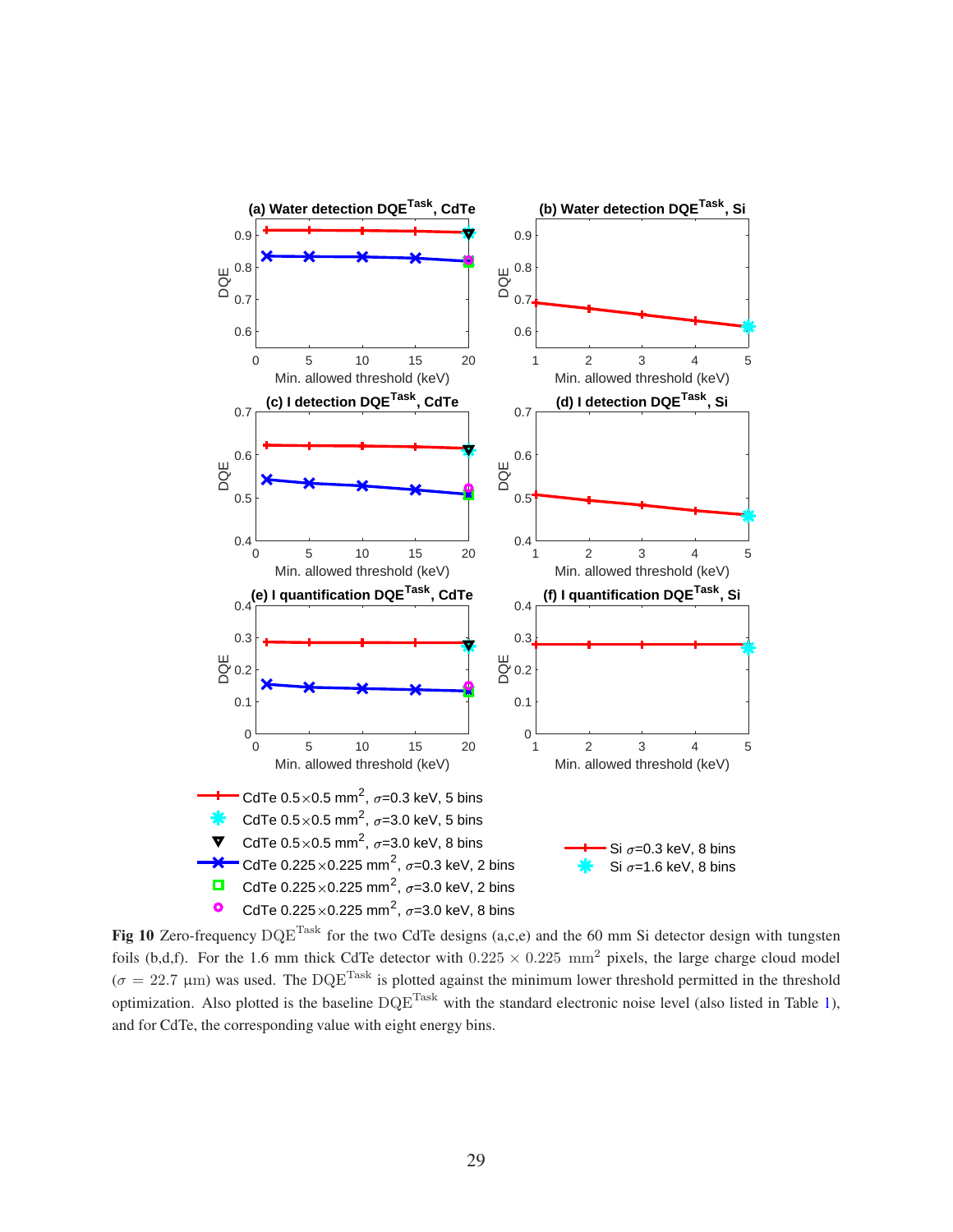|                     |            |         | ID.        | ID.        | ID.        | ID.        | 2D,        |
|---------------------|------------|---------|------------|------------|------------|------------|------------|
| Detector            | Intrinsic  |         | $0.1$ mm W | $0.1$ mm W | $0.1$ mm W | $0.2$ mm W | $0.1$ mm W |
| design              | <b>GDE</b> | No grid | every 4 mm | every 2 mm | every 1 mm | every 1 mm | every 1 mm |
| 60 mm Si, W         | 0.96       | 0.61    | 0.77       | 0.81       | 0.81       | 0.72       | $0.77**$   |
| $60$ mm Si, no W    |            | 0.46    | 0.68       | 0.76       | 0.79       | 0.71       | 0.77       |
| 3 mm CdTe,          |            |         |            |            |            |            |            |
| $500 \mu m$ pixels  |            | 0.47    | 0.70       | 0.78       | 0.81       | 0.73       | 0.78       |
| 1.6 mm CdTe,        |            |         |            |            |            |            |            |
| 225 $\mu$ m pixels* |            | 0.45    | 0.67       | 0.76       | 0.80       | 0.71       | 0.78       |
| GDE of anti-        |            |         |            |            |            |            |            |
| scatter grid        |            |         | 0.975      | 0.95       | 0.9        | 0.8        | 0.81       |

<span id="page-29-0"></span>Table 3 DQE factor  $GDE/(1 + SPR)$  calculated from the scatter-to-primary ratio in Table [2](#page-27-1) and the geometric detection efficiency (GDE). The GDE is the product of the anti-scatter grid DQE and the intrinsic GDE of the detector, as included in the table. \*For the CdTe detector with 225 µm pixels, lamellae thicknesses and spacings were 12.5% larger, to match the pixel pitch. \*\*Effective intrinsic GDE for the Si design with W and a 2D grid is 0.98 since the external grid shadows some of the internal W foils.

| Detector<br>design                                                         | Water<br>detection | Iodine<br>detection | Water<br>quantification | Iodine<br>quantification |
|----------------------------------------------------------------------------|--------------------|---------------------|-------------------------|--------------------------|
| 60 mm Si, W                                                                | 0.52               | 0.39                | 0.29                    | 0.23                     |
| $60 \text{ mm }$ Si, no W                                                  | 0.55               | 0.45                | 0.40                    | 0.33                     |
| 3 mm CdTe,<br>$500 \mu m$ pixels<br>1.6 mm CdTe,                           | 0.73               | 0.49                | 0.33                    | 0.22                     |
| $225 \mu m$ pixels,<br>$\sigma = 22.7 \text{ }\mu\text{m}$<br>1.6 mm CdTe, | 0.65               | 0.40                | 0.16                    | 0.10                     |
| $225 \mu m$ pixels,<br>$\sigma = 12.1 \text{ }\mu\text{m}$                 | 0.67               | 0.43                | 0.20                    | 0.13                     |

<span id="page-29-1"></span>Table 4 Zero-frequency DQE for a 120 kVp spectrum and 300 mm water attenuation, for Si and CdTe detector designs, with scatter from the imaged object and anti-scatter grid. The 1D grid of 0.1 mm thick lamellae with 1 mm spacing was used for all detector designs.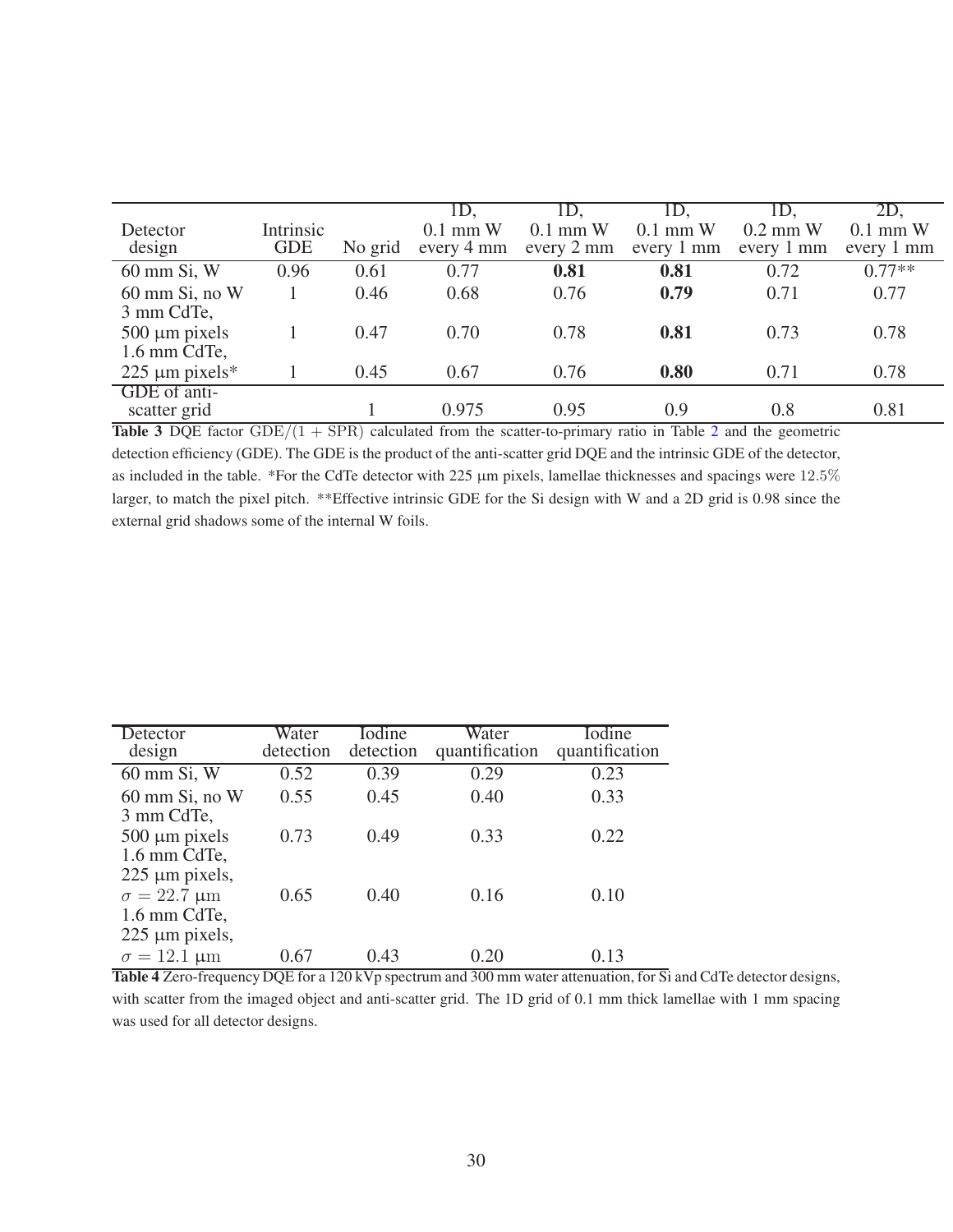Fig. [11](#page-31-0) the shows detectability of 80/Sn140 kVp dual energy imaging relative to 120 kVp imaging with an ideal detector with perfect detection efficiency and spatial and energy resolution. The effects of object scatter and anti-scatter grid are not included in these results. To isolate the effect of the spectrum shape from the effect of dual-spectrum imaging, Fig. [11](#page-31-0) also shows the performance for a dual-spectrum system where both detectors are illuminated by the same spectrum: the sum of the 80 and Sn140 kVp spectra. This is plotted for the CdTe detectors with  $0.5 \times 0.5$  mm<sup>2</sup> and  $0.225 \times 0.225$  mm<sup>2</sup> pixels, the latter with the same charge cloud model as the  $0.5 \times 0.5$  mm<sup>2</sup> design, and for the Si design with 60 mm active Si and tungsten foils. Each of the plotted systems has energy bins optimized for the respective task (water or iodine detection or iodine quantification) at zero frequency. For comparison, the combined-spectrum performance is also shown with the energy bin configuration optimized for dual energy.

#### 4 Discussion

The fitted charge cloud models in Fig. [2](#page-19-0) and Fig. [3](#page-20-0) exhibit different energy dependences. For silicon (Fig. [2\)](#page-19-0) the cloud radius increases with increasing incident energy, with power law exponents close to 0.5 and 0.8 for Gaussian and uniform charge clouds. Note, however, that the fitted curve is nearly linear within the studied energy range so the exact values of the exponents are expected to be sensitive to small uncertainties in the data points. For the fitted Gaussian model for Si, the charge cloud standard deviation increases from 14 to 25 µm between 40 and 120 keV. For CdTe, on the other hand, different fitted charge cloud sizes result from fitting to different pixel sizes, but the fits do not exhibit any clear energy dependence (Fig. [3\)](#page-20-0). The discrepancy for different pixel sizes may be caused by model discrepancies between the present simulation model and the model of Ref. [13.](#page-47-1) For example, incomplete charge collection is modeled in the referenced publication but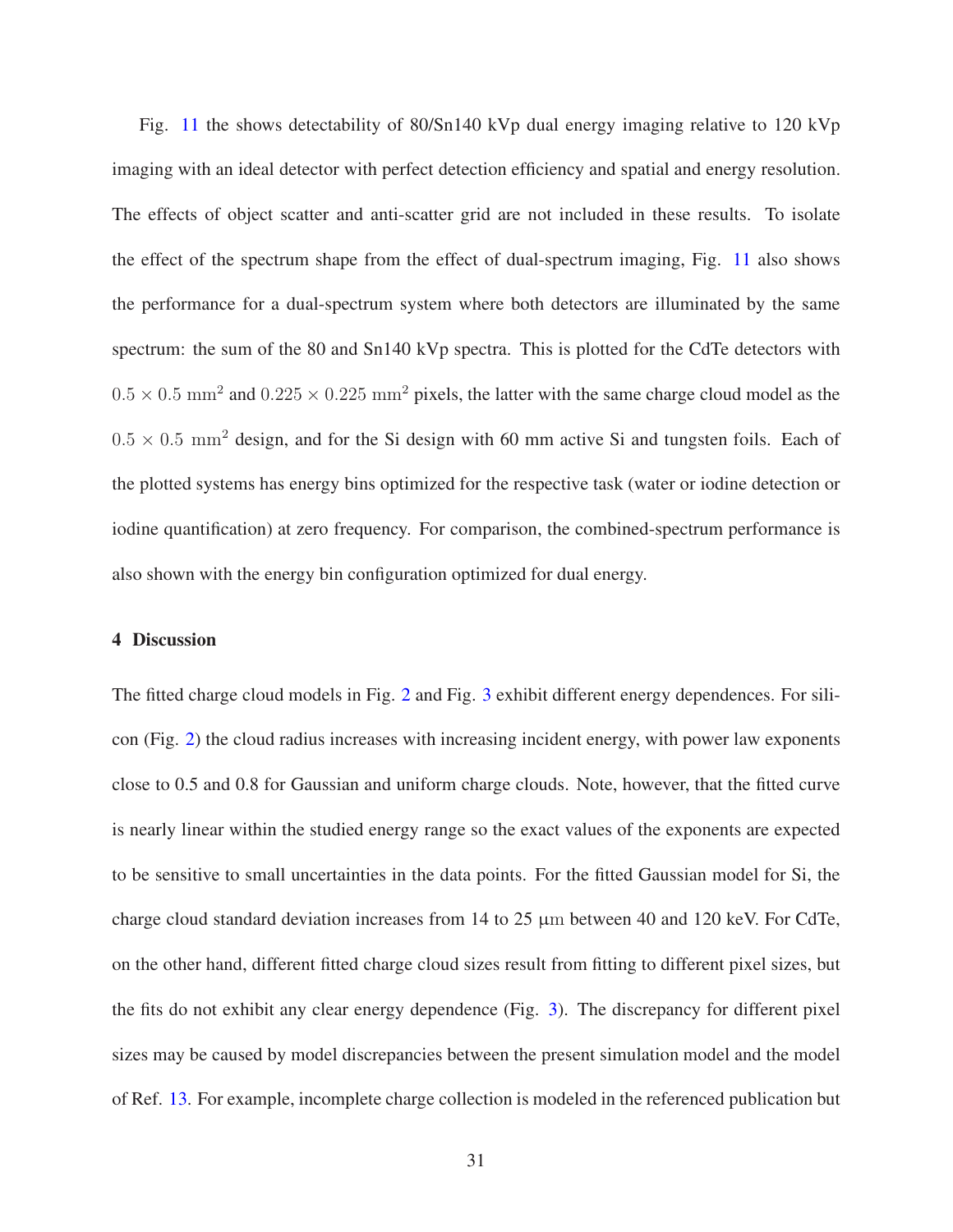

<span id="page-31-0"></span>Fig 11 Relative dose efficiency for water and iodine detection and two-basis iodine quantification, for dual energy imaging (80/Sn140 kVp) relative to single-energy (120 kVp) imaging, both with an ideal energy-resolving detector. Also plotted is the 120 kVp single-energy DQE of the studied detectors."Sum spectrum": performance when both detectors measure the sum of the 80 and Sn140 kVp spectra. DE bins: same bin configuration as used for dual energy. Optimal bins: bins optimized for the sum spectrum case. "Ideal dual energy": relative dose efficiency of 80/140 kVp dual-spectrum imaging with two ideal energy-resolving detectors. 300 mm water attenuation as assumed for all spectra.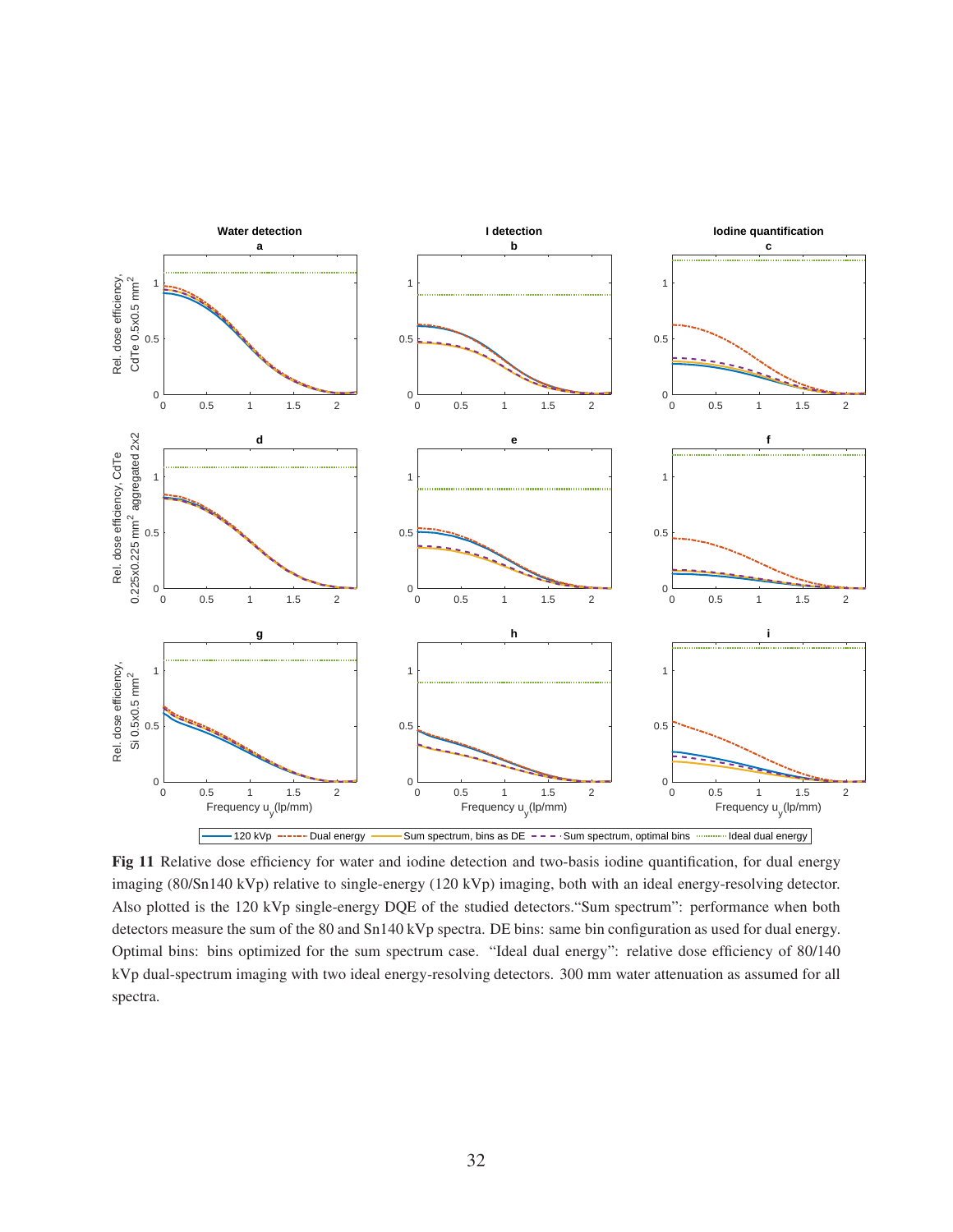not in the present model, and this means that the present model has a sharper photopeak than the reference spectrum, in particular for the high energy (100 keV) data point. The RMS charge cloud radii presented here can be compared to a simulated radius of approximately  $45 \mu$ m encompassing 95% of the charge, reported in Ref. [51.](#page-51-4)

Note that a difference between the Si and CdTe models is that the Si model is fitted to a measurement while the CdTe model is fitted to a simulation model. The CdTe model may therefore be a lower bound to the performance of a real CdTe detector with less-than-ideal material properties.

When fitting the charge sharing model we made the simplifying assumption that the charge cloud is dependent only on the incident monochromatic energy and independent of the actual deposited energy in each interaction. Despite this, we used the resulting fitted charge cloud sizes to derive a relationship between deposited x-ray energy and charge cloud radius. This simplification ignores the fact that some photons deposit less than their full energy when they interact in the material. However, this approximation is justified, in CdTe because the resulting fitted model for the charge cloud radius is independent of energy, and in Si because the deposited spectrum is dominated by the photopeak (the Compton interactions have too low energies to be included in the fitting and there are few reabsorptions of scattered photons in the single-wafer geometry).

The deposited spectra shown in Fig. [4\(](#page-21-0)a) reflect the different physics in the different detector materials. Both CdTe detector designs exhibit strong spectral tailing towards low energies, due to charge sharing and fluorescence. This tail is largest for the 0.225 mm detector since the smaller pixel size means that more photons deposit energy in more than one pixel. In silicon, on the other hand, fluorescence does not play a large role and the effect of charge sharing is reduced since it effectively only occurs in one dimension, i.e. within each silicon wafer. Instead, the dominant physical effect degrading the spectrum is Compton scatter, which leads to a peak in the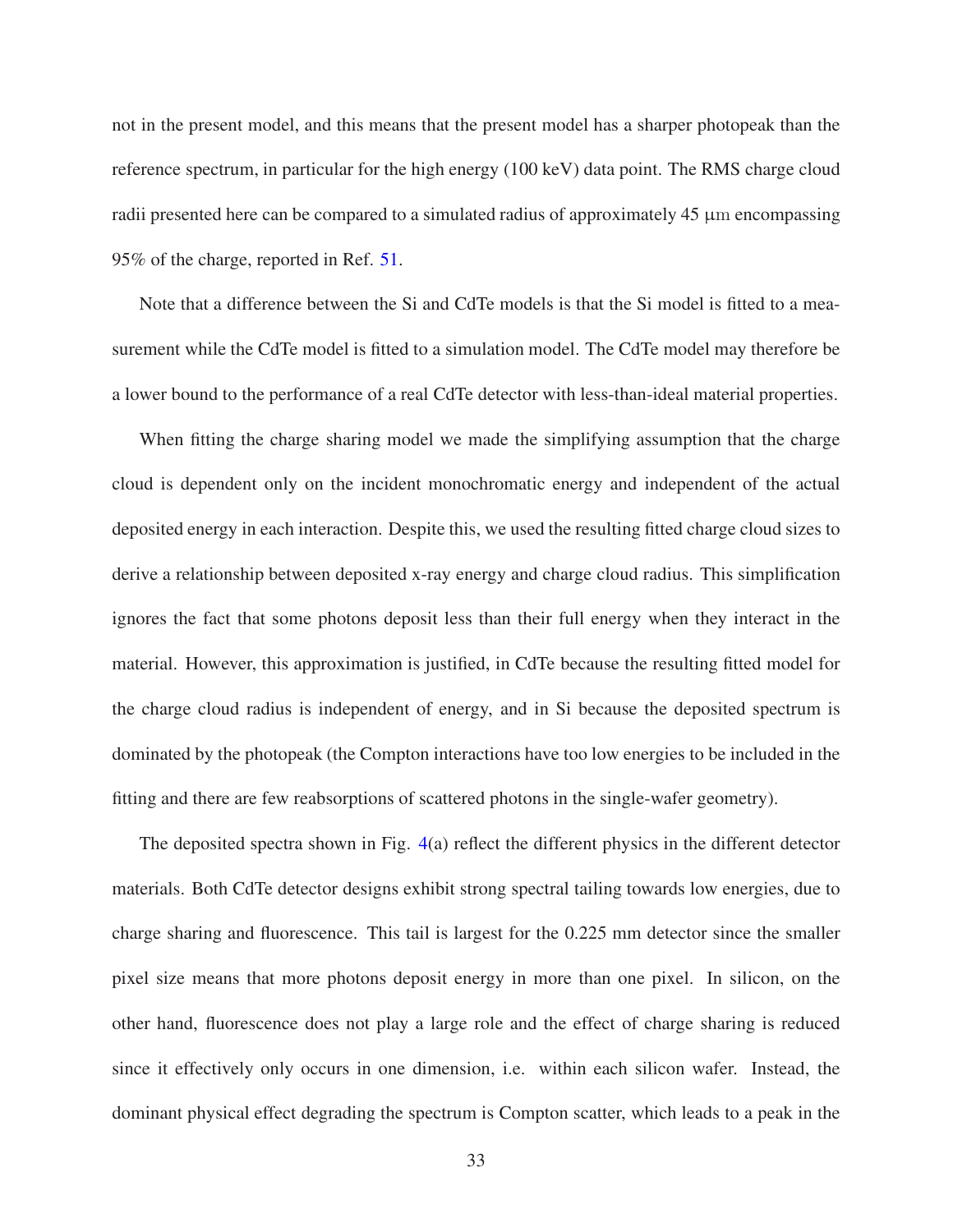spectrum towards zero keV. Note that there is little overlap between the Compton scatter and the photoelectric interactions, i.e. the photoelectric part of the spectrum is reduced in magnitude due to Compton scatter but its spectral content is largely unaffected.

This difference between Si and CdTe is also reflected in the point-spread functions in Fig. [4\(](#page-21-0)b) The CdTe point-spread functions are blurred by fluorescence and charge sharing and therefore fall off to zero within a few hundred  $\mu$ m outside the pixel border. On the other hand, the Si pointspread function exhibits several mm long tails caused by Compton scatter, in particular along the x direction where the scatter is not blocked by tungsten foils.

The effect of the tungsten foils on intradetector scatter can also be seen by comparing the DQE curves for silicon with and without tungsten foils (Fig. [6](#page-23-0) and [7\)](#page-24-0), which show that inclusion of tungsten foils decreases the zero-frequency DQE by 9-35 % (Table [1\)](#page-23-1) while it increases DQE at higher frequencies. Without tungsten foils, the DQE has a sharp peak at low frequencies, corresponding to the long range of the Compton scatter. For detecting an object that is larger than the Compton scatter range, absorption of Compton photons makes a positive contribution to the signal, whereas their only effect when imaging a smaller object is to increase noise. In addition, the tungsten foils decrease the geometric detection efficiency by  $4\%$  by replacing some of the silicon. The tungsten foils, therefore, remove some useful signal at very low frequencies, but in most practical situations this drawback is likely outweighed by their positive effect on DQE at higher frequencies.

Apart from decreasing the amount of Compton scatter, the tungsten foils also decrease the pixel aperture in the  $\gamma$  direction, thereby leading to a DQE improvement at high frequencies close to the sampling frequency  $(2 \text{ mm}^{-1})$  as seen in Fig. [6\(](#page-23-0)a-b). Other differences between the x and y directions in Fig. [6](#page-23-0) are caused by the fact that charge sharing only takes place along the  $x$ (within-wafer) direction and that Compton scatter is more prominent in this direction.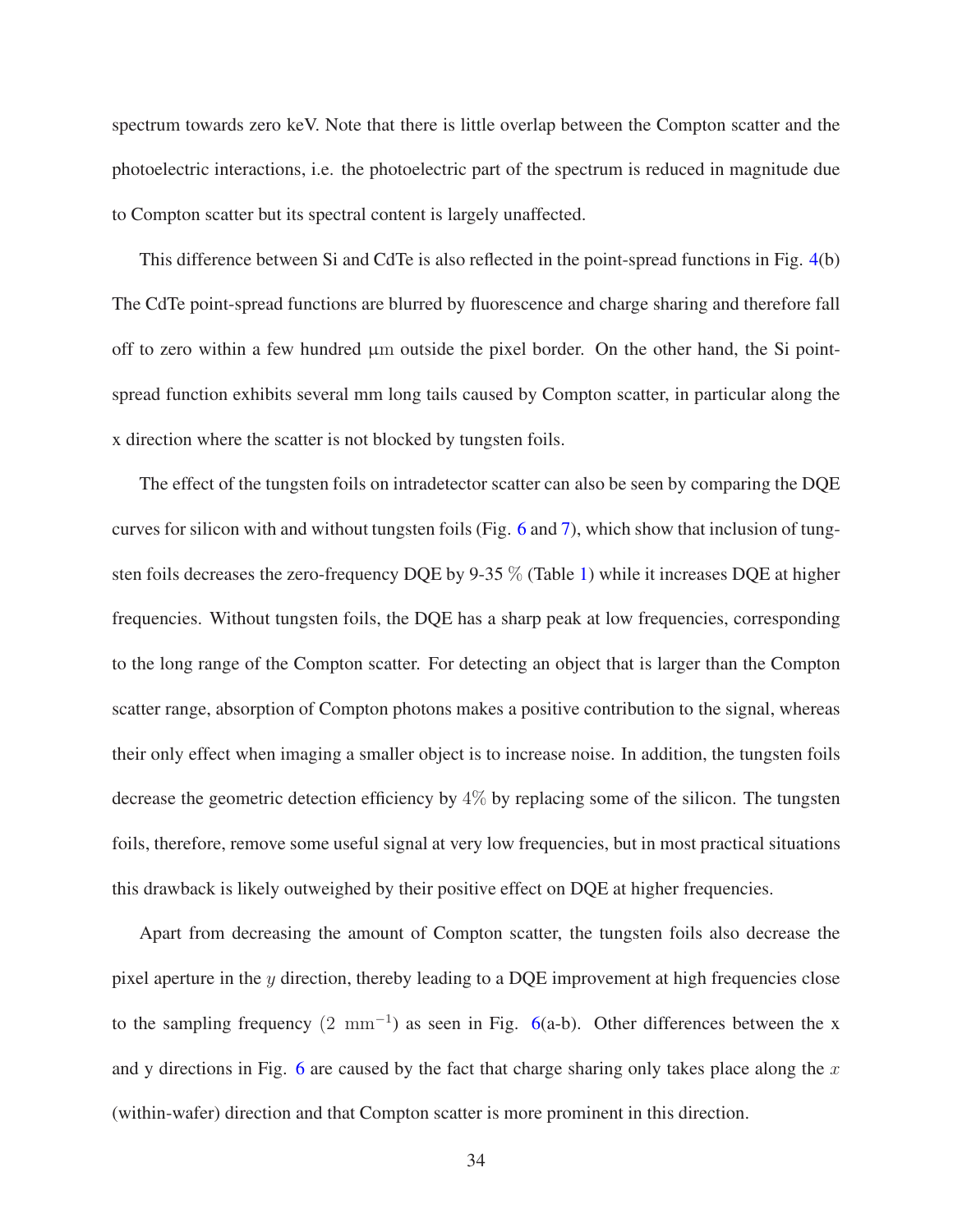The DQE curves for CdTe (Fig. [5\)](#page-22-0) show that the system with smaller pixels has a substantial benefit for high frequencies due to its broader MTF. We also studied the effect of aggregating the native pixels in blocks of  $2 \times 2$ , similar to the mode described in Ref. [52.](#page-51-5) This aggregation reduces the requirements of the data readout system. In our study it allows us to examine the effect of varying the native pixel size while keeping the overall system resolution similar. As seen in Fig. [5,](#page-22-0) the 2  $\times$  2 aggregation yields an overall frequency dependence resembling that of the 0.5  $\times$  0.5 mm<sup>2</sup> pixels, but with low-frequency DQE equal to that of the system with native pixels. The degradation of high-frequency DQE caused by the  $2 \times 2$  aggregation corresponds to the known phenomenon that aggregating pixels leads to increased image noise if the resolution is kept fixed.<sup>[53](#page-51-6)</sup> Relative to the 0.5 mm pixel system, the low-frequency DQE of the 0.225 mm system is 8-10 % lower for water detection and 12-17 % lower for iodine detection depending on the charge cloud model. For quantification tasks, the difference is larger: 37-52 %, due to increased charge sharing caused by the smaller pixel size, fewer energy bins and thinner converter of the 0.225 mm design. The increased charge sharing and smaller number of energy bins have a large negative impact on energy resolution, which is why the quantification tasks are affected particularly strongly.

We did not have charge cloud data for a 1.6 mm thick CdTe sensor. We estimate that the charge cloud size will lie between the value fitted to 3 mm CdTe ( $\sigma = 22.7 \mu m$ ) and the value obtained by rescaling this size linearly with the sensor thickness ( $\sigma = 12.1 \text{ }\mu\text{m}$ ). We found that the DQE difference between these two models is small for detection (3-6 % difference) but larger for quantification (24-30  $\%$ ) (Table [1\)](#page-23-1).

The plots of detector performance vs. thickness (Fig. [8\)](#page-25-0) reveal the different behavior of the different detector designs when the thickness of the background material (water) is varied. Unlike the CdTe designs, the DQE for the 60 mm Si detector with tungsten foils decreases with increasing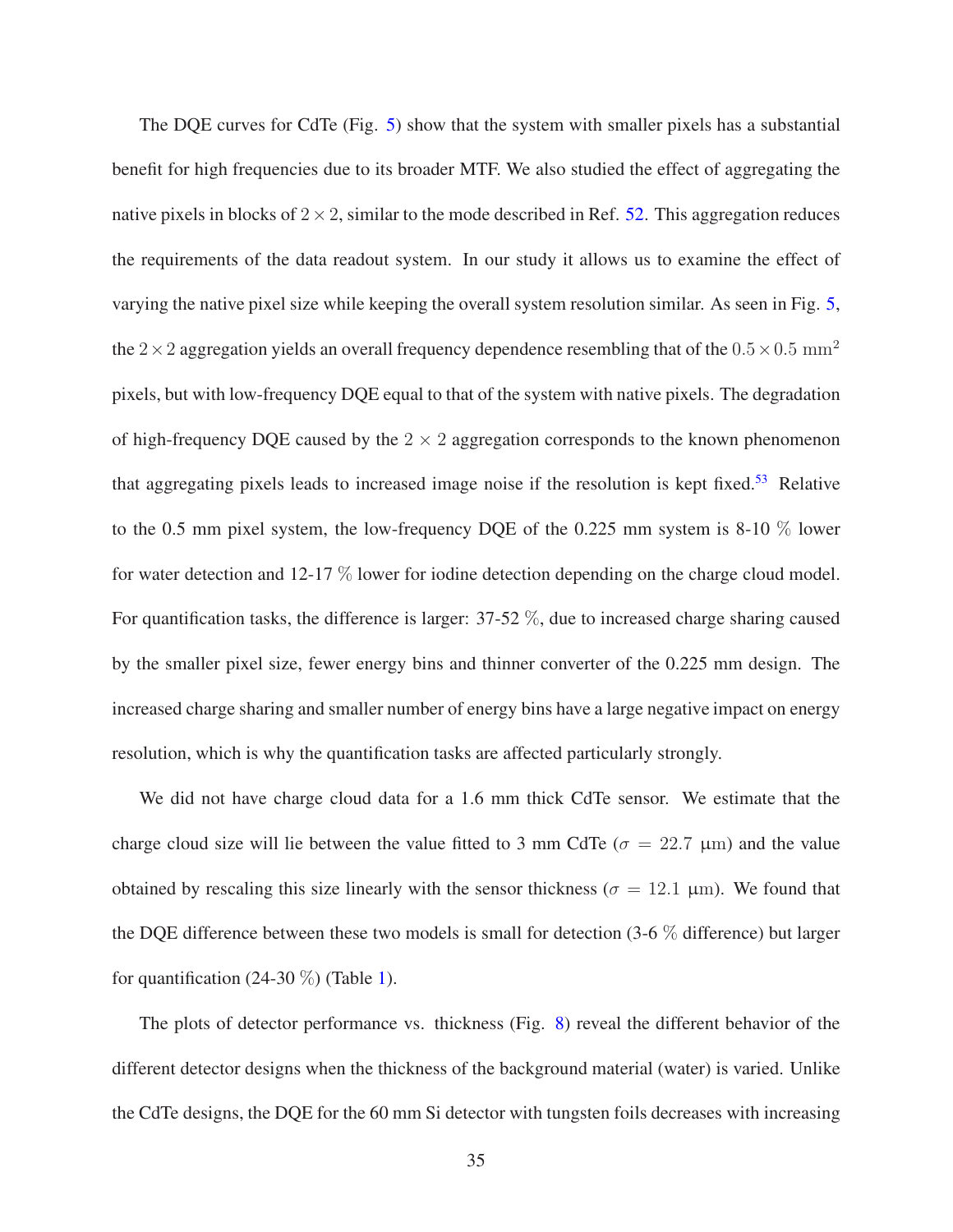patient thickness for iodine detection and two-material decomposition, so that the Si detector outperforms both CdTe detectors for zero frequency at 100 mm thickness but has inferior performance compared to the 0.5 mm CdTe detector for 500 mm thickness. This indicates that the drawbacks of silicon, i.e. limited absorption efficiency and high probability of Compton scatter, become more severe at higher energies and are therefore are more detrimental when imaging highly attenuating objects.

The three-material quantification DQE (Fig.  $8(c-d)$  $8(c-d)$ ) shows different behavior depending on whether the contrast agent is iodine or gadolinium. The DQE for imaging gadolinium decreases with increasing overall object thickness, suggesting that the increased fraction of Compton scatter in Si and spectral tailing due to fluorescence and charge sharing in CdTe make the K-edge of gadolinium harder to detect with increasing hardness of the transmitted x-ray spectrum. When quantifying iodine in a three-basis decomposition, on the other hand, the DQE drops to a minimum at 200-300 mm thickness and then increases again. To understand why, it is useful to study the variance of the simulated and ideal detectors (Fig.  $8(g)$  $8(g)$ ). While the variance for the simulated and ideal CdTe and Si detectors both increase over the studied range of patient thicknesses, the variance of the simulated detectors increases more rapidly for small thicknesses than for large thicknesses, giving rise to the U-shaped DQE curve. Since the K-edge of iodine is located at the lower end (33.2 keV) of the diagnostic energy range, it can be used to distinguish iodine from other materials if the imaged patient is thin, but very little of the x-ray spectrum near the K-edge remains after filtration through 200-300 mm soft tissue. For thicker patients, the simulated three-material decomposition relies on higher-energy features distinguishing the iodine attenuation coefficient from the other basis functions, and compared to the K-edge, these higher-energy features are less affected by detector imperfections such as Compton scatter and spectrum tailing. Also note that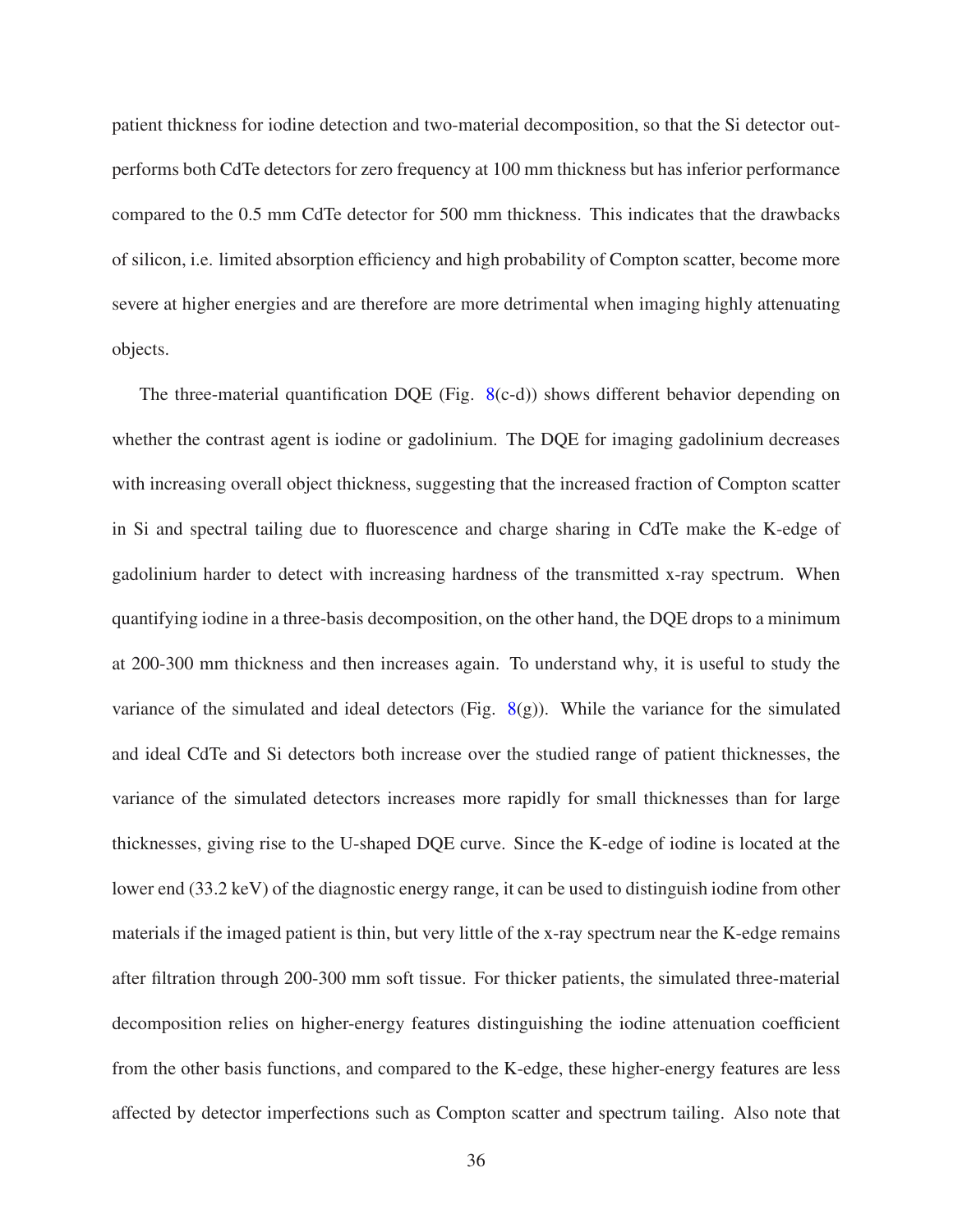the variance increases more rapidly with increasing thickness in Fig. [8\(](#page-25-0)g) compared to the other imaging tasks (Fig. [8\(](#page-25-0)e, f, h)), indicating that three-basis iodine quantification is more difficult for large patient thicknesses. It remains to be investigated whether the features of the iodine linear attenuation coefficient used by this simulation correspond to real-world physical features or if they come from inaccuracies in tabulated coefficients.

Comparing CdTe and Si for three-basis decomposition, the 0.5 mm pixel CdTe design has lower dose efficiency (42-44 %) compared to the 60 mm Si design with tungsten foils, for 300 mm water attenuation (Fig. [8\)](#page-25-0). The largest difference is found for three-basis iodine decomposition with 100 mm water filtration, where the DQE of the CdTe detector with large pixels is 75 % lower than the DQE of the 60 mm Si detector. This reflects the trend that silicon, with its limited amount of spectral overlap, performs better relative to CdTe for tasks more heavily dependent on energy resolution. Three-material decomposition is not included for the 0.225 mm pixel detector in figure [8](#page-25-0) since two energy bins are insufficient for three-material decomposition unless extra constraints, such as volume conservation, are enforced. We would like to point out that a real-world prototype detector<sup>[9](#page-46-7)</sup> that resembles our model system has a "chess mode" where the pixels are divided into two subsets according to a checkerboard pattern and the thresholds in the two subsets are set to two different configurations. By summing the individual pixels into macro-pixels, this effectively gives four energy bins. Simulating such a mode is however out of the scope of this investigation.

Fig. [10](#page-28-0) shows the impact of the lower threshold limit for different detector designs. For the CdTe detector with  $0.5 \times 0.5$  mm<sup>2</sup> pixels, the DQE is more or less independent on the lowest allowed threshold. On the other hand, the CdTe detector with  $0.225 \times 0.225$  mm<sup>2</sup> exhibits a DQE improvement from 0.51 to 0.54 for the iodine detection task and from 0.13 to 0.15 for the iodine quantification task, as the threshold constraint is lowered from 20 keV to 1 keV. This suggests that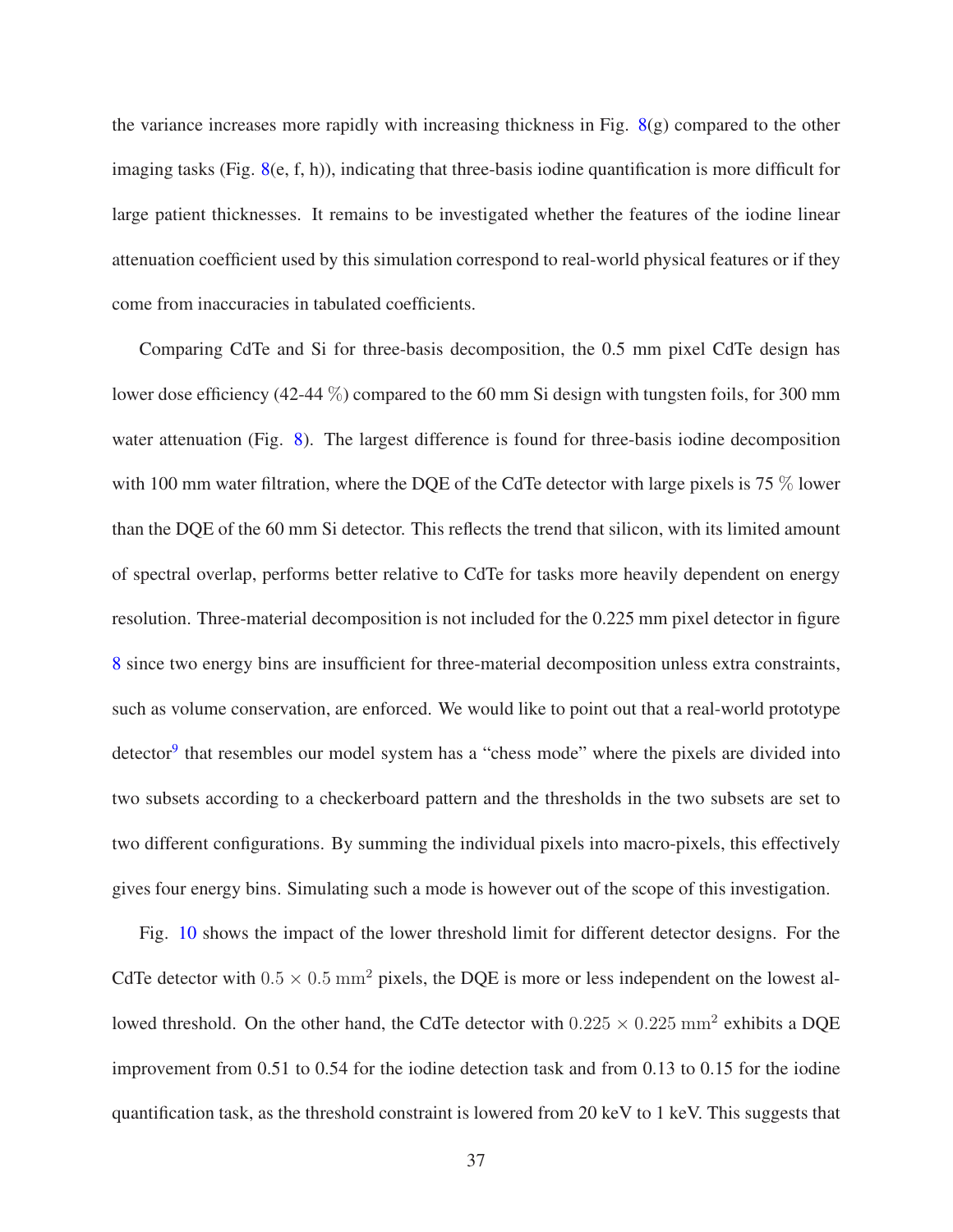some of the events lost due to charge sharing could improve performance if allowed to contribute. For the Si detector, quantification DQE is unaffected while the detection DQE is improved substantially, from 0.61 to 0.69 for water and from 0.46 to 0.51 for iodine when the threshold constraint is lowered from 5 keV to 1 keV. This illustrates the fact that Compton events are useful for detection tasks since they improve the quantum efficiency, but do not contain much energy information. Another conclusion from Fig. [10](#page-28-0) is that improving the RMS energy resolution due to electronic noise to 0.3 keV has a limited effect on the DQE. However, increasing the number of energy bins from two to eight improves the iodine quantification DQE from 0.13 to 0.15 for the CdTe detector with  $0.225 \times 0.225$  mm<sup>2</sup> pixels and a 20 keV lower threshold, suggesting that using more than two thresholds is desirable for spectral imaging tasks.

The breakdown of the task-specific DQE into its constituent factors (Fig. [9\)](#page-27-0) can be helpful to elucidate the factors that influence the DQE. The coarsest estimate of the dose efficiency is the quantum detection efficiency (QDE), i.e. the fraction of incident photons that are registered at least once by the detector. The QDE is 0.97 for 3 mm thick CdTe and 0.70 for 60 mm Si, showing the advantage of the higher stopping power of CdTe. A small adjustment to this estimate is obtained by multiplying it with the spectrum factor  $f_s$  between 0.97 and 1.01, which corrects for the fact that different incident energies contain different amounts of information about the object, even when the detector itself is not energy discriminating. The main factor determining the spatial frequency dependence of the result is the squared MTF, which is plotted for purely photon-counting (singleenergy-bin) mode. However, the MTF only captures the frequency dependence of the signal, and not that of the correlated noise, which is why the shape of the MTF needs to be corrected by a factor  $f_{\text{mc}}$  which accounts for multiple counting. The frequency dependence of this factor show that the low-frequency character of the correlated noise: a concentration of the NPS at low frequencies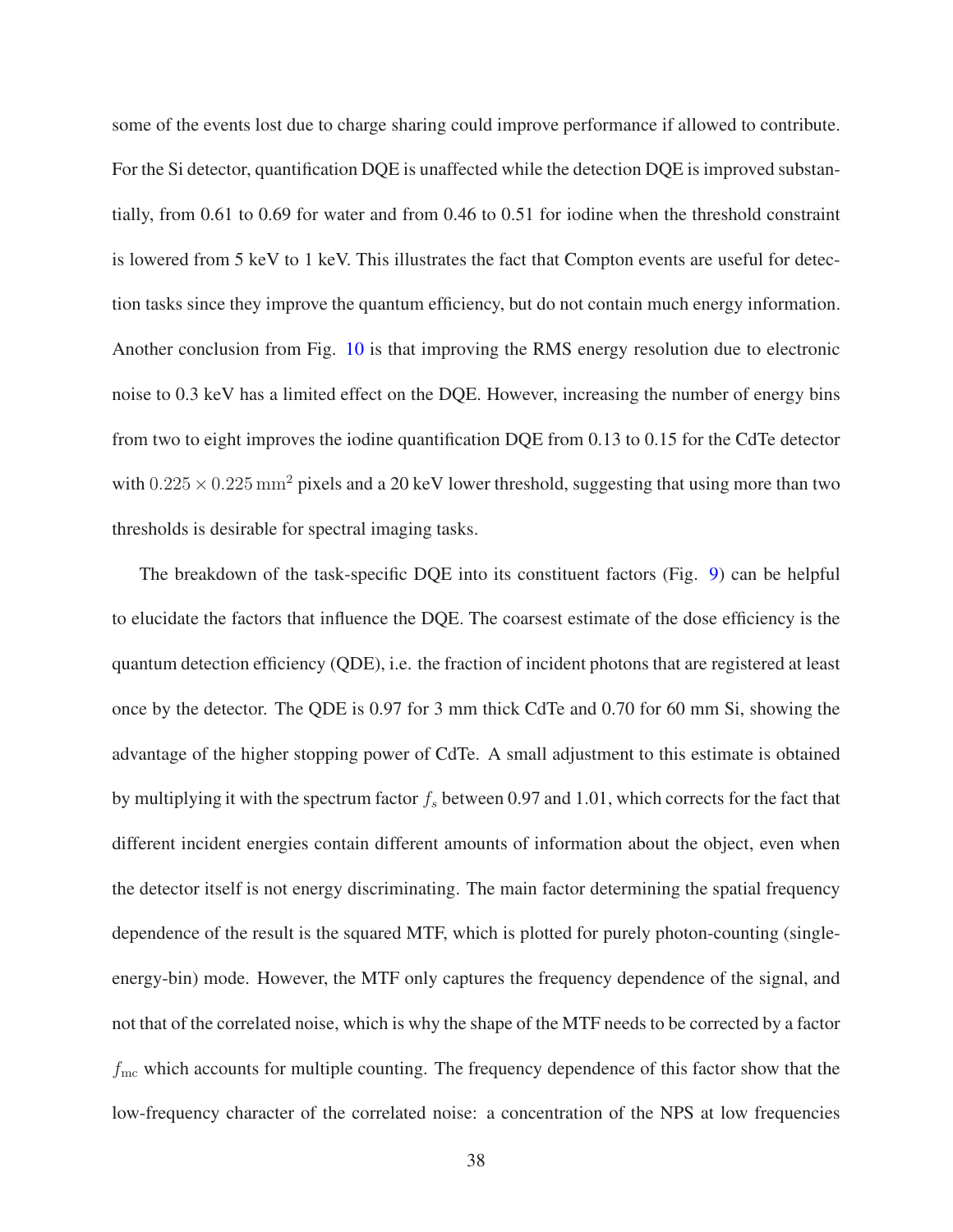leads to a degraded DQE at these frequencies. For the CdTe detector, these correlations are caused by fluorescence and charge sharing and are short-ranged (on the order of a pixel size). For the Si detector on the other hand, the correlations are caused by Compton scatter which has longer range, and the effect of multiple counting is therefore concentrated at lower frequencies.

The product of the above four factors gives the dose efficiency in purely photon-counting mode relative to an ideal purely photon-counting detector. The remaining two factors are related to spectral information. The DQE of an ideal purely photon-counting detector is 0.99 for water detection and 0.65 for iodine detection, reflecting the fact that there is more benefit to energy discrimination for iodine imaging compared to density imaging. Finally, the energy weighting factor  $f_{ew}$  describes how much of the available energy information the studied detector is able to recover if it is allowed to weight the different energy bins optimally. For low-to-medium-frequency tasks, the energy information does not give much extra benefit for the water detection task (0.4-5  $\%$ ), but makes an important contribution for the iodine detection task (12-23  $\%$ ) where the signal is concentrated at low energies. For high-frequency tasks, energy weighting allows the detector to recover some of the information lost due to the  $MTF<sup>2</sup>$  factor, which can be seen from the large  $f_{ew}$  near the zero-crossing of the MTF. This can be understood by noting that the detector aperture size, and therefore the point where the MTF crosses zero, is different for different energy bins. By changing the weighting of the energy bins as a function of frequency, it is therefore possible to obtain a nonzero DQE at every frequency, causing the rise in  $f_{ew}$ .

The simulation of object scatter (Table [2\)](#page-27-1) demonstrates the trade-off between geometric efficiency and scatter rejection, with denser grids giving lower SPR. As shown in table [2](#page-27-1) the optimal scatter DQE factor is obtained for 0.1 mm thick W lamellae with 1 mm spacing in a 1D grid, with equal performance with 2 mm spacing for 60 mm Si with W foils. Compared to this optimum,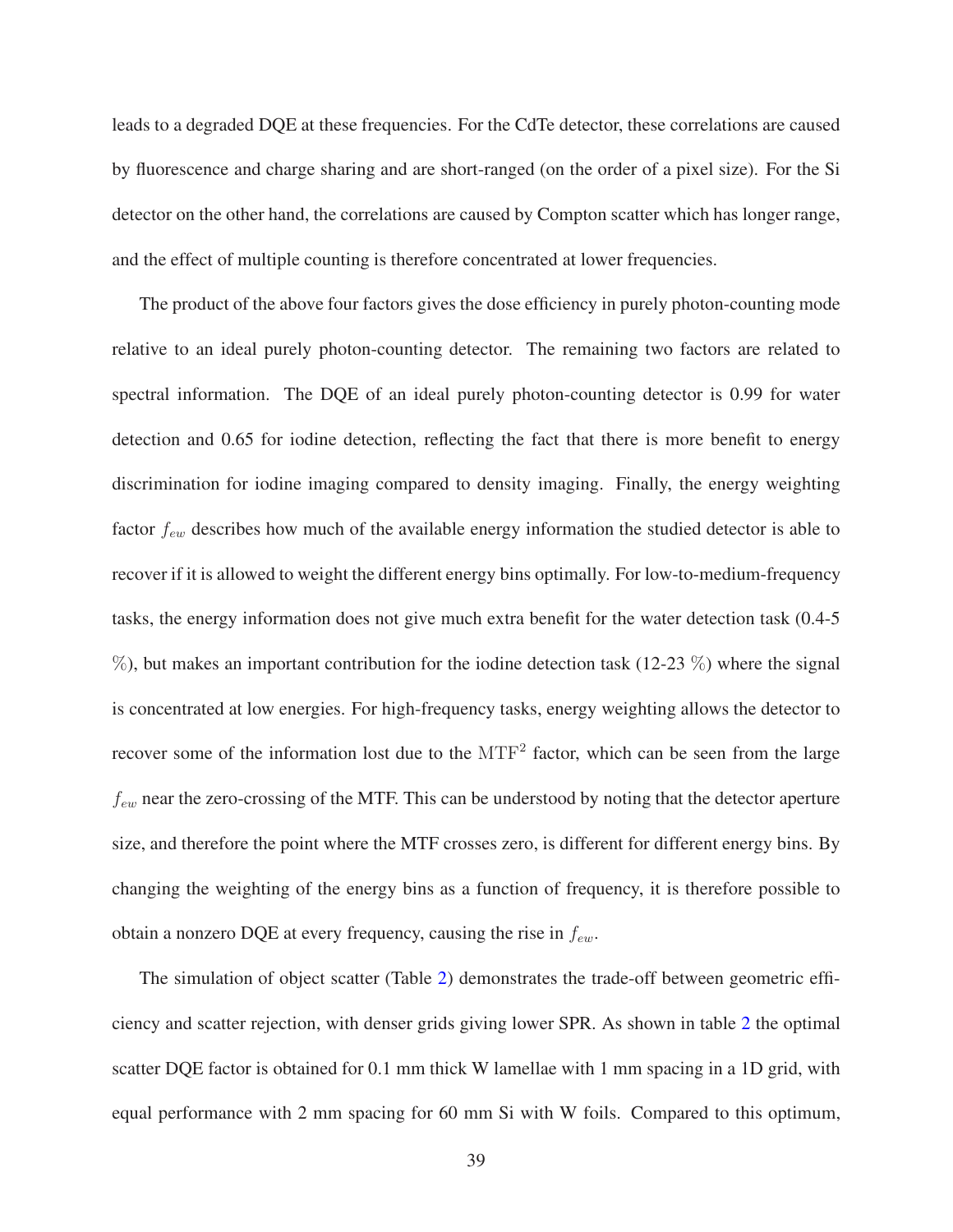the performance of the 2D grid with 0.1 mm thick lamellae is only 2-5  $\%$  inferior. The additional scatter rejection of a 2D vs. a 1D grid is somewhat smaller than the loss in geometric detection efficiency due to the added lamellae. However, as can be seen in Table [3,](#page-29-0) the 2D design gives 54- 72 % lower SPR than the 1D design with the same lamella thickness and pitch. This suggests that using a 2D grid may be an option in situations where not only the DQE but also the absolute scatter intensity is important, e.g. when avoiding scatter artifacts is of high importance. Conversely, if a larger SPR is tolerable, it may be desirable to space the grid lamellae 2 mm apart in order to reduce manufacturing cost.

The 1D grid with 0.2 mm thick W lamellae and 1 mm pitch exhibits inferior performance to compared to the other 1D and 2D designs with 1 mm pitch. Increasing the lamella thickness from 0.1 mm to 0.2 mm decreases the SPR by at most one percentage point which is not enough to outweigh the penalty in geometric detection efficiency.

Table [2](#page-27-1) also shows that the 60 mm Si design with internal W foils has a substantially lower SPR for all one-dimensional external grid configurations. Since the internal foils are orthogonal to the external lamellae, they together form a 2D grid. Thus, the internal foils, originally motivated by the need to block internal scatter in the detector, have the additional benefit of rejecting scatter from the object. Consequently, the lower intrinsic geometric detection efficiency of this detector design is compensated for by the lower SPR, so that the total DQE factor from object scatter and GDE is similar for all studied designs (Table [3\)](#page-29-0). Correcting the DQE with this factor (Table [4\)](#page-29-1) therefore improves the relative performance of the Si detector with W foils compared to the intrinsic DQE in Table [1.](#page-23-1)

Our evaluation of object scatter is based on some approximations. The DQE correction factor  $GDE/(1 + SPR)$  assumes that the primary and scattered photons have the same energy distribu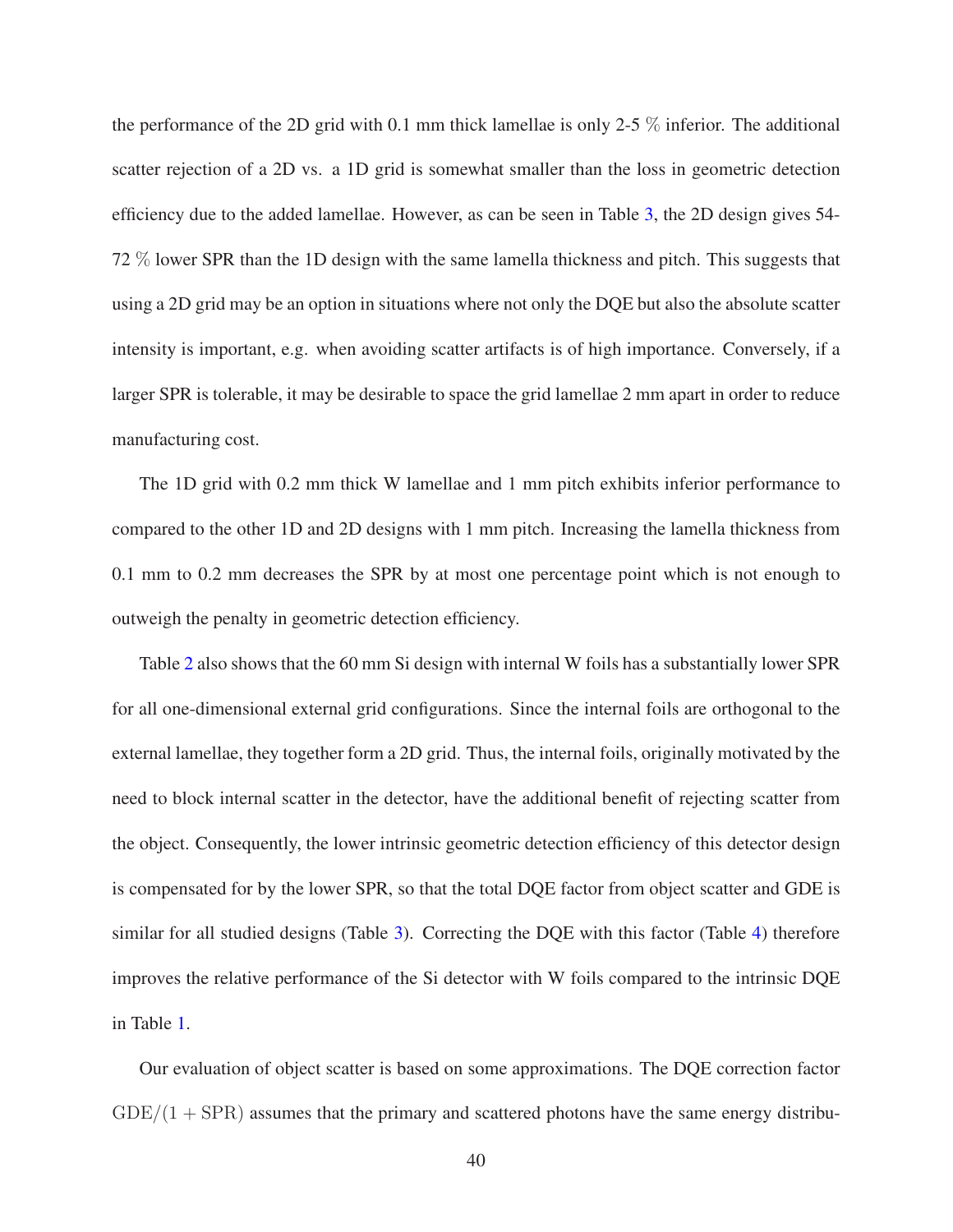tions, but in practice the scattered spectrum is shifted towards lower energies. This means that the actual impact of object scatter on DQE will depend on the relative importance of different energies in each particular imaging task. In particular, this effect could have an important impact on the performance for material quantification tasks which are strongly dependent on the detected spectrum.

Comparing the zero-frequency DQE of the studied detector designs (table [1\)](#page-23-1), we see that increasing the absorption length of the Si detector from 30 to 60 mm leads to 5-20  $\%$  improvement in zero-frequency DQE. It may therefore be worthwhile to use the larger absorption length, even though cost and physical space requirements can make this challenging. Comparing the CdTe and Si designs at zero frequency with scatter and cross-talk included (Table [3\)](#page-29-0), we see that the performance of the CdTe system with 0.5 mm pixels is on par with or better than that of the 60 mm Si system with tungsten, with 28-41  $\%$  higher DQE for detection tasks and with 2  $\%$  lower to 11 % higher DQE for quantification tasks. The 0.225 mm pixel CdTe design also has higher detection DQE than the 60 mm Si design by 5-29 %, depending on task and charge cloud model. The difference is largest for the density imaging task (water detection) where the lower detection efficiency of silicon dominates the result. For two-material decomposition, however, the 0.225 mm pixel CdTe design has 31-54 % lower DQE. The above findings reflect the higher energy resolution of the silicon system, in particular compared to the 0.225 mm system.

The advantage of CdTe compared to Si for detection tasks can potentially be diminished if detectors with lower noise are produced in the future. According to the low-noise simulation for an 1-keV lower threshold (Fig. [10\)](#page-28-0), with scatter taken into consideration, the DQE advantage over silicon for CdTe with 0.5 mm pixels is 27  $\%$  and 18  $\%$  for water and iodine respectively, and 14  $\%$ and 1 % for CdTe with 0.225 mm pixels and the large charge cloud model.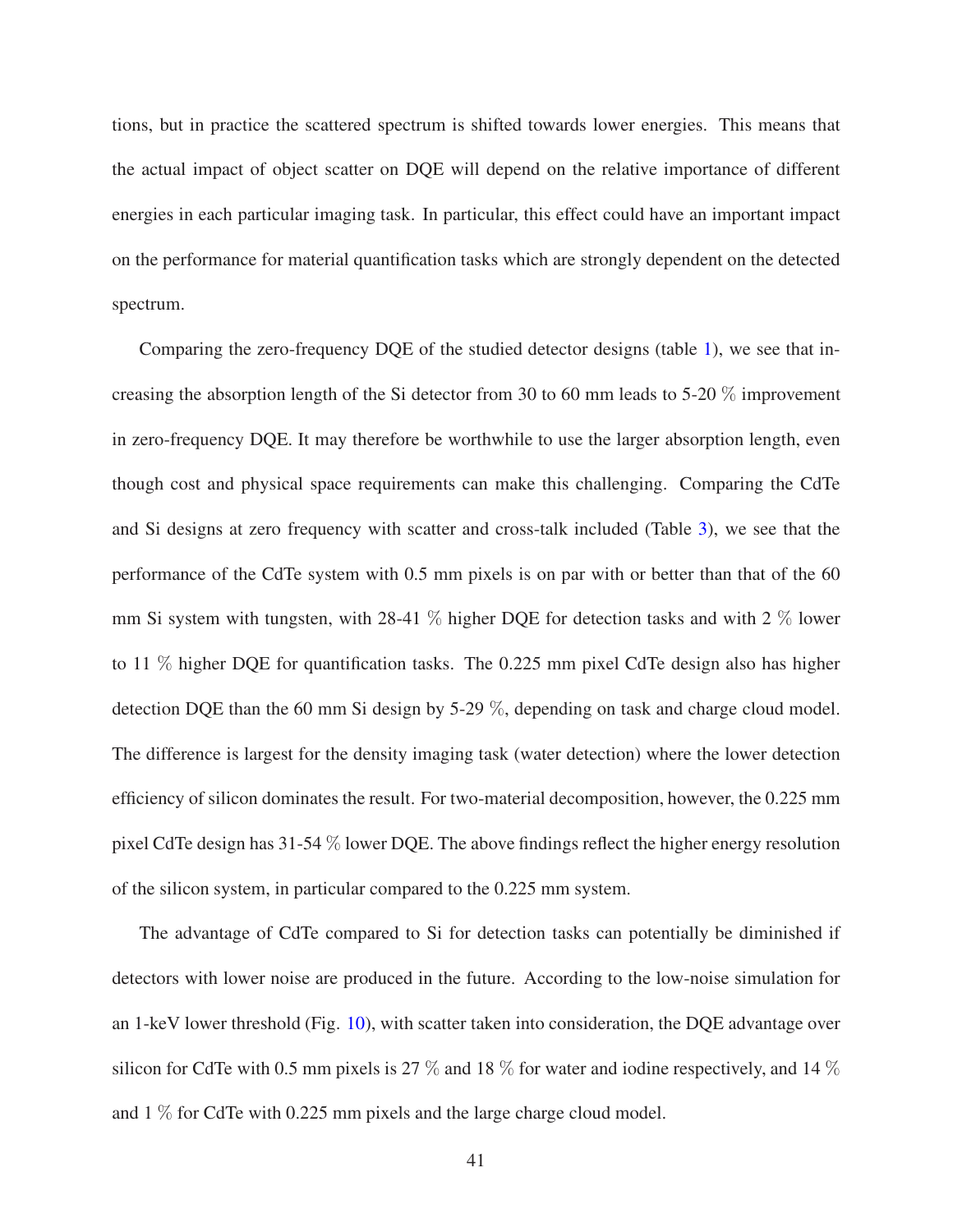The detection and quantification performance for single- and dual-spectrum imaging with photon-counting detectors is compared in Fig. [11.](#page-31-0) As shown in this figure, replacing a 120 kVp single energy acquisition with a 80/Sn140 kVp dual-spectrum acquisition can give a small dose efficiency improvement for detection of  $1-10\%$  relative to a single-energy acquisition but a large improvement of  $101 - 244\%$  for iodine quantification in a two-material decomposition. Note that this improvement, to a large extent, is caused by the additional spectral information obtained from using two beam energies, since a system where both detectors measure the sum spectrum has an iodine quantification DQE that is only 8 or 21  $\%$  better for CdTe and 33  $\%$  worse for silicon, relative to single-energy imaging. Re-optimizing the energy bins for measuring the sum spectrum in both detectors improves the performance somewhat, by 11  $\%$  and 5  $\%$  for the 0.5 mm and 0.225 mm CdTe systems and by 28  $\%$  for Si, but this is far from closing the gap to the achievable performance with dual-spectrum imaging. This shows that measuring the transmitted spectrum under two different illumination conditions helps compensate for the imperfect spectral response of both CdTe and Si. Our findings are consistent with published experimental results from single- and dual-energy acquisitions with a CdTe-based photon-counting detector.<sup>[54](#page-51-7)</sup>

For iodine detection on the other hand, the relative dose efficiency is lower for the summed 80/Sn140 kVp spectrum than for the 120 kVp spectrum, and the additional dual-spectrum information is just barely able to compensate for this drawback. Also note that even an ideal detector performs worse for dual-spectrum imaging than for single-energy imaging for the iodine detection task, as the dose efficiency relative to an ideal single-energy system is 0.89. This can be compared to the water detection and iodine quantification tasks, for which the relative dose efficiency is 1.09 and 1.2, respectively. In contrast to the water detection and iodine quantification tasks, the iodine detection task depends on having a large amount of data at low energies, and this would require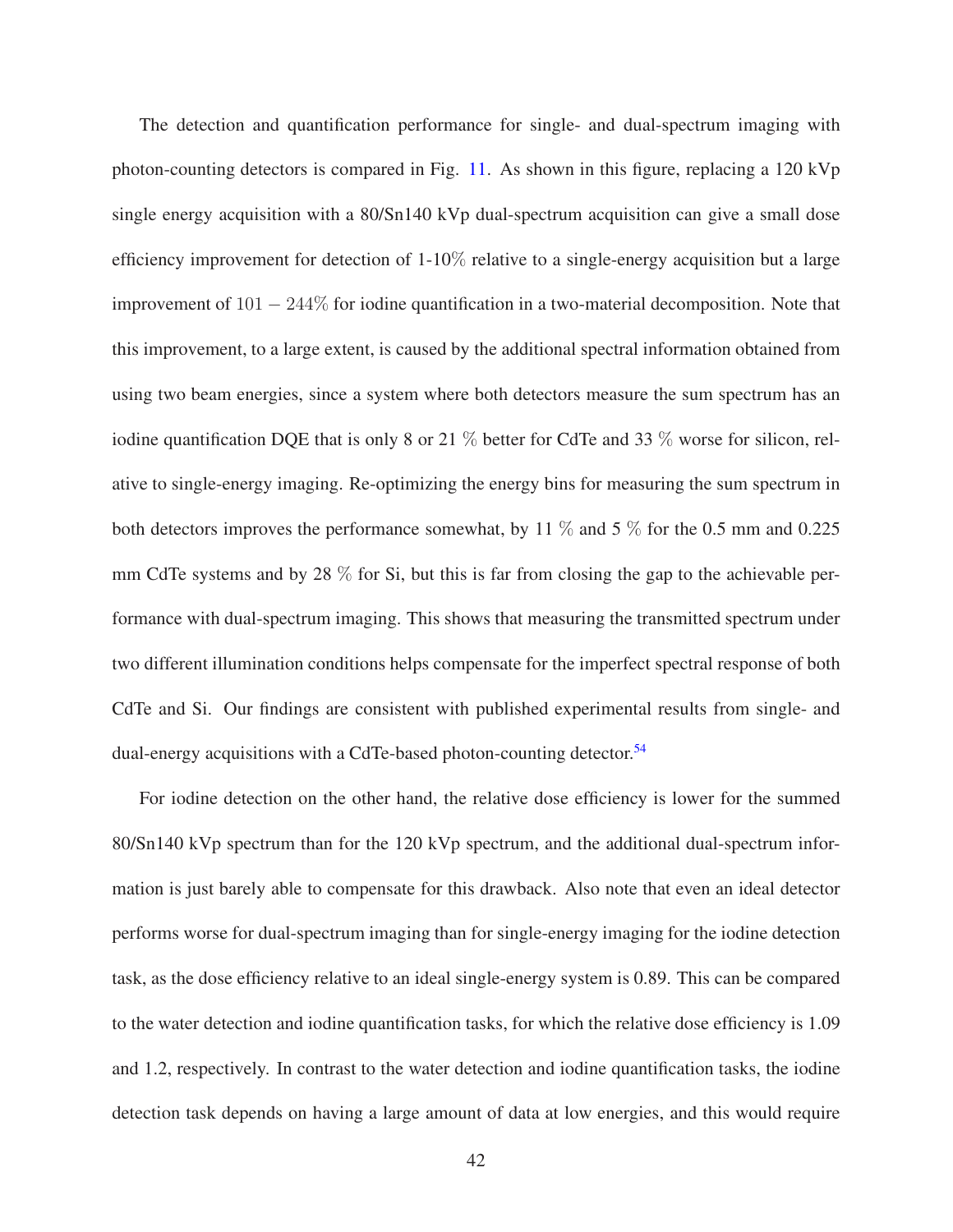more output to be allocated to the low-kVp x-ray tube. Optimizing the x-ray output allocation between the two x-ray tubes when used with photon-counting detectors is out of the scope of this work but would be an interesting future research topic. Finally, the effect of object scatter, which is not included here, could be studied in a more comprehensive study taking into account the fact that object scatter depends on the kVp. The impact of cross-scatter, if present, should also be considered.

Importantly, the present study does not include the effect of pileup, i.e. the presented comparison applies to imaging in the low-count-rate limit. However, a design optimization of a photoncounting detector system cannot be made on the basis of the low-count-rate limit alone, since there is a trade-off between charge sharing, which is most severe for small pixel sizes, and pileup, which is most severe for large pixel sizes. Even though our results show that the performance of the 0.225 mm pixel CdTe detector is inferior to the 0.5 mm pixel CdTe detector in the low-count-rate limit, the former is much less susceptible to pileup. A fully exhaustive detector comparison should therefore be carried out for a range of photon fluence rates. Nonetheless, the low-count-rate limit is very important since the noise in a CT image is dominated by the noisiest projection lines, i.e. the projection lines with lowest x-ray fluence rate. The low-count-rate DQE presented here is therefore important, in particular in the central regions of large patients. The method of comparison used in this work could also be extended in the future with models of how the registered spectrum and noise correlations are affected by pileup, in order to fully model the rate dependent energy response.

When comparing the silicon and CdTe detectors, it is important to remember that silicon has the advantage of being easily segmentable along the depth direction; designs with 9 or 16 depth segments have been presented<sup>[12,](#page-47-0)[55](#page-52-0)</sup> Even though the CdTe and Si detectors with 0.5 mm pixels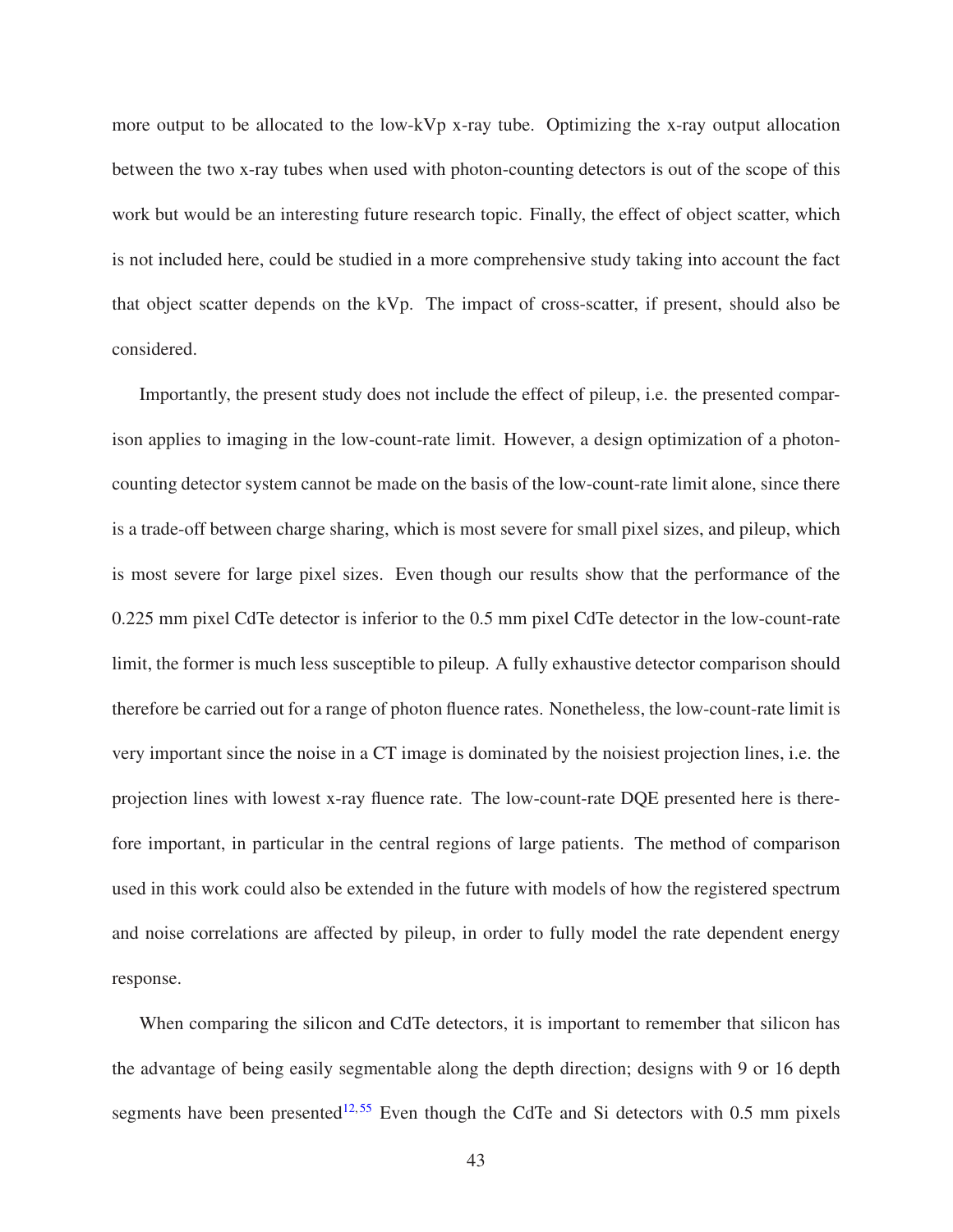receive the same number of counts per time in one pixel area, a depth segmented silicon detector could therefore be less sensitive to pileup than the CdTe detector. Since the present study does not include pileup, we have assumed that the silicon detector is not depth segmented. Introducing depth segmentation would lead to increased charge sharing, although less so than in a two-dimensional detector since the depth segments are typically longer than the transverse pixel size. A future extension of the present framework to include pileup could be used to investigate the impact of depth segmentation and how the number of depth segments should be chosen to give a favorable trade-off between charge sharing and count rate. Another future topic of investigation could be the impact of anti-coincidence logic in CdTe and Si detectors to mitigate the detrimental effects of charge sharing.

A subtle source of error can affect the results at high spatial frequencies. In our simulation, we sampled the detector point-spread function with three subsamples per pixel. Although the effect of the sub-beam size on the MTF is corrected by Fourier division, the discrete sampling also means that the simulated MTF is an aliased version of the true MTF, with the replicas spaced by three times the sample frequency. This causes an error in the estimated MTF that becomes important for frequencies near and above the sampling frequency. Based on the magnitude of this phenomenon for an idealized pixel with no cross-talk, we expect that this could overestimate the MTF by about 4% at the Nyquist frequency and about 25% near the sampling frequency, where the DQE is near 0, making this difference hard to discern visually. If one wants to study the exact behavior of the DQE and its constituent factors at or above the sampling frequency, it may therefore be necessary to perform a more extensive simulation with more sub-beams.

Finally, the simulations presented here focused on the performance limitations of the detector itself and did not take the effect of the x-ray focal spot into account. In practice, photon-counting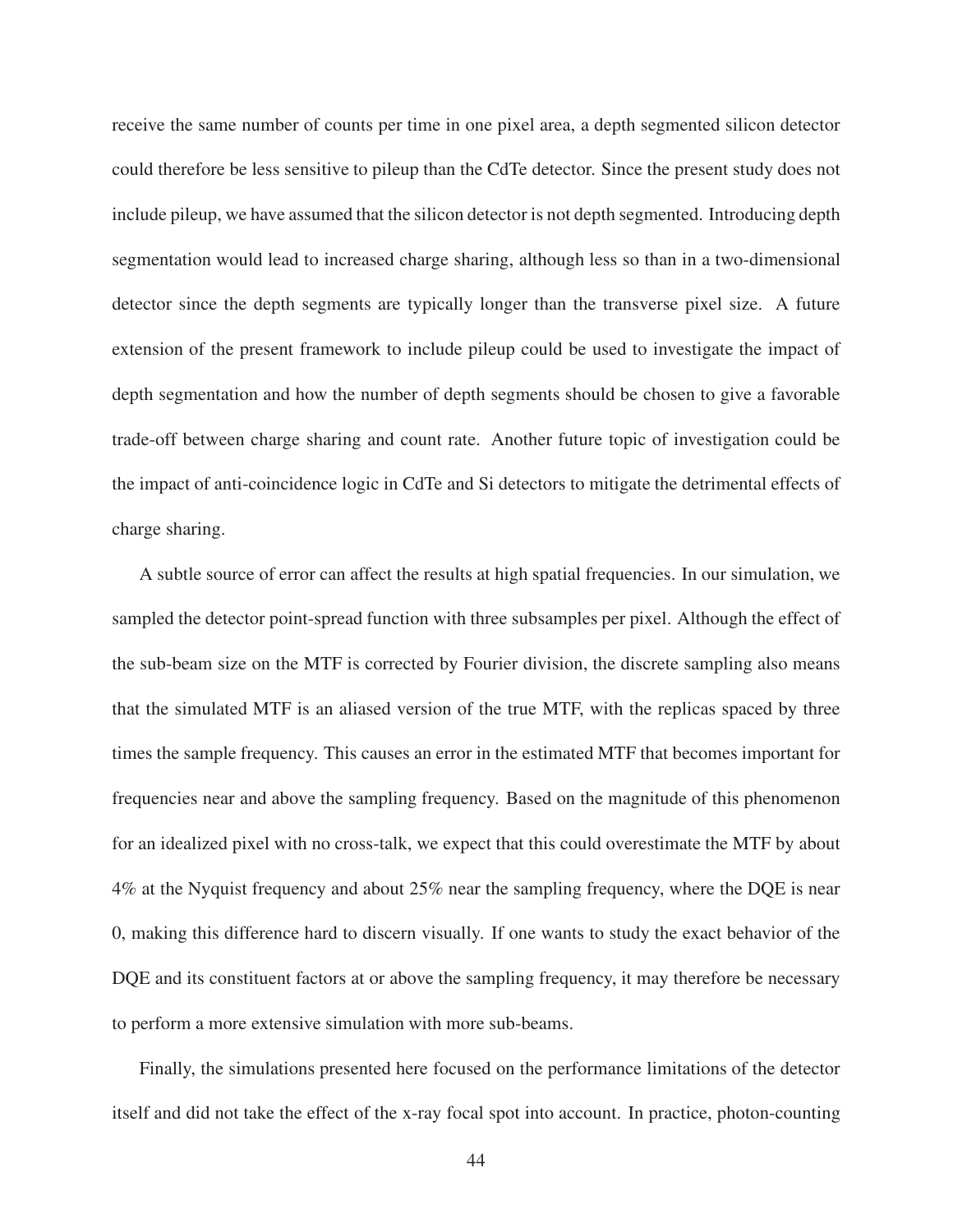systems with small pixels are likely to be resolution limited by the focal spot size, so that the resolution difference between 0.5 and 0.225 mm pixel size is smaller in practice than suggested by Fig. [5.](#page-22-0) Extending the simulation procedure used here in order to investigate the system performance taking both focal spot and detector properties into account is a topic for future research.

## 5 Conclusion

In this work, we demonstrated how a linear-systems framework can be used to make quantitative comparisons of different photon-counting CT detector designs, taking spatioenergetic detector imperfections into account. We also demonstrated realistic models for charge sharing in CdTe and Si, fitted to previously published data. Furthermore, we demonstrated a way of breaking down the DQE into a product of factors which can be useful for understanding the impact of different physical factors on detector performance.

Our results show that the CdTe detectors, in particular the design with 0.5 mm pixels, outperforms the studied silicon designs for detection of water and iodine, whereas the 60 mm silicon system outperforms the 0.225 mm CdTe system for two-material decomposition and the 0.5 mm CdTe system for three-material decomposition. Together with the fact that silicon detectors are easily depth segmentable, potentially able to reject object scatter with internal blockers and the material is readily available at a reasonable cost, this suggests that Si should be considered for photoncounting CT. We also demonstrated that dual 80/Sn140 kVp combined with photon counting can give a large improvement in dose efficiency over single-energy for photon-counting imaging with either CdTe or Si. Further investigations will be necessary to investigate the effect of focal spot blur and pileup and the possibility of countering pileup by depth segmenting the Si detector.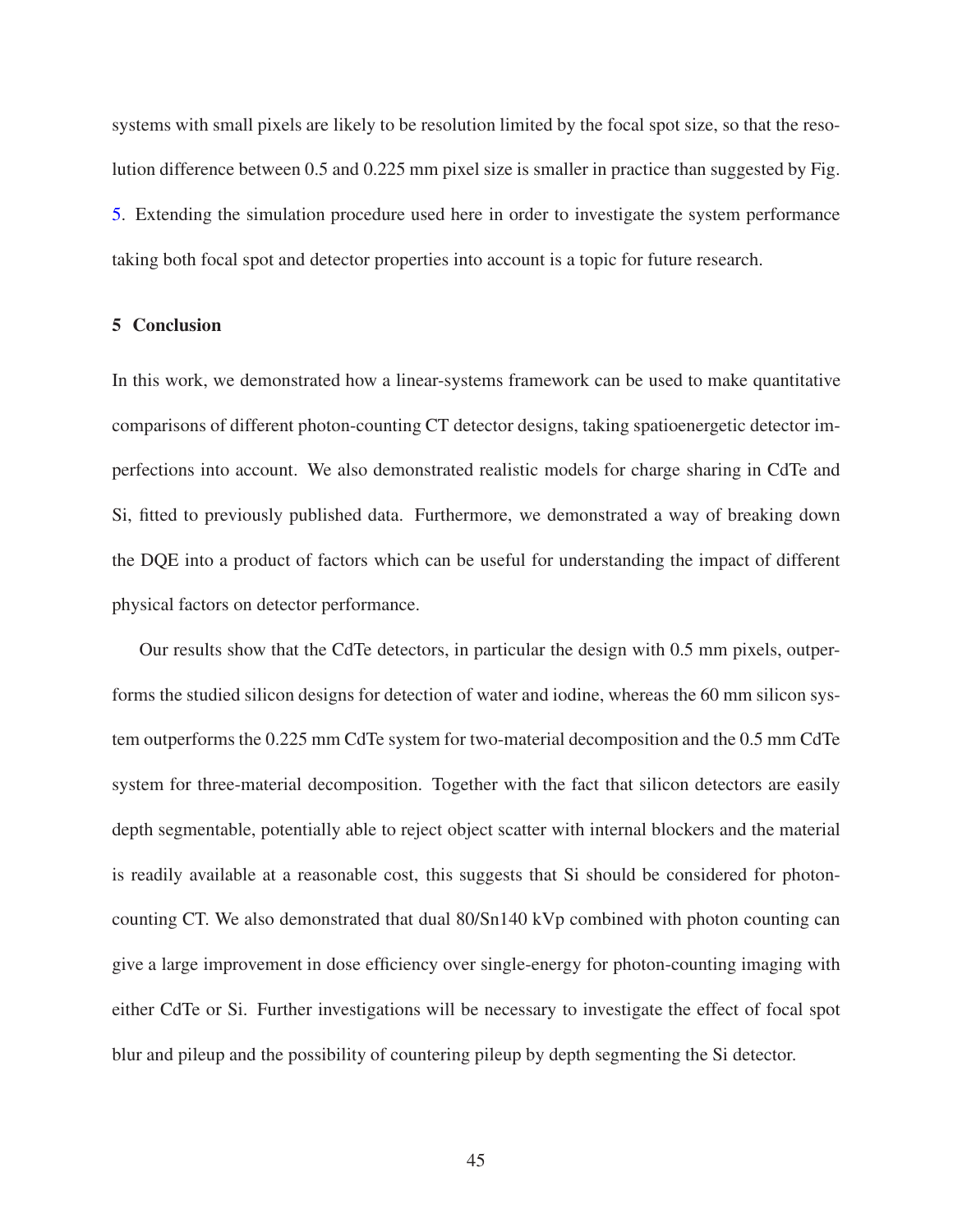## *Disclosures*

Mats Persson is presently a visiting researcher with General Electric Company, with funding from the EU Research Executive Agency. Mats Persson is stockholder of and consultant for Prismatic Sensors AB. Norbert J. Pelc is consultant for Prismatic Sensors AB.

## *Acknowledgments*

Our laboratory receives research funding from GE Healthcare and NIH (U01 EB 017140). We thank Cheng Xu and Xuejin Liu for providing the measured spectra used to fit the charge sharing models, and Fredrik Grönberg and Yifan Zheng for helpful discussions. Some of the computing for this project was performed on the Sherlock cluster at Stanford. We would like to thank Stanford University and the Stanford Research Computing Center for providing computational resources and support that contributed to these research results. Computations were also performed on resources provided by the Swedish National Infrastructure for Computing (SNIC) at PDC.

## <span id="page-45-0"></span>*References*

- 1 K. Taguchi and J. S. Iwanczyk, "Vision 20/20: Single photon counting x-ray detectors in medical imaging," *Med. Phys.* 40(10), 100901 (2013).
- 2 J. Giersch, D. Niederlöhner, and G. Anton, "The influence of energy weighting on x-ray imaging quality," *Nucl. Instrum. Meth. A*  $531(1-2)$ ,  $68 - 74$  (2004). Proceedings of the 5th International Workshop on Radiation Imaging Detectors.
- <span id="page-45-1"></span>3 P. M. Shikhaliev, "Energy-resolved computed tomography: first experimental results," *Phys. Med. Biol.* 53(20), 5595–5613 (2008).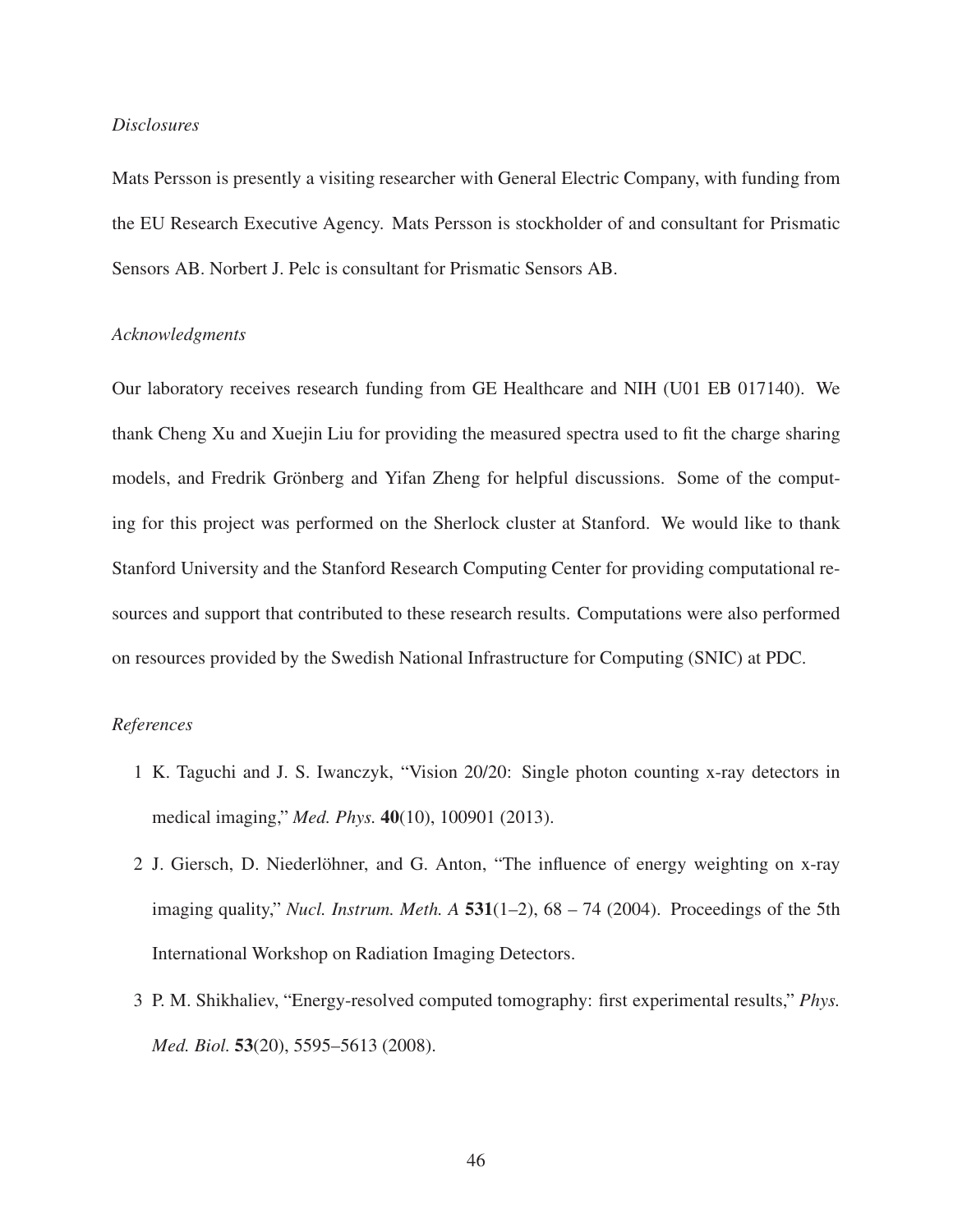- <span id="page-46-1"></span><span id="page-46-0"></span>4 T. R. C. Johnson, B. Krauß, M. Sedlmair, *et al.*, "Material differentiation by dual energy CT: initial experience," *Eur. Radiol.* 17(6), 1510–1517 (2006).
- <span id="page-46-2"></span>5 B. Li, G. Yadava, and J. Hsieh, "Quantification of head and body CTDIVOL of dual-energy x-ray CT with fast-kVp switching," *Medical Physics* 38(5), 2595–2601 (2011).
- 6 A. Euler, A. Parakh, A. L. Falkowski, *et al.*, "Initial results of a single-source dual-energy computed tomography technique using a split-filter: Assessment of image quality, radiation dose, and accuracy of dual-energy applications in an in vitro and in vivo study," *Investigative Radiology* 51(8), 491–498 (2016).
- <span id="page-46-3"></span>7 A. P. Sauter, F. K. Kopp, D. Mnzel, *et al.*, "Accuracy of iodine quantification in dual-layer spectral CT: Influence of iterative reconstruction, patient habitus and tube parameters," *European Journal of Radiology* 102, 83 – 88 (2018).
- <span id="page-46-4"></span>8 J. P. Schlomka, E. Roessl, R. Dorscheid, *et al.*, "Experimental feasibility of multi-energy photon-counting K-edge imaging in pre-clinical computed tomography," *Phys. Med. Biol.* 53, 4031–4047 (2008).
- <span id="page-46-7"></span>9 Z. Yu, S. Leng, S. M. Jorgensen, *et al.*, "Evaluation of conventional imaging performance in a research whole-body CT system with a photon-counting detector array," *Phys. Med. Biol.* 61(4), 1572 (2016).
- <span id="page-46-6"></span><span id="page-46-5"></span>10 J. P. Ronaldson, R. Zainon, N. J. A. Scott, *et al.*, "Toward quantifying the composition of soft tissues by spectral CT with Medipix3," *Med. Phys.* 39(11), 6847–6857 (2012).
- 11 H. Bornefalk and M. Danielsson, "Photon-counting spectral computed tomography using silicon strip detectors: a feasibility study," *Phys. Med. Biol.* 55(7), 1999–2022 (2010).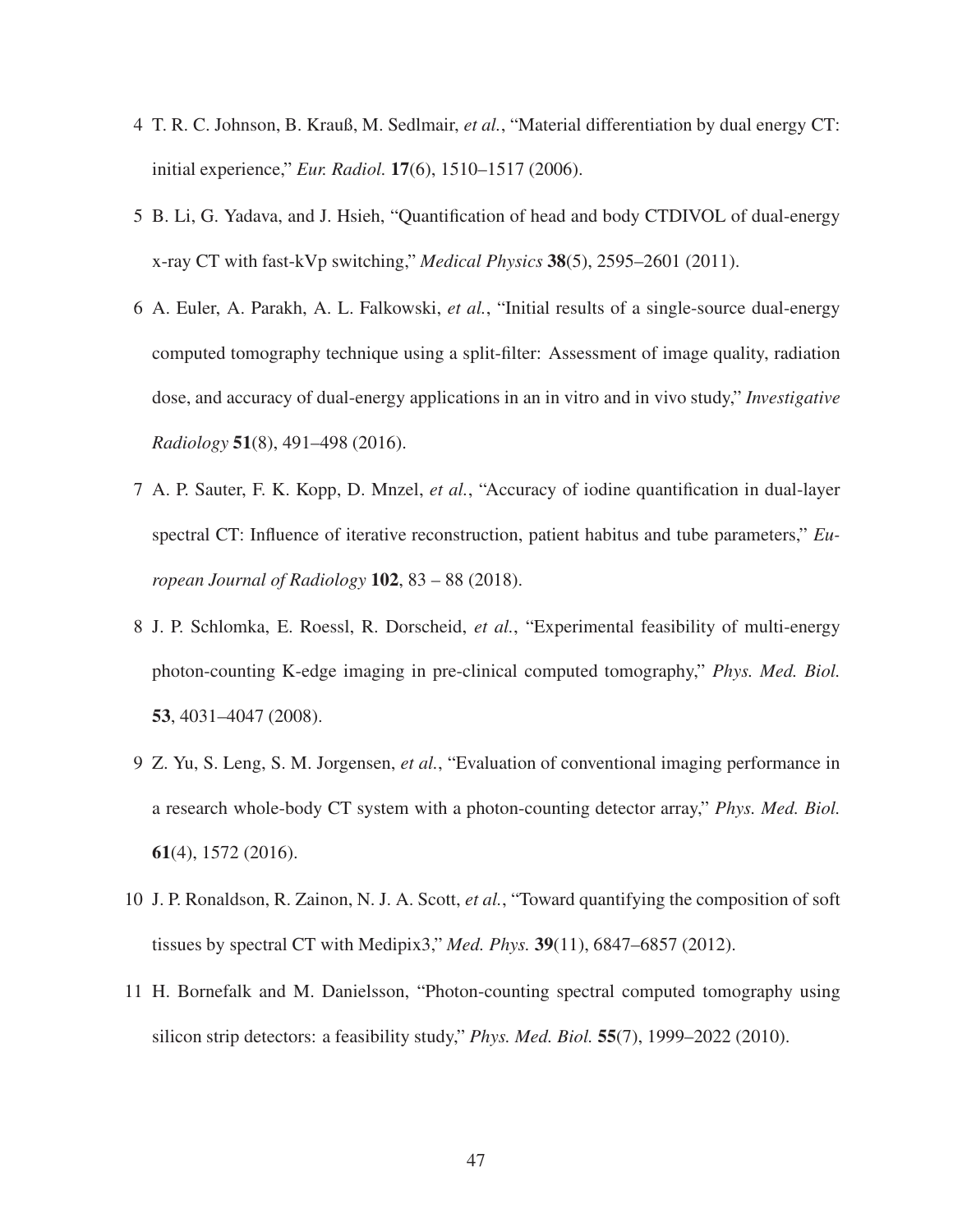- <span id="page-47-1"></span><span id="page-47-0"></span>12 M. Persson, B. Huber, S. Karlsson, *et al.*, "Energy-resolved CT imaging with a photoncounting silicon-strip detector," *Physics in Medicine and Biology* 59(22), 6709 (2014).
- 13 C. Xu, M. Danielsson, and H. Bornefalk, "Evaluation of energy loss and charge sharing in cadmium telluride detectors for photon-counting computed tomography," *IEEE Transactions on Nuclear Science* 58, 614–625 (2011).
- <span id="page-47-2"></span>14 K. Taguchi, C. Polster, O. Lee, *et al.*, "Spatio-energetic cross talk in photon counting detectors: Detector model and correlated poisson data generator," *Medical Physics* 43(12), 6386– 6404 (2016).
- <span id="page-47-4"></span><span id="page-47-3"></span>15 P. Sharp, Ed., *ICRU Report 54: Medical Imaging - the Assessment of Image Quality*, International Commision on Radiation Units and Measurements, Bethesda, MD, USA (1996).
- <span id="page-47-5"></span>16 I. A. Cunningham, *Applied Linear-Systems Theory*, ch. 2, 79–159. SPIE Press, Bellingham, Washington, USA (2000).
- 17 R. J. Acciavatti and A. D. A. Maidment, "A comparative analysis of OTF, NPS, and DQE in energy integrating and photon counting digital x-ray detectors," *Medical Physics* 37(12), 6480–6495 (2010).
- 18 J. Tanguay, S. Yun, H. K. Kim, *et al.*, "The detective quantum efficiency of photon-counting x-ray detectors using cascaded-systems analyses," *Medical Physics* 40(4), 041913 (2013). 041913.
- <span id="page-47-6"></span>19 J. Xu, W. Zbijewski, G. Gang, *et al.*, "Cascaded systems analysis of photon counting detectors," *Medical Physics* 41(10), 101907 (2014). 101907.
- 20 K. Stierstorfer, "Modeling the frequency-dependent detective quantum efficiency of photoncounting x-ray detectors," *Medical Physics* 45(1), 156–166 (2018).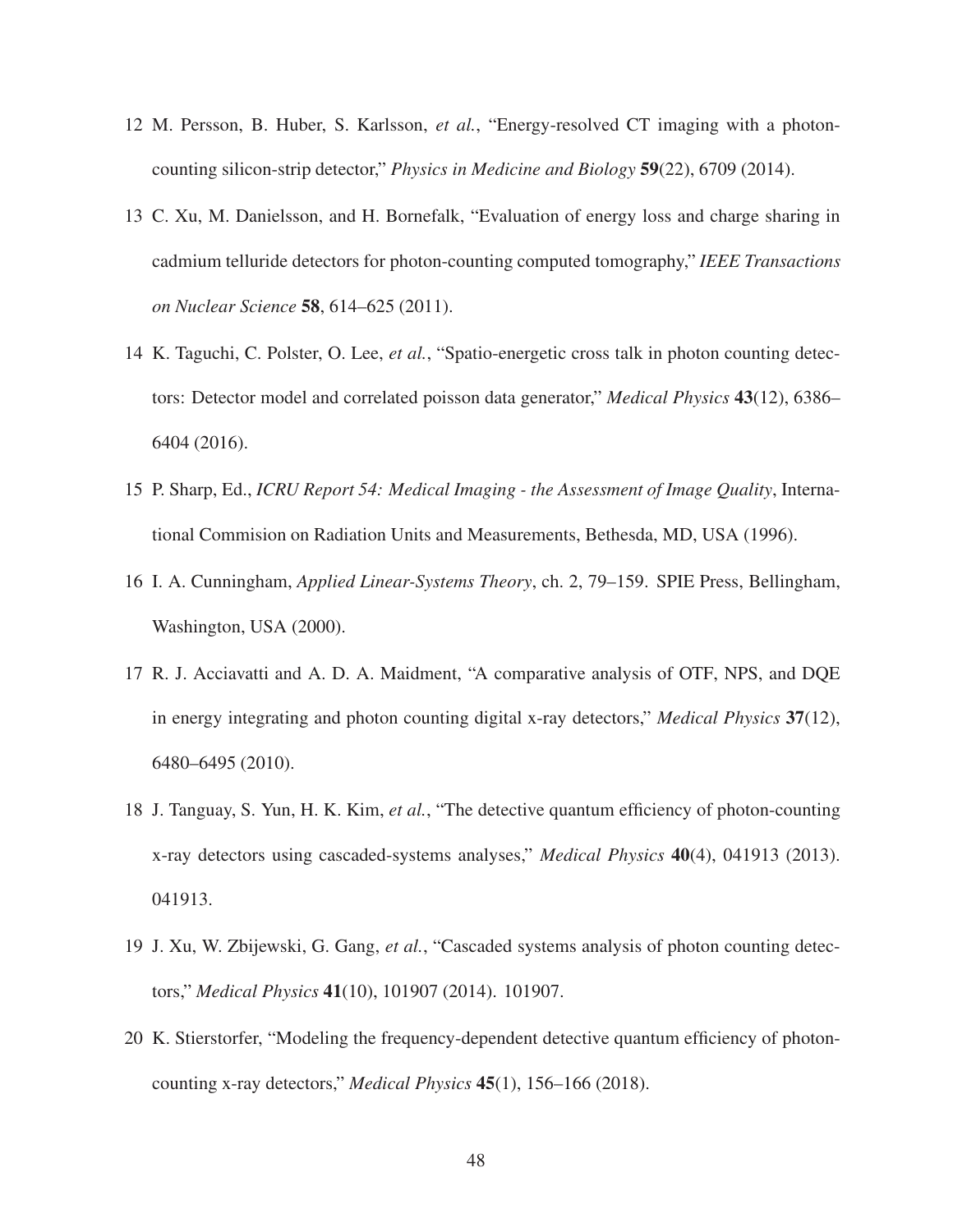- <span id="page-48-0"></span>21 H. Chen, C. Xu, M. Persson, *et al.*, "Optimization of beam quality for photon-counting spectral computed tomography in head imaging: simulation study," *Journal of Medical Imaging* 2(4), 043504 (2015).
- 22 J. Cammin, S. Kappler, T. Weidinger, *et al.*, "Evaluation of models of spectral distortions in photon-counting detectors for computed tomography," *Journal of Medical Imaging* 3(2), 023503 (2016).
- 23 K. Taguchi, M. Zhang, E. C. Frey, *et al.*, "Modeling the performance of a photon counting x-ray detector for CT: Energy response and pulse pileup effects," *Medical Physics* 38(2), 1089–1102 (2011).
- 24 J. Tanguay, S. Yun, H. K. Kim, *et al.*, "Detective quantum efficiency of photon-counting x-ray detectors," *Medical Physics* 42(1), 491–509 (2015).
- 25 S. Faby, J. Maier, S. Sawall, *et al.*, "An efficient computational approach to model statistical correlations in photon counting x-ray detectors," *Medical Physics* 43(7), 3945–3960 (2016).
- 26 P. L. Rajbhandary, S. S. Hsieh, and N. J. Pelc, "Effect of spatio-energy correlation in PCD due to charge sharing, scatter, and secondary photons," *Proc. SPIE* 10132, 101320V–101320V–8 (2017).
- <span id="page-48-1"></span>27 K. Taguchi, K. Stierstorfer, C. Polster, *et al.*, "Spatio-energetic cross-talk in photon counting detectors: Numerical detector model (PcTK) and workflow for CT image quality assessment," *Medical Physics* 45(5), 1985–1998.
- <span id="page-48-2"></span>28 S. Richard and J. H. Siewerdsen, "Cascaded systems analysis of noise reduction algorithms in dual-energy imaging," *Medical Physics* 35(2), 586–601 (2008).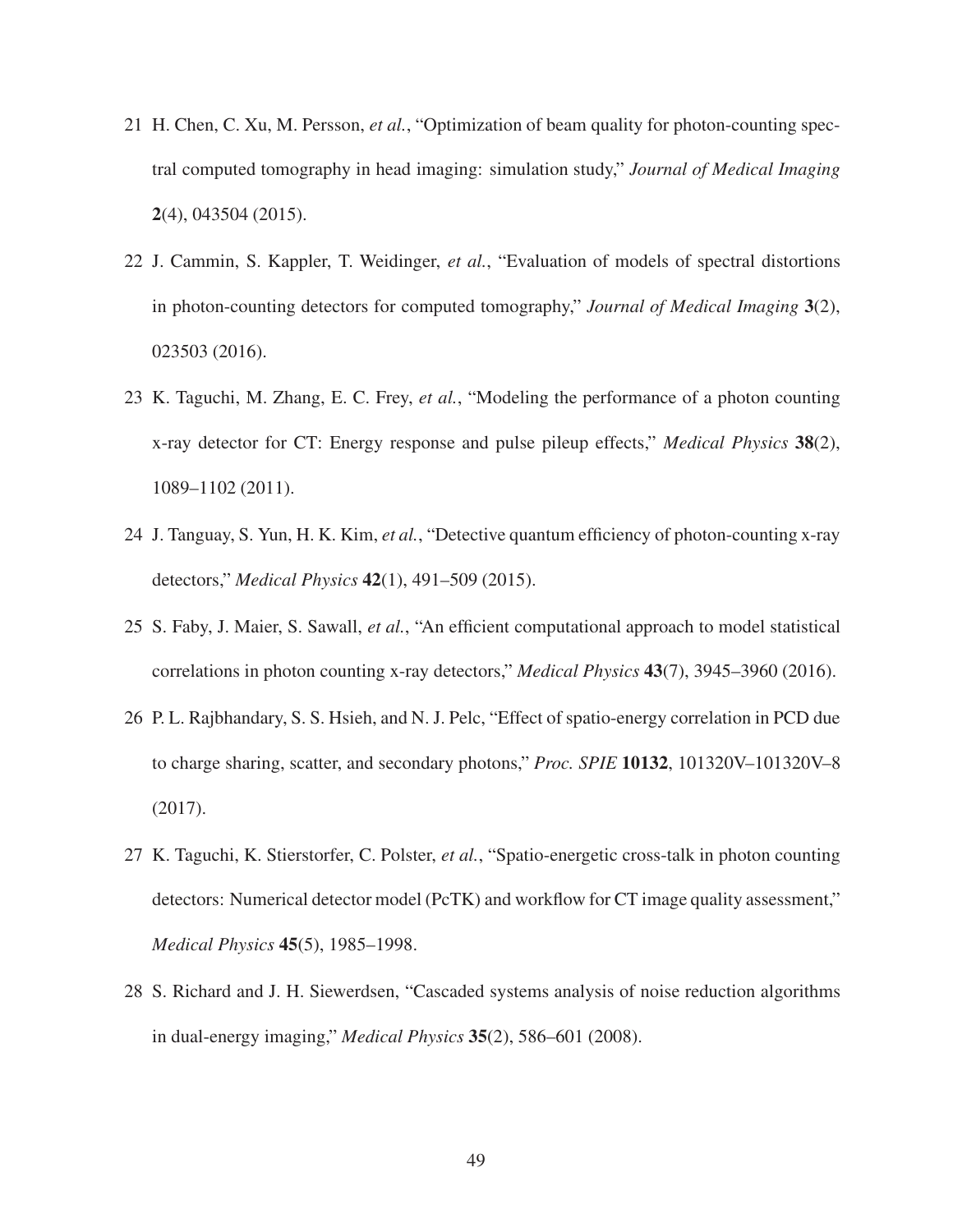- <span id="page-49-0"></span>29 E. Fredenberg, M. Hemmendorff, B. Cederström, et al., "Contrast-enhanced spectral mammography with a photon-counting detector," *Medical Physics* 37(5), 2017–2029 (2010).
- 30 M. Yveborg, M. Danielsson, and H. Bornefalk, "Theoretical comparison of a dual energy system and photon counting silicon detector used for material quantification in spectral CT," *IEEE Transactions on Medical Imaging* 34, 796–806 (2015).
- <span id="page-49-1"></span>31 H. Chen, M. Danielsson, and C. Xu, "Size-dependent scanning parameters (kVp and mAs) for photon-counting spectral CT system in pediatric imaging: simulation study," *Physics in Medicine and Biology* 61(11), 4105 (2016).
- <span id="page-49-3"></span><span id="page-49-2"></span>32 R. N. Cahn, B. Cederström, M. Danielsson, *et al.*, "Detective quantum efficiency dependence on x-ray energy weighting in mammography," *Medical Physics* 26(12), 2680–2683 (1999).
- <span id="page-49-4"></span>33 T. G. Schmidt, "Optimal "image-based" weighting for energy-resolved CT," *Med. Phys.* 36(7), 3018–3027 (2009).
- <span id="page-49-5"></span>34 M. Persson, P. L. Rajbhandary, and N. J. Pelc, "A framework for performance characterization of energy-resolving photon-counting detectors," *Medical Physics* 45(11), 4897–4915.
- <span id="page-49-6"></span>35 R. E. Alvarez and A. Macovski, "Energy-selective reconstructions in x-ray computerised tomography," *Phys. Med. Biol.* 21, 733–744 (1976).
- <span id="page-49-7"></span>36 E. Roessl and R. Proksa, "K-edge imaging in x-ray computed tomography using multi-bin photon counting detectors," *Phys. Med. Biol.* 52(15), 4679 (2007).
- <span id="page-49-8"></span>37 E. Roessl and C. Herrmann, "Cramér-Rao lower bound of basis image noise in multipleenergy x-ray imaging," *Physics in Medicine & Biology* 54(5), 1307 (2009).
- 38 P. L. Rajbhandary, M. Persson, and N. J. Pelc, "Frequency dependent dqe of photon counting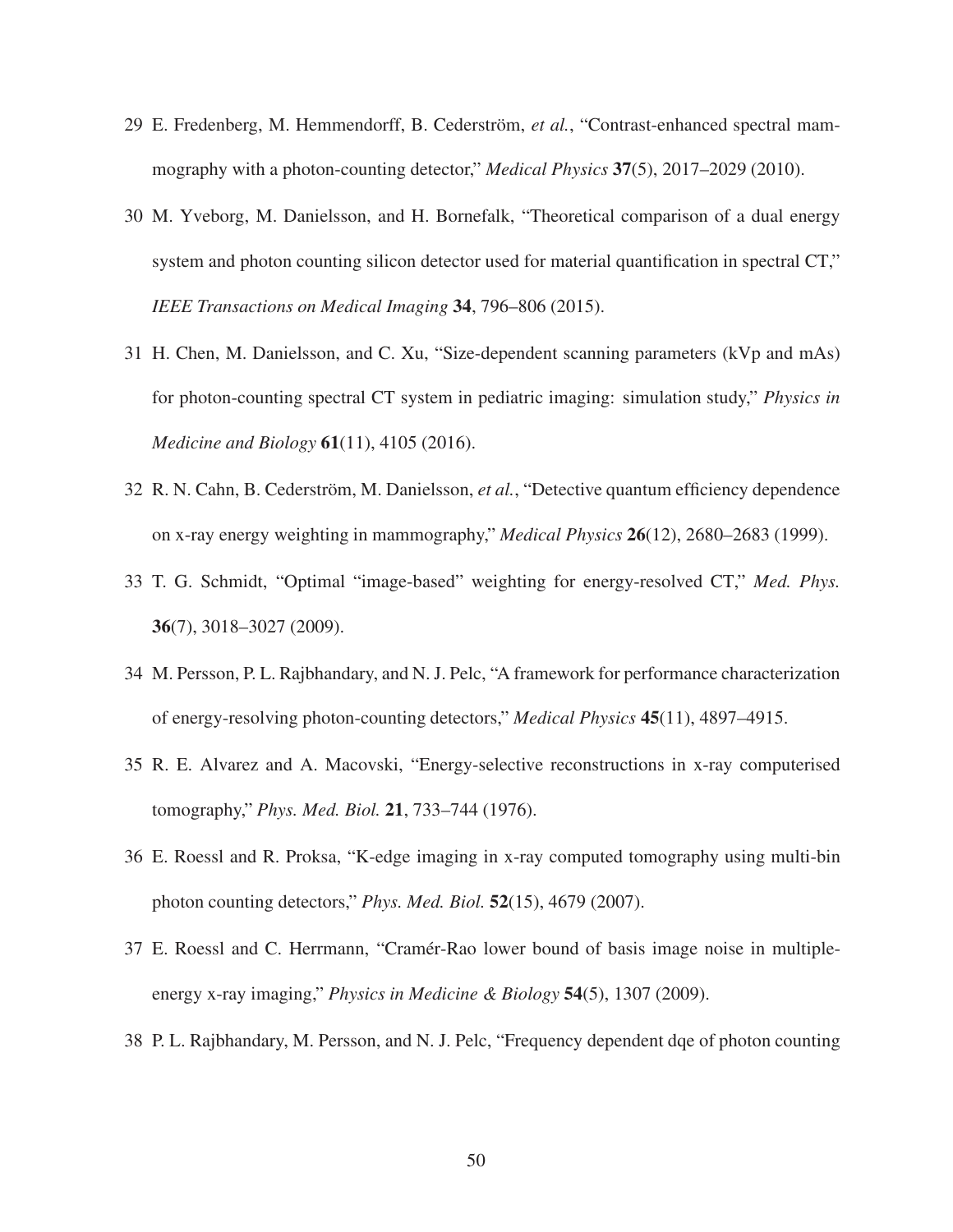<span id="page-50-0"></span>detector with spectral degradation and cross-talk," *Proc.SPIE* 10573, 10573 – 10573 – 10 (2018).

- 39 M. Persson and N. J. Pelc, "Simulation model for evaluating energy-resolving photoncounting ct detectors based on generalized linear-systems framework," *Proc. SPIE* 10948, 109481V (2019).
- <span id="page-50-2"></span><span id="page-50-1"></span>40 C. Xu, H. Chen, M. Persson, *et al.*, "Energy resolution of a segmented silicon strip detector for photon-counting spectral CT," *Nucl. Instrum. Methods A* 715, 11 – 17 (2013).
- <span id="page-50-3"></span>41 S. Jan, G. Santin, D. Strul, *et al.*, "GATE: a simulation toolkit for PET and SPECT," *Physics in Medicine & Biology* 49(19), 4543 (2004).
- 42 X. Liu, H. Bornefalk, H. Chen, *et al.*, "A silicon-strip detector for photon-counting spectral CT: Energy resolution from 40 keV to 120 keV," *IEEE Trans. Nucl. Sci.* 61(3), 1099–1105 (2014).
- <span id="page-50-4"></span>43 M. J. Berger, J. H. Hubbell, S. M. Seltzer, *et al.*, "XCOM: Photon Cross Section Database." http://physics.nist.gov/xcom. National Institute of Standards and Technology, Gaithersburg, MD (2009).
- <span id="page-50-5"></span>44 A. M. Hernandez and J. M. Boone, "Tungsten anode spectral model using interpolating cubic splines: Unfiltered x-ray spectra from 20 kV to 640 kV," *Medical Physics* 41(4), 042101 (2014).
- <span id="page-50-6"></span>45 A. N. Primak, J. C. R. Giraldo, C. D. Eusemann, *et al.*, "Dual-source dual-energy CT with additional tin filtration: Dose and image quality evaluation in phantoms and in vivo," *AJR. American Journal of Roentgenology* 195(5), 1164–74 (2010).
- <span id="page-50-7"></span>46 C. H. McCollough, "Demonstrated potential of photon counting detector (PCD) CT,"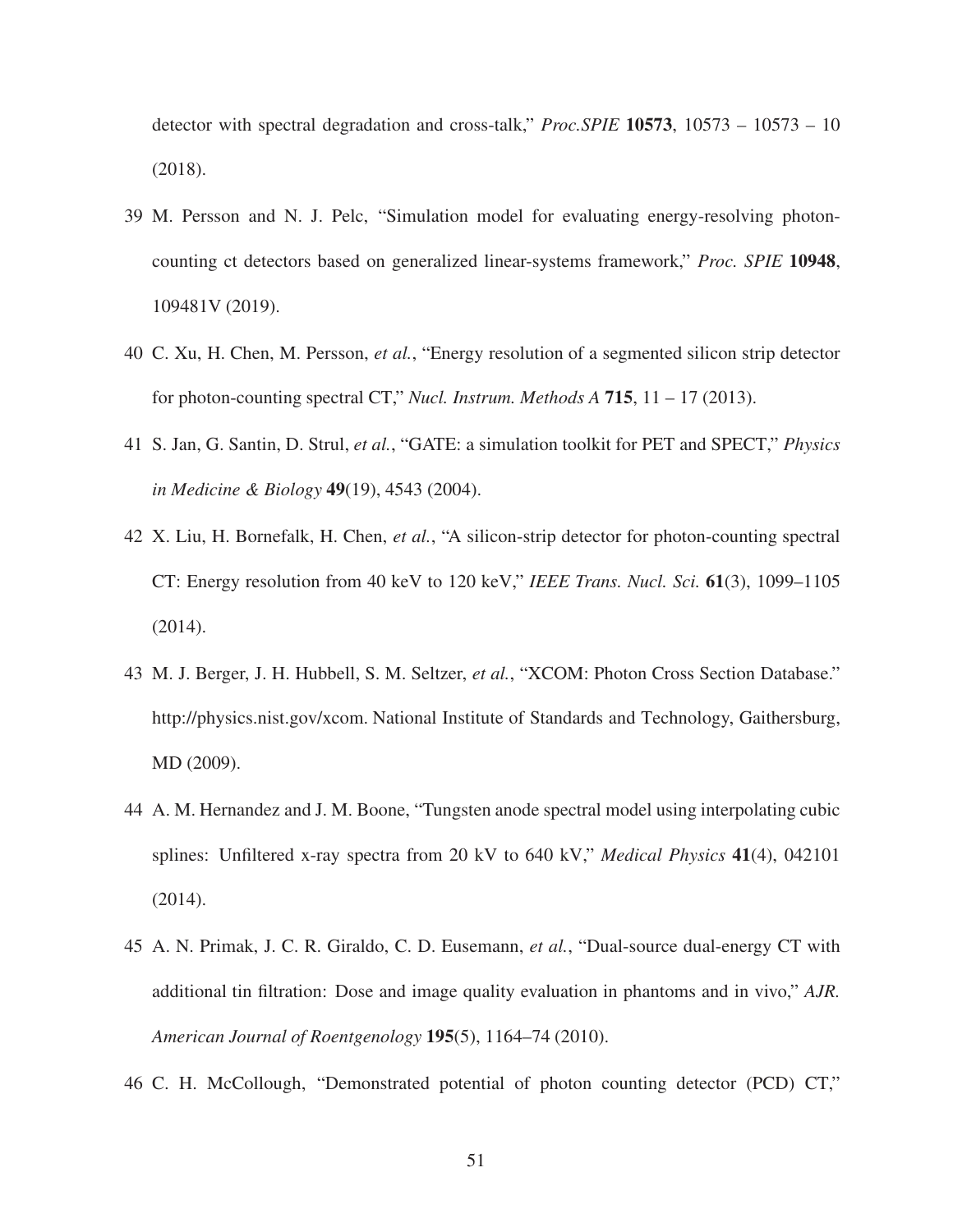<span id="page-51-0"></span>*4th Workshop on Medical Applications of Spectroscopic X-ray Detectors, CERN, Geneva, Switzerland.* (2017).

- <span id="page-51-1"></span>47 W. C. Barber, E. Nygard, J. C. Wessel, *et al.*, "Optimizing CdTe detectors and ASIC readouts for high-flux x-ray imaging," *Proc.SPIE* 8143, 81430J (2011).
- <span id="page-51-2"></span>48 B. D. Man, S. Basu, N. Chandra, *et al.*, "CatSim: a new computer assisted tomography simulation environment," *Proc. SPIE* 6510, 65102G (2007).
- <span id="page-51-3"></span>49 G. Vogtmeier, R. Dorscheid, K. J. Engel, *et al.*, "Two-dimensional anti-scatter grids for computed tomography detectors," 6913 (2008).
- <span id="page-51-4"></span>50 H. Aichinger, J. Dierker, S. Joite-Barfuß, *et al.*, *Radiation Exposure and Image Quality in X-Ray Diagnostic Radiology*, Springer, Berlin, Heidelberg (2012).
- <span id="page-51-5"></span>51 X. Lai, L. Cai, K. Zimmerman, *et al.*, "CZT modeling for photon counting computer tomography," *Proc. SPIE* 10948, 109484G (2019).
- 52 S. Leng, Z. Yu, A. Halaweish, *et al.*, "Dose-efficient ultrahigh-resolution scan mode using a photon counting detector computed tomography system," *Journal of Medical Imaging* 3, 3 –  $3 - 10(2016)$ .
- <span id="page-51-6"></span>53 J. Baek, A. R. Pineda, and N. J. Pelc, "To bin or not to bin? the effect of CT system limiting resolution on noise and detectability," *Physics in Medicine and Biology* 58, 1433–1446 (2013).
- <span id="page-51-7"></span>54 A. Tao, R. Huang, S. Tao, *et al.*, "Dual-source photon counting detector CT with a tin filter: a phantom study on iodine quantification performance," *Physics in Medicine & Biology* 64, 115019 (2019).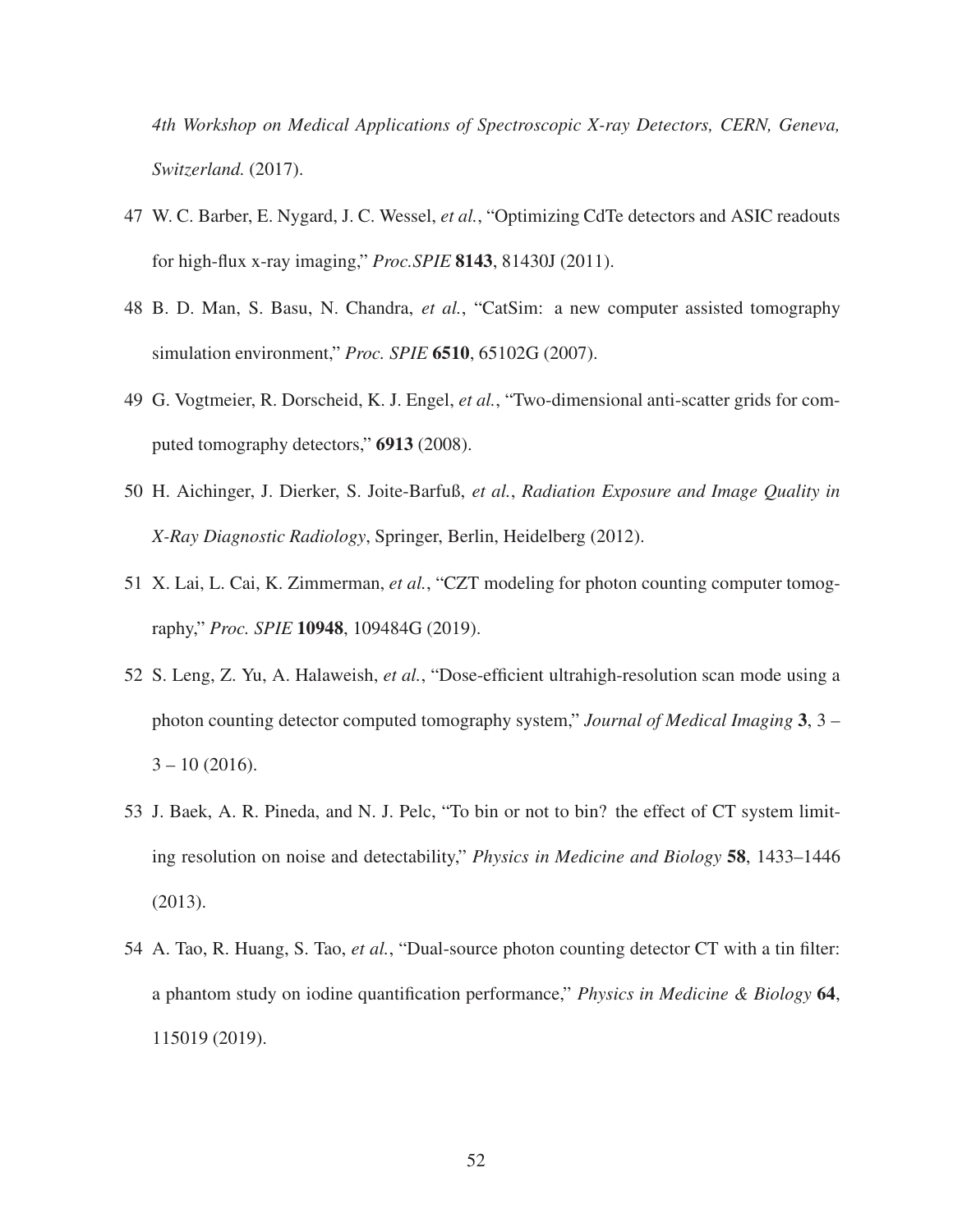<span id="page-52-0"></span>55 X. Liu, F. Grönberg, M. Sjölin, *et al.*, "Count rate performance of a silicon-strip detector for photon-counting spectral CT," *Nuclear Instruments and Methods in Physics Research Section A: Accelerators, Spectrometers, Detectors and Associated Equipment* 827, 102 – 106 (2016).

Mats Persson received his MSc degree in Engineering Physics in 2011 and his PhD degree in Physics in 2016, both from KTH Royal Institute of Technology, Stockholm, Sweden. After receiving his PhD he has worked as a postdoctoral researcher at Stanford University and is presently a visiting postdoctoral researcher at GE Research Center, Niskayuna, NY. His research interests include detector development, performance modeling and data processing methods for photoncounting spectral CT.

Adam Wang is an Assistant Professor of Radiology at Stanford University. He completed his PhD in 2012 from Stanford and his postdoctoral fellowship in 2014 at Johns Hopkins University, followed by several years (2014-2018) at Varian Medical Systems as a senior scientist. His research interests include novel designs for x-ray and CT systems, spectral x-ray imaging, and reconstruction algorithms.

Norbert J. Pelc received the B.S. degree in applied mathematics, engineering and physics from the University of Wisconsin-Madison in 1974, and the M.S. and D.Sc. degrees in medical radiological physics from Harvard University in 1976 and 1979. He is currently Boston Scientific Applied Biomedical Engineering Professor and Professor of Radiology, Emeritus at Stanford University. He has authored over 200 peer-reviewed papers and over 340 conference presentations and is the inventor of 95 issued U.S. patents.